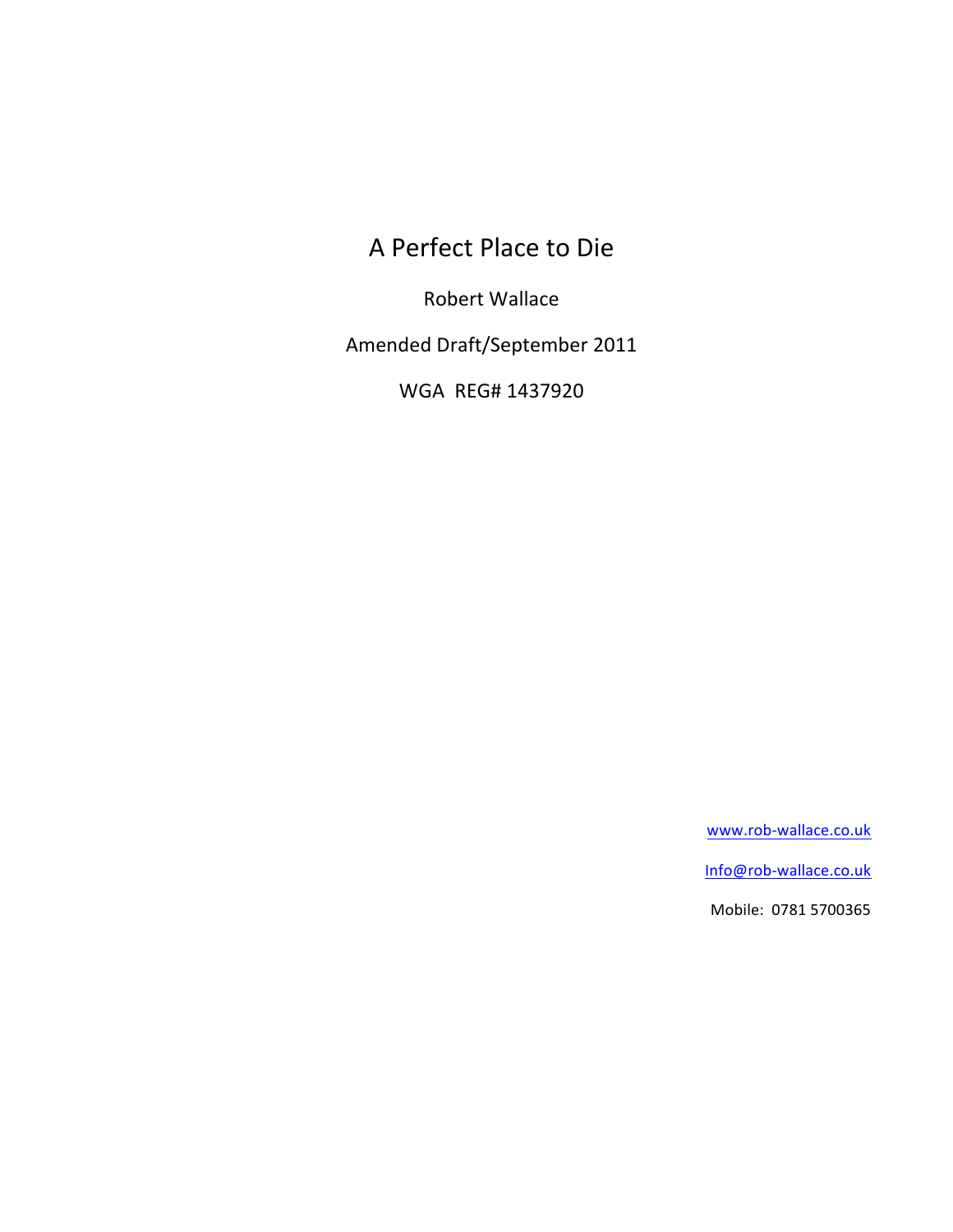With Grateful thanks to:

Iain Campbell Crown Office & Procurator Fiscal Service

Sgt. Aaron Hicks Strathclyde Police, Glasgow

The Harbourmaster at Rhu Marina

Sam Snape Script Editor and Story Development

and

All the very kind people in Glasgow who helped me write this screenplay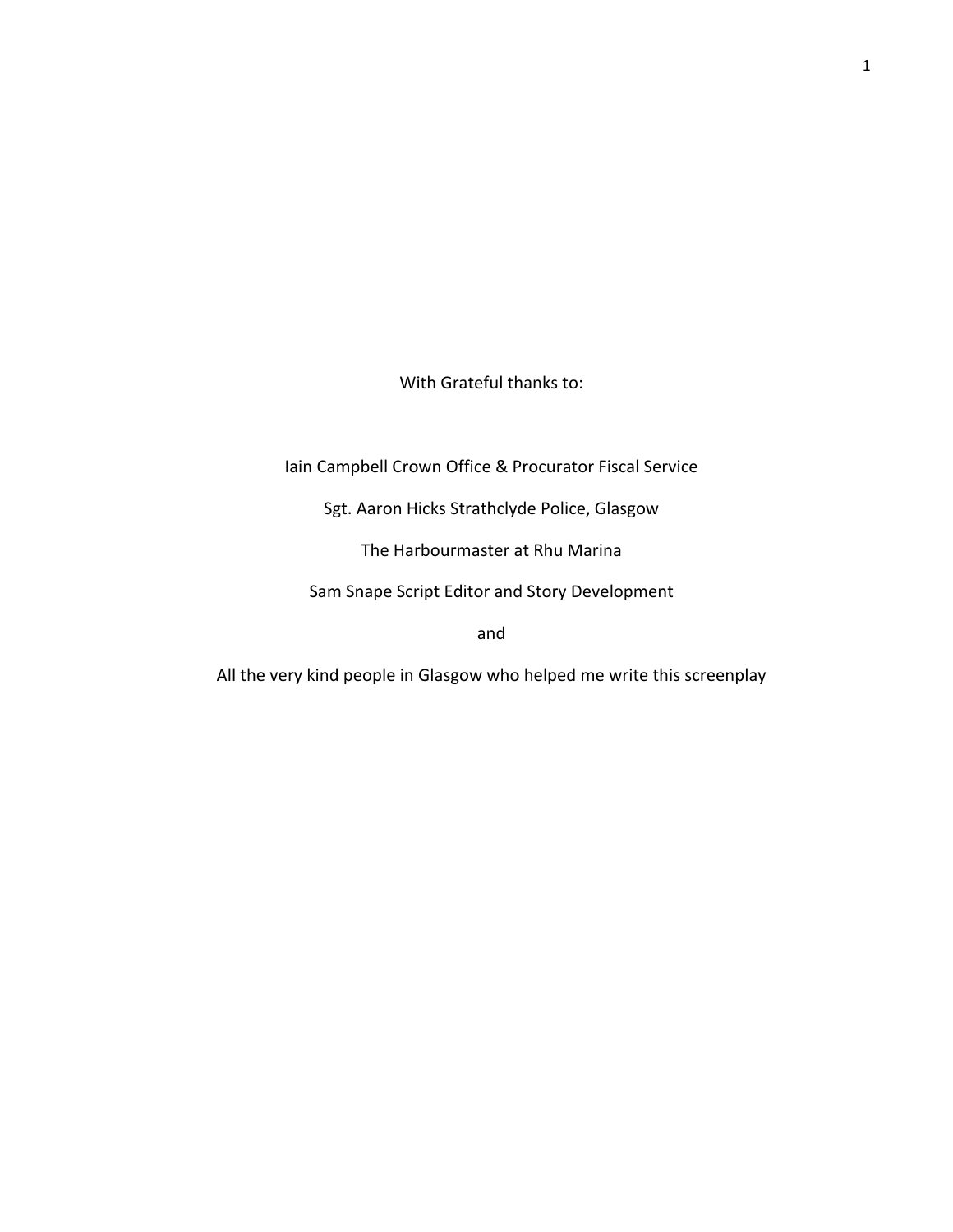# **1. EXT. HELENSBURGH/SCOTLAND DAY 1.**

Helensburgh and up to the Rhu Marina on the banks of Gare Loch. A glorious day.

# **CONTINUOUS**

# **2. EXT. RHU MARINA/SCOTLAND DAY 2.**

A marina of expensive looking sailing yachts, motor boats, tenders and fishing boats. We focus on: a gleaming white Sunseeker Portofino 48, motor cruiser. It's sleek and stylish. The 'M.C. BARNACARRY'. A half million pounds worth of lifestyle.

On the rear deck, the perfect couple.

NEIL MCALLISTER has it all: athletic good looks, tall, tanned, white trousers and a nautical style blazer. A thirty year old ad executive who could easily pass as a tennis pro.

DANIELLA RAVANO: the look of Loren, lively, animated, very slightly drunk and oozing sex from every curve of her little black dress. A twenty five year old beauty.

# **CONTINUOUS**

# **3. EXT. ON-BOARD THE M.C. BARNACARRY/REAR DECK DAY 3.**

Sunset, soft jazz-Blue Note- flows out on to the rear-deck.

Champagne in an ice bucket, crystal flutes on a silver tray.

They are dancing close, her head is on his shoulder.

NEIL

I have something for you Dani

Mystified, just. Innocent, maybe.

# DANIELLA

For me?

He retires briefly to the galley, leaving Daniella moving gently in time to the music of Ella. He calls out:

NEIL

Well it is your birthday.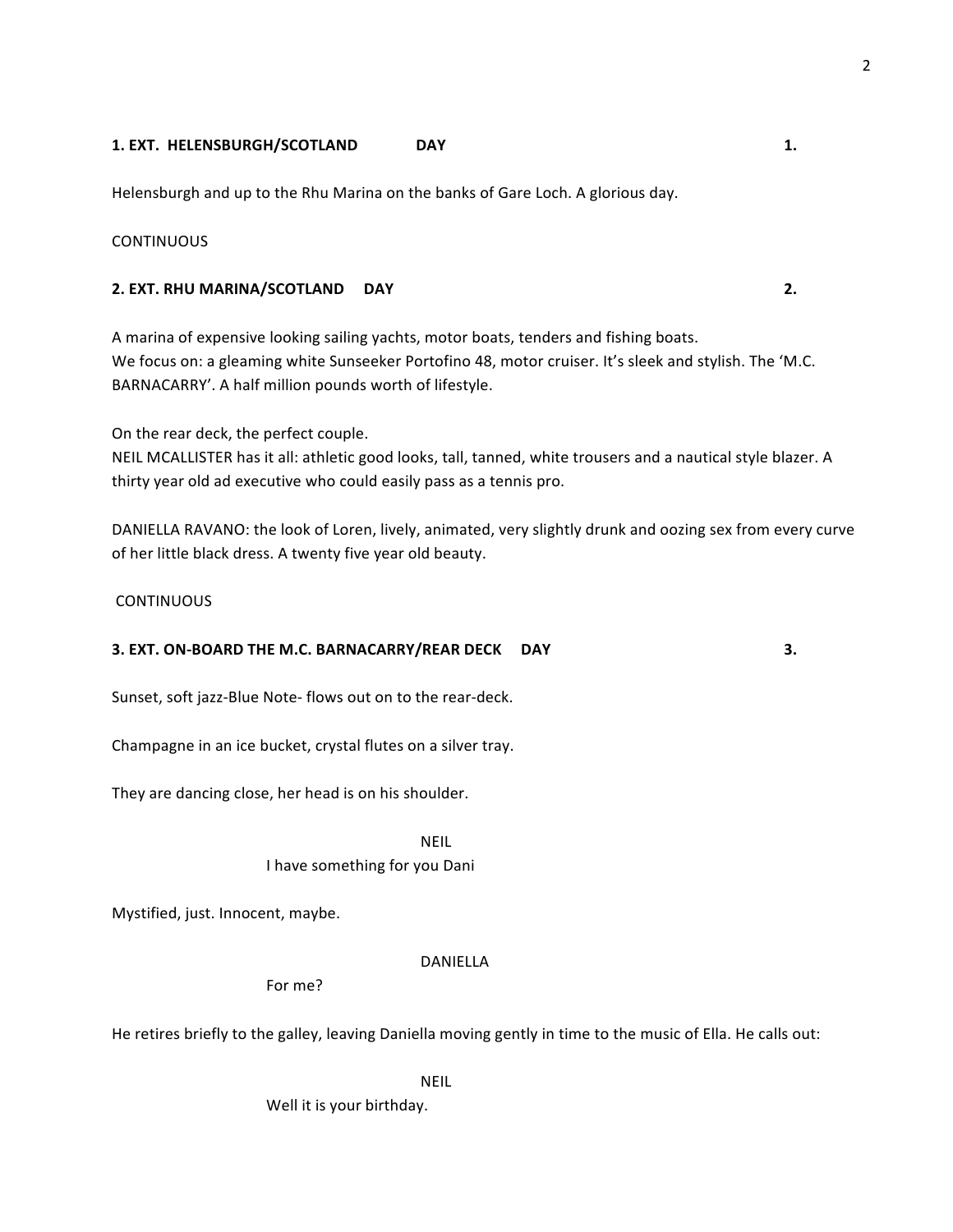He returns with a small leather jewellery case embossed: 'TIFFANY'

#### DANIELLA

Not until tomor-

She stops when she sees the brand name. It amuses him.

NEIL

Open it anyway.

Neil slugs some champagne, refills their glasses, clumsily spilling some onto the silver tray. An air of careless arrogance.

He watches her carefully as she unclasps the case.

She's stunned at what she sees: a diamond Tiffany necklace.

NEIL

(cont)

Alessandra Vicedomini has one, but it will look much prettier on you.

She's speechless, because its beauty and value are obvious.

He takes the necklace, stands behind her and clips it on. Her hand instinctively goes to the nape of her neck to feel it against her skin. She closes her eyes, stretches her neck back to him.

He wraps his arms around her from behind, luxuriating in the warmth and touch of her body. She turns around, he admires her.

NEIL

#### (cont)

There, I told you. Much prettier. Look in the mirror.

She goes down into the galley. As soon as her back is turned, he takes out a small glass phial, sniffs the white powder. He tips more onto his finger and massages his gums repeatedly. He screws the cap back on. For a moment  $-$  he staggers and drops it, it rolls away.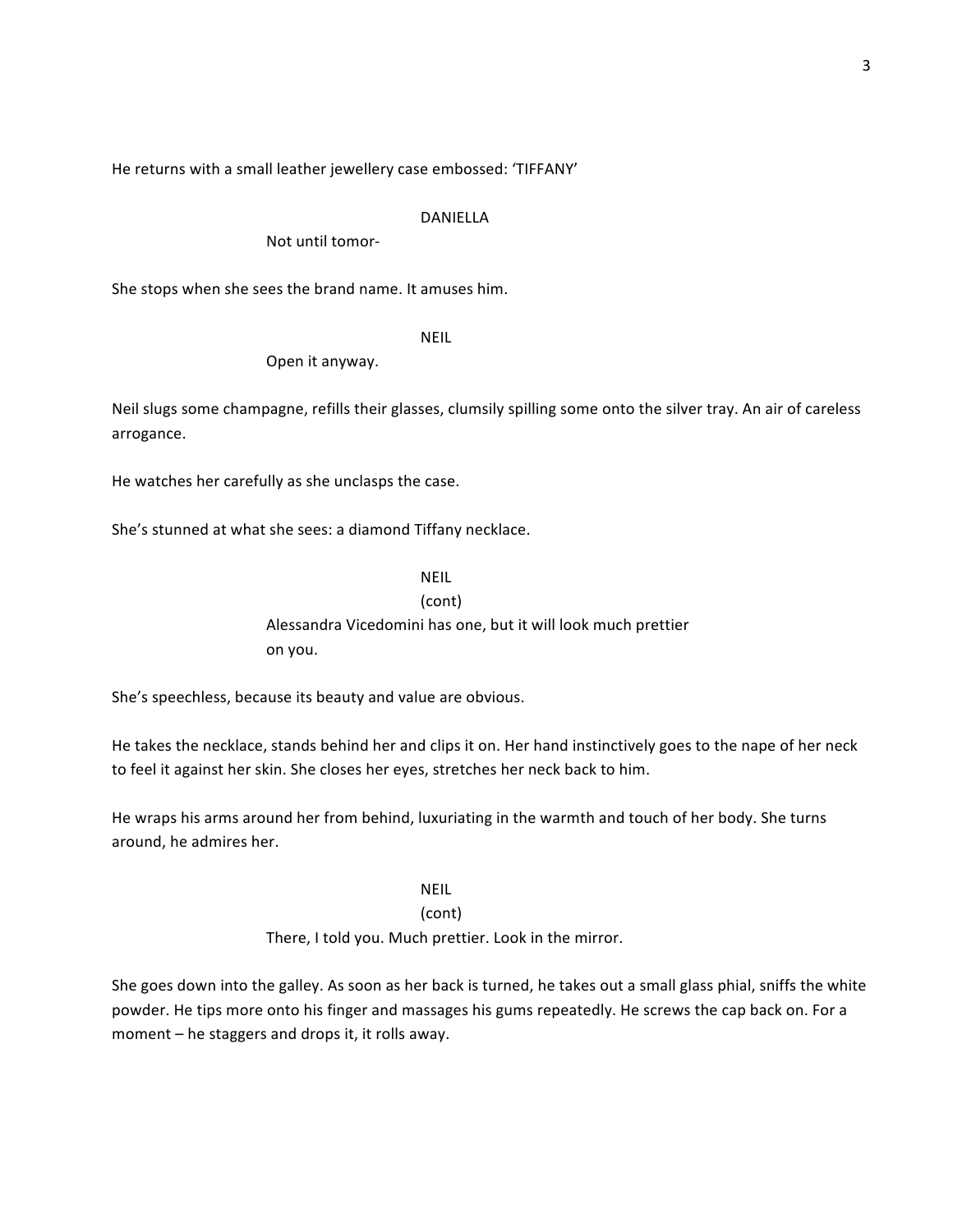# NEIL

Damn!

For a moment he looks overwhelmed.

Neil slugs more champagne, lights a cigarette savouring the euphoria to the max.

She returns to the rear deck, fondling the necklace. It looks exquisite on her and she knows it.

DANIELLA What can I say Neil? I'd prefer a ring.

NEIL

But you already have one.

She holds her left hand out and wiggles her fingers.

#### DANIELLA

Yes, but not yours.

He smiles he's starting to fly.

NEIL

Come on, let's cruise.

Neil pours and drinks more champagne, unties the mooring.

Daniella kicks off her shoes, shows a brief moment of concern.

He's on a roll

#### DANIELLA

Are you okay to  $\dots$  we could always stay here.

He laughs dismissively, returns to the wheel.

NEIL

Can you see a red flag?

He fires up the powerful engines, throaty, audible and impressive.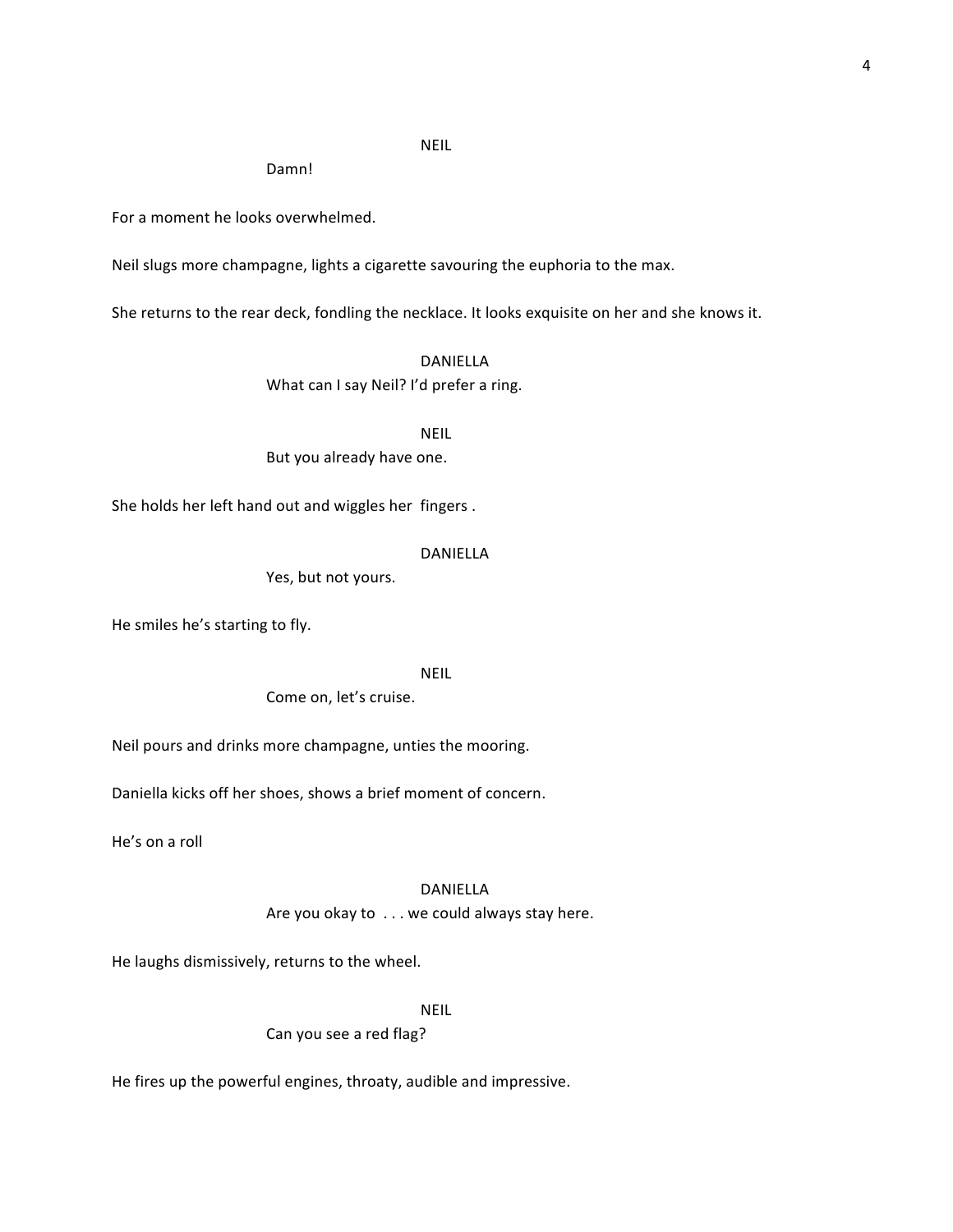# NEIL

# (cont)

# We're underway. Hold on.

The cruiser pulls sharply, too sharply, away from the mooring, knocking the ice bucket and champagne bottle onto the deck.

One of the champagne flutes smashes.

Iced water and diluted champagne swirl and froth on the hull.

#### DANIELLA

Careful!

He turns, flashes a mischievous smile. It's all a game for him.

NEIL

Careful is for losers. (A beat). Don't worry. There's more in the fridge.

# DANIELLA

That's not what I meant.

But he doesn't hear her. Now he's absorbed in his own world. The playboy, the sailor. He's out to impress her. He grabs a nautical chart, flicks on the G.P.S.

# NEIL

Let's go.

Daniella makes her way over to him, steps on a shard of glass, shrieks.

Again, he doesn't hear her, as he opens the throttle, enjoying the buzz.

BEHIND: Daniella sits, blood oozing from a nasty deep cut on the bottom of her foot. She calls out again.

Thirty-five knots now, he's still oblivious to her injury. The sea crashes noisily against the fiberglass hull. The power trim and tilt are lifting the prow out of the water as it gathers more speed.

SUDDENLY he turns, sees the blood. She's crying, holding her foot.

NEIL

(cont)

Dani?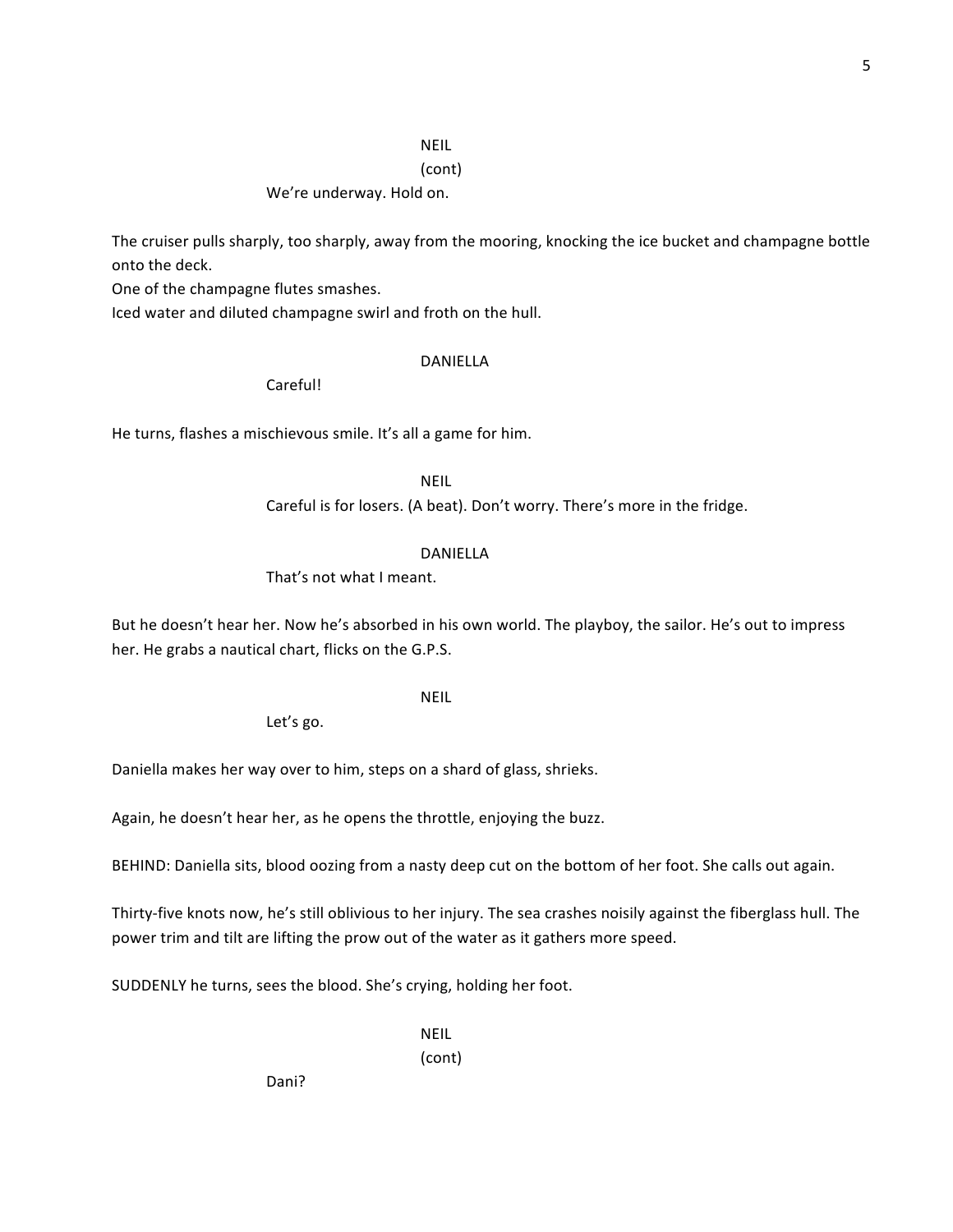He's straining to hear her, turns around more as the cruiser powers on. For a few moments his eyes are off the Loch completely.

AHEAD, we see the sea is very choppy. Then something  $-$  a chunk of driftwood comes into view. It looks like the shape of a body  $\dots$  bobbing up and down  $\dots$  now you see it  $\dots$ 

Daniella is pleading with him to slow down. More tears. He turns back, sees the object, he swerves violently to avoid it.

The cruiser goes wildly out of control. Just for a few seconds. But it's enough.

A glimpse and we see her go over the side. Instant. He cuts the power, turns, sees she's missing.

He turns the cruiser 'about'. The wake from the throbbing propellers has turned the sea into a foaming turbulent wash.

Neil, now desperate, panics, calls her name hopelessly. He circles back cautiously, slowly, to where he thinks she must have gone overboard.

He grabs a pair of binoculars clipped onto the superstructure, scans the seascape. OUR POV: through the lens - nothing but an angry sea.

He switches on the Raymarine 240DSC on-board radio, tunes, flicks to transmit, grabs the mike.

NEIL Harbourmaster? Mayday. Mayday.

A hiss of static.

The cruiser bobs around. Neil rushes to the rear deck, searches the sea once more. He's, screaming out her name. To no avail.

She's gone.

The harbour master responds. Neil runs back to the radio, grabs the mike.

> NEIL (cont) Passenger overboard. M.C BARNACARRY.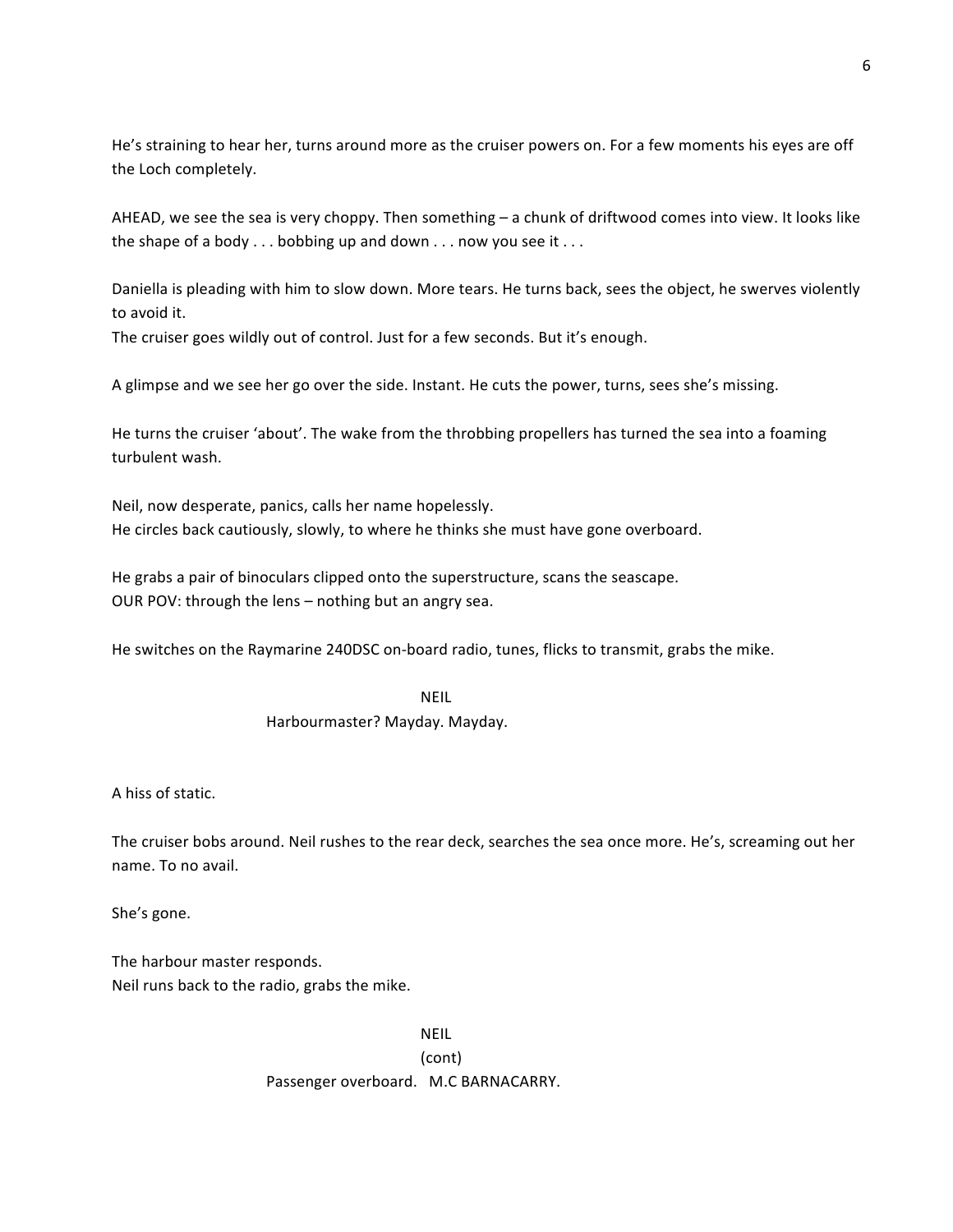We focus on the leather jewellery case floating in the sea water on deck. Poignant.

DISSOLVE TO:

# **4. EXT. CLYDE ESTUARY/RHU MARINA DAY 4.**

The sun has almost set as the lifeboat heads in towards the slipway at Rhu marina. A blanket covers Daniella's body which is lying on an emergency trolley. Neil is totally distraught, gazing at the solitary, still figure.

BEHIND: The 'M.C. BARNACARRY' is being brought ashore by a lifeboat man. The scene is both solemn and quiet.

Ashore on the hardstanding, a group of police officers, C.I.D. and the Police Casualty Surgeon Dr. IAIN REID, await with the vehicles.

The lifeboat is winched onto the slipway and the official group then board the Lifeboat.

The C.I.D Officer, D.I. ANDREW BOYCE, steps onboard as Neil is helped off by two of the officers.

Andrew Boyce, known universally as "Boycie", is the antithesis to Neil. A taciturn detective, prone to bouts of pomposity. Habitually dour and cynical, but with a dry wit and a quizzical, lugubrious face. Fifty and nobody's fool.

# **BOYCIE**

# We'll need a statement Mr. -?

Neil can barely get the words out. He is visually shocked.

NEIL

Neil McAllister. (A beat) She- she- fell.

# BOYCIE

A bit more detail would be helpful Mr. McAllister. Give some ID to Sergeant Bell here and wait over in the Harbourmaster's office.

DR. IAIN REID (impatiently)

Let's get on then.

Dr. Reid, a distinguished looking gentleman in his late fifties is wearing black evening dress. His elegant appearance looks slightly incongruous, as he snaps on a pair of latex surgeons gloves.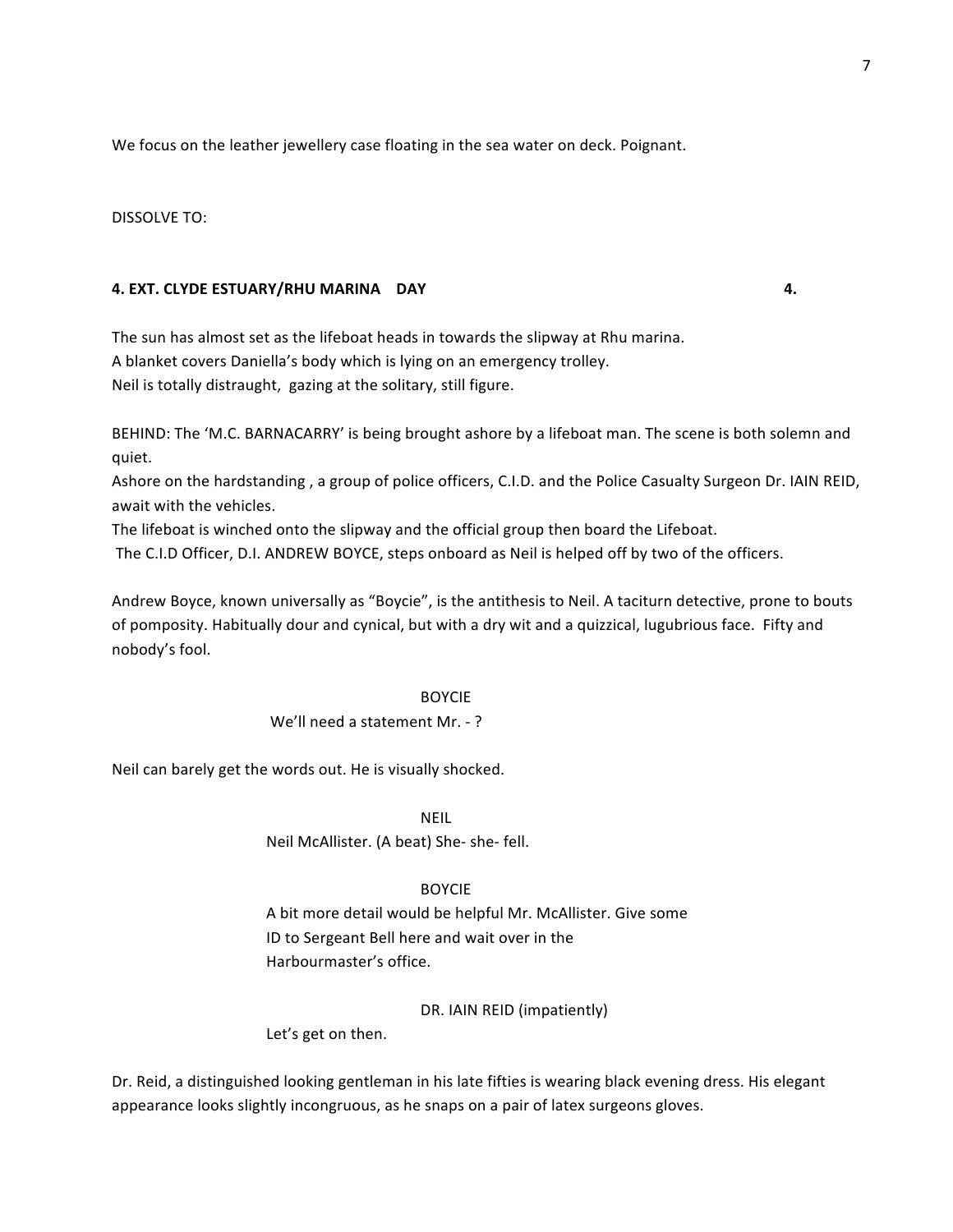He removes the blanket and starts to examine Daniella's pale body. Her dark hair is a tangled mass, the Tiffany necklace still intact, the black dress twisted out of shape and drenched

#### BOYCIE

# Sorry to disturb your evening lain.

Dr. Reid takes photographs and speaks into a pocket dictaphone. He continues his examination almost nonchalantly, rolling the body over with well practiced hands.

DR. IAIN REID

Fortunately, I don't like Chopin recitals and I can't abide his ruddy Nocturnes. Life's depressing enough . Is it not?

#### BOYCIE

Life extinct?

Dr. Reid consults his watch, carefully stretching out the arm of his DJ, holding a digital thermometer.

# DR. IAIN REID

No more than an hour. Around eightish I would say we'll know more later.

#### BOYCIE

Anything look . . . suspicious?

# DR. IAIN REID

Nothing obvious. Nasty cut on the left foot.

SIMULTANEOUSLY BEHIND: Sgt. Bell is looking through Neil's wallet while talking to a colleague, P.C. STEWART. Neil, hunched over is being led towards reception by another officer.

# P.C. STEWART

Mr. McAllister doesn't look too clever.

# SGT. BELL

Neither will his wife be.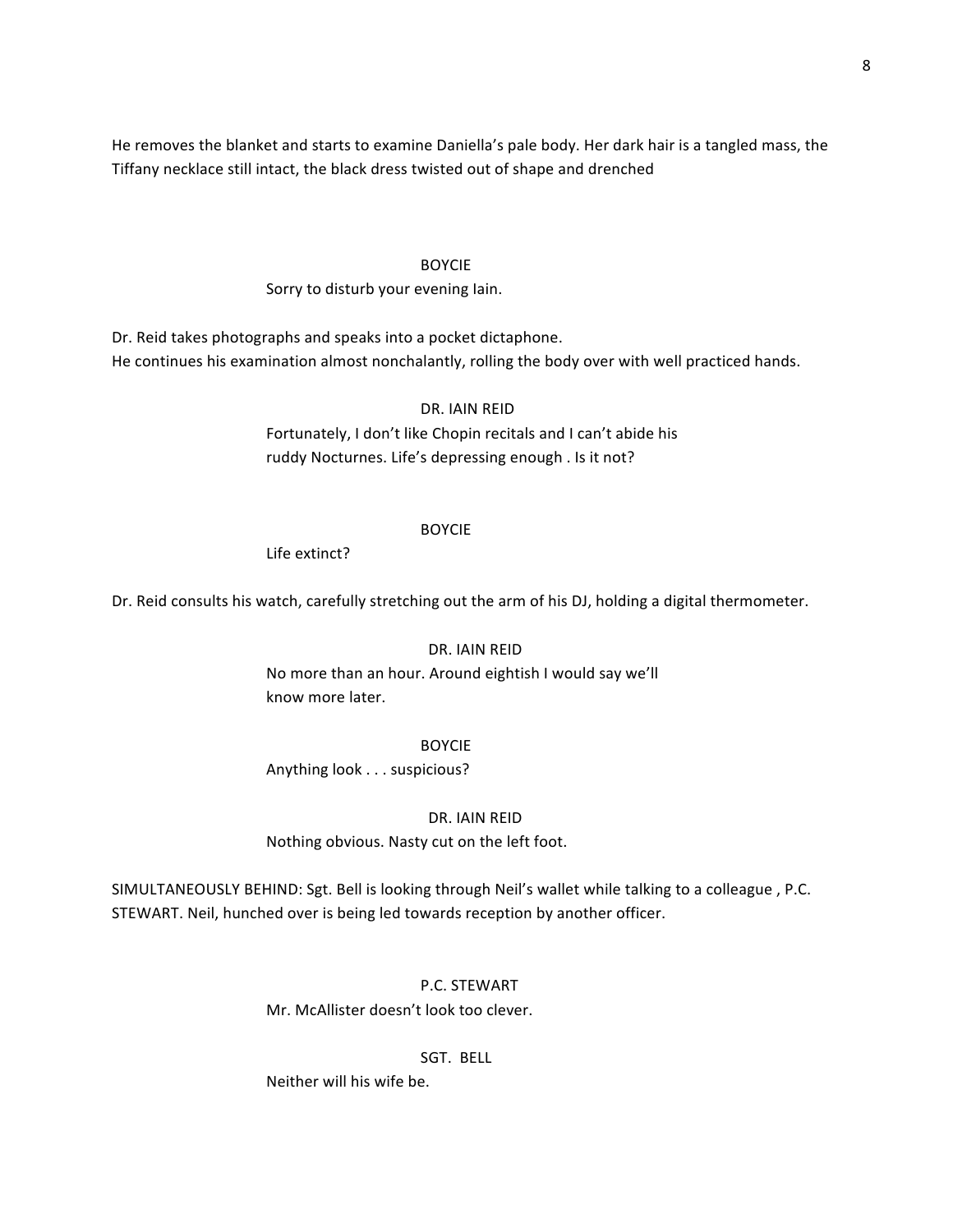Puzzled, P.C. Stewart looks over at the proffered wallet. OUR POV: A photograph, Neil, a woman, two girls. Obviously a family snap.

# P.C. STEWART

She could be his niece.

# SGT. BELL

Aye, she could be. And I could be Sir Alex Ferguson

IN FRONT: Dr. Reid replaces the blanket over Daniella's body. We see him take out a SUDDEN DEATH FORM.

#### DR. IAIN REID

Well I'd say she obviously drowned. Lungs full of the Loch. No bruises. No obvious signs of a struggle, she's still wearing a necklace. I'll make a formal report. Post mortem, of course.

They look up as a private ambulance arrives and stops at the head of the slipway.

#### BOYCIE

Any thoughts?

# DR. IAIN REID

You wouldn't push a beautiful woman with a diamond necklace into the loch and then call the Harbourmaster. Would you?

#### BOYCIE

Maybe, maybe not.

#### DR. IAIN REID

Good. Then I'll be off.

#### BOYCIE

Back to the Nocturnes?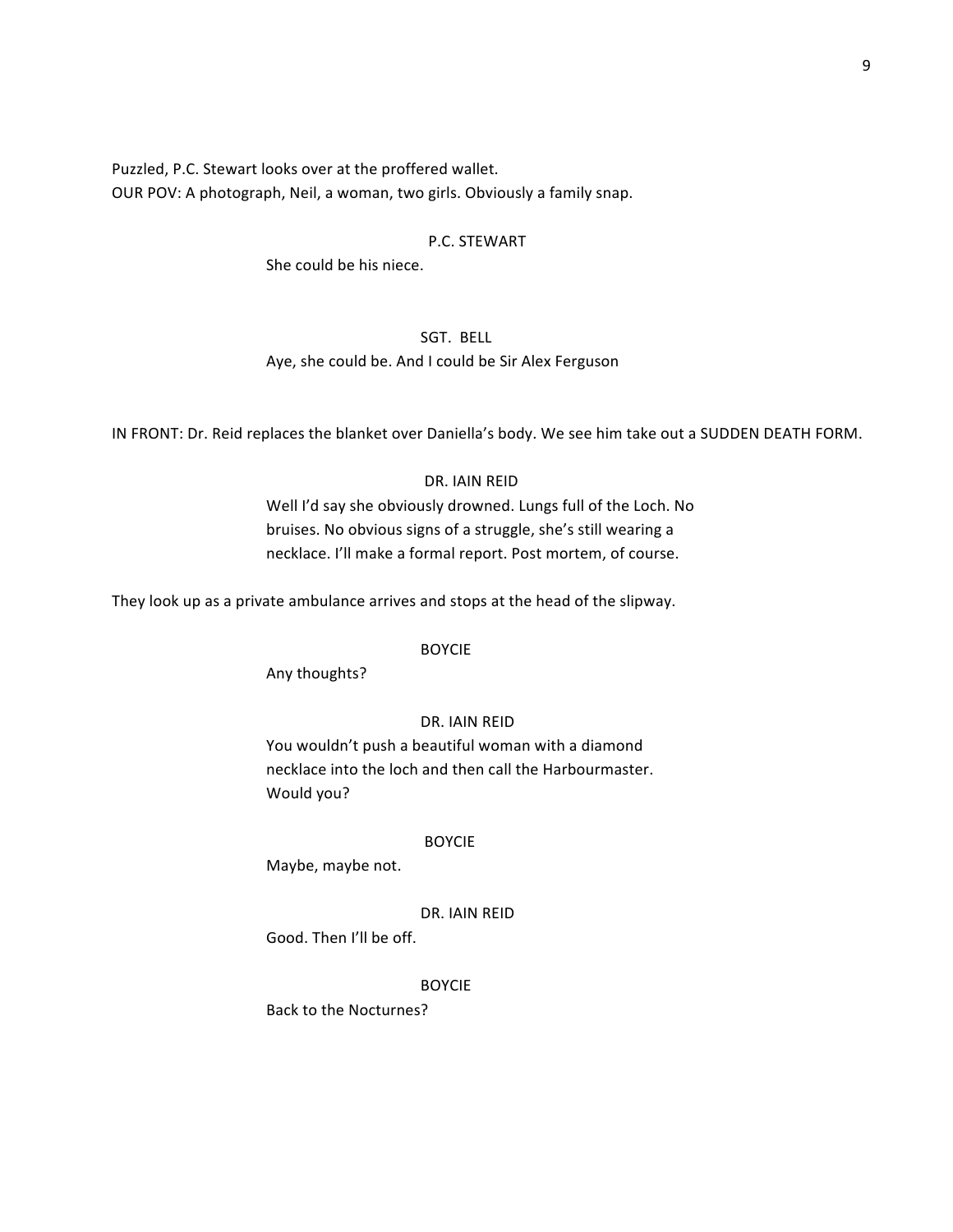# DR. IAIN REID

# To bed I think, Boycie. Seeing a dead girl who was once obviously lovely, is hardly a tonic. Good evening.

Dr. Reid turns to walk away, then he turns back again.

# DR. IAIN REID

(cont)

# Oh, copy me in on the McAllister statement.

The group of officers follow Dr. Reid as he disembarks from the lifeboat and walks towards his car. We focus a moment at the shrouded figure on the trolley. The two ambulance men slowly descend the slipway down towards the lifeboat as the sun finally sets.

# **5. INT. HARBOURMASTER'S OFFICE MIGHT AND ALL AND AREA CONTROLLY AND AREA CONTROLLY AND AREA CONTROLLY AND AREA CONTROLLY AND AREA CONTROLLY AND AREA CONTROLLY AND AREA CONTROLLY AND AREA CONTROLLY AND AREA CONTROLLY AND A**

Sgt. Bell and PC Stewart are stood together looking at a nautical wall chart of the Clyde estuary.

Boycie sits behind the Harbormaster's desk in front of a very weary and shocked Neil.

NEIL My wife will have to know, I suppose?

The question seems to startle Boycie and the other officers.

BOYCIE I doubt you will be able to hide it from her, Sir.

Neil nods, vague and contrite; his arrogance has dissolved to humility now.

#### BOYCIE

# (cont)

And the press love a story.

NEIL

A story?

BOYCIE We'll need to contact her next of kin.

Neil stares blankly ahead, as if not comprehending. Boycie raises his voice.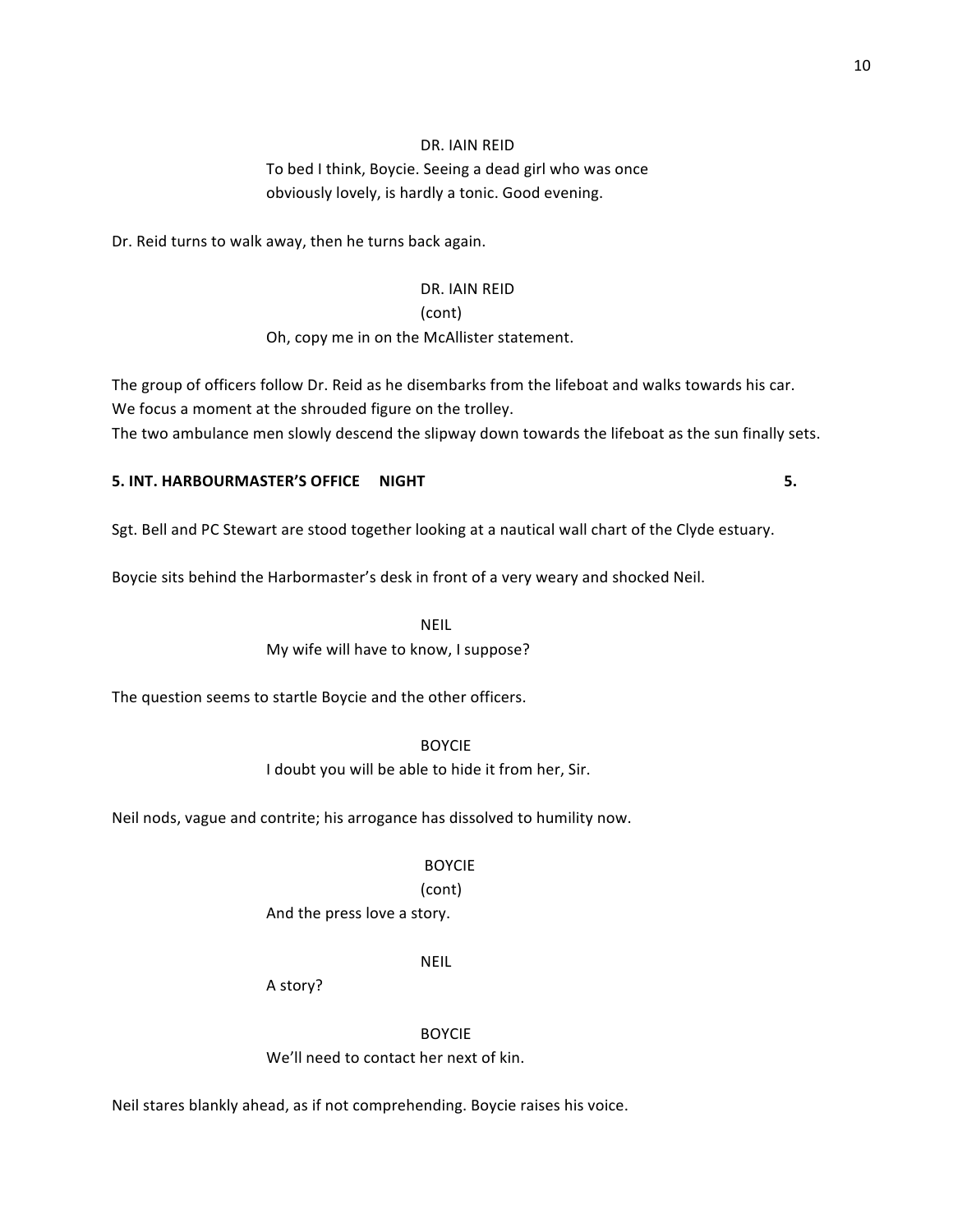(cont)

Miss Ravano's parents.

NEIL They  $-$  they are both dead.

BOYCIE There must be some relatives. Uncles? Aunts?

NEIL No. None. My brother is her next of kin.

The office falls silent. The officer's communicate with unspoken eye contact. Neil looks up, his eyes moist.

NEIL

(cont)

They are  $\dots$  they were.  $\dots$  engaged.

BOYCIE 

I see. (A beat) His name?

NEIL

Patrick McAllister.

BOYCIE 

And where is he now?

NEIL

At work. He plays guitar in a folk club.

BOYCIE

And does he know about hmm...

NEIL

No.

BOYCIE

Ahh, a tangled web . . .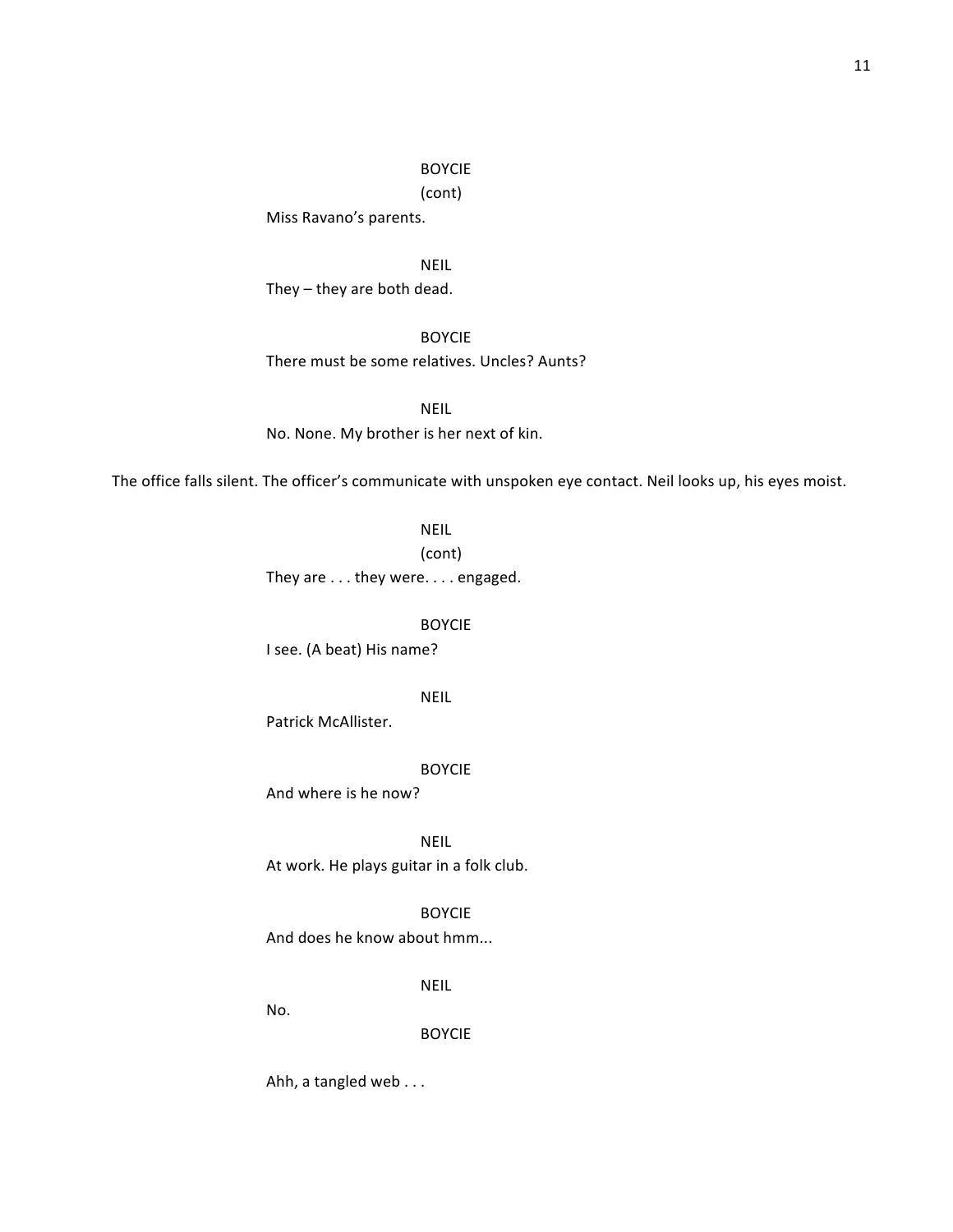# NEIL

No. Not at all. We just talked. Innocent.

#### BOYCIE

Oh, really? You just talked.

#### NEIL

Yes.

# BOYCIE

He'll need to formally identify the body, if that is the case.

Neil squeezes his eyes tightly shut, tears roll.

#### NEIL

It is the case.

Boycie glances across at Bell and Stewart, as if sensing the implications. Neil betrays no sign of his earlier heightened frivolity.

BOYCIE 

Do you have his number?

# NEIL

Yes of course.

# BOYCIE

Good if you can write it down for me, my officers will drive you back into the city.

Neil opens his wet eyes, looks up resigned, stands and nods.

The officers both step forward.

#### BOYCIE

(cont)

Oh Mr. McAllister . . .

Neil turns his expression blank, waits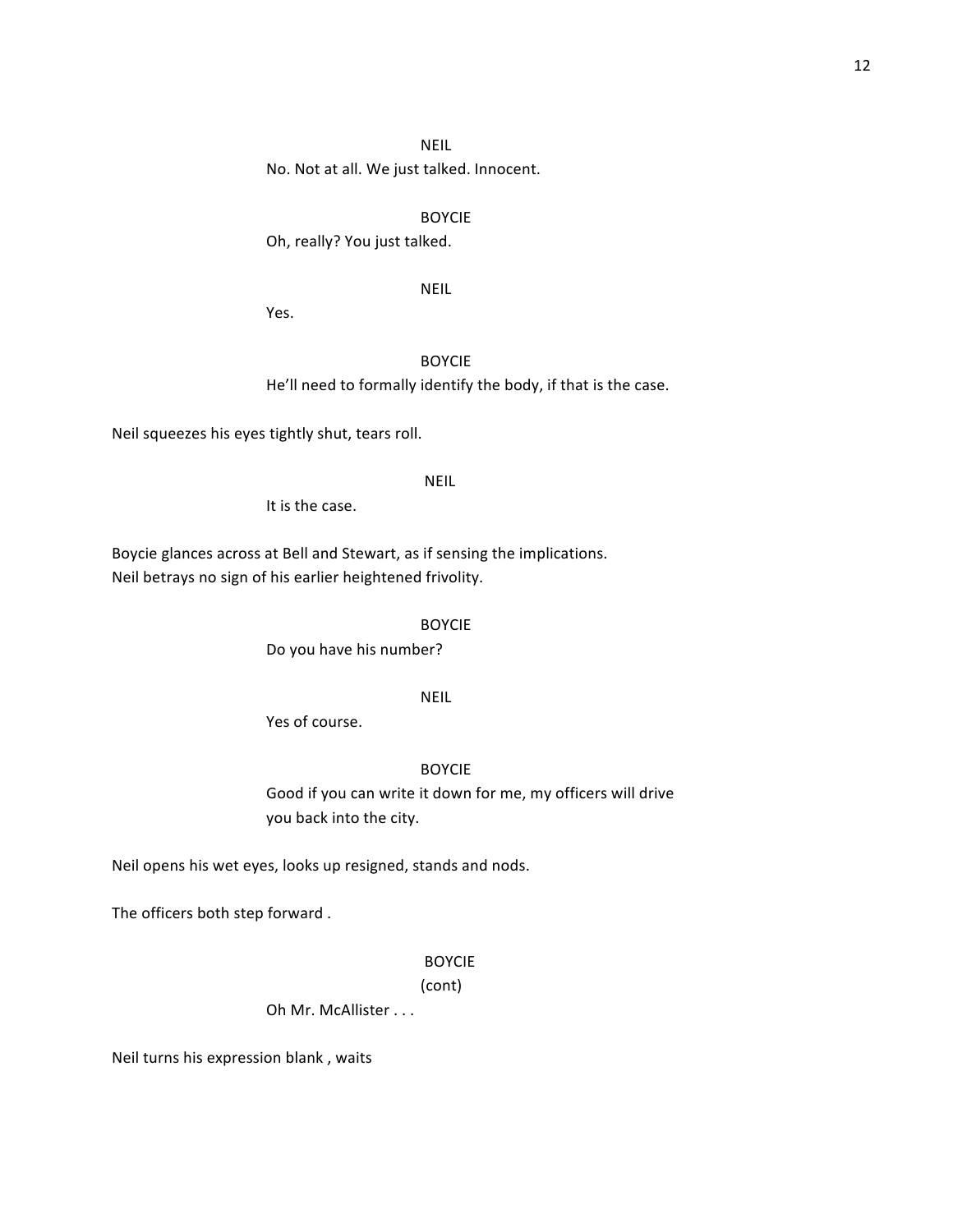(cont)

You don't own the boat?

# NEIL

No.

Boycie waits, expecting more, needing more.

BOYCIE 

Then  $\ldots$ ?

NEIL

Tom Van Aelst, a business associate.

Boycie, perplexed for a moment.

# BOYCIE

And does he know you are using his motor cruiser . . . for such maritime pleasures?

But Neil comes back quickly, too quickly.

NEIL

No, Tom died last month.

Boycie nods, he's rapidly making notes.

BOYCIE 

So this is the property of what, a deceased estate?

NEIL

Yes, Yes, I suppose it is.

BOYCIE 

And you had no permission to use the boat?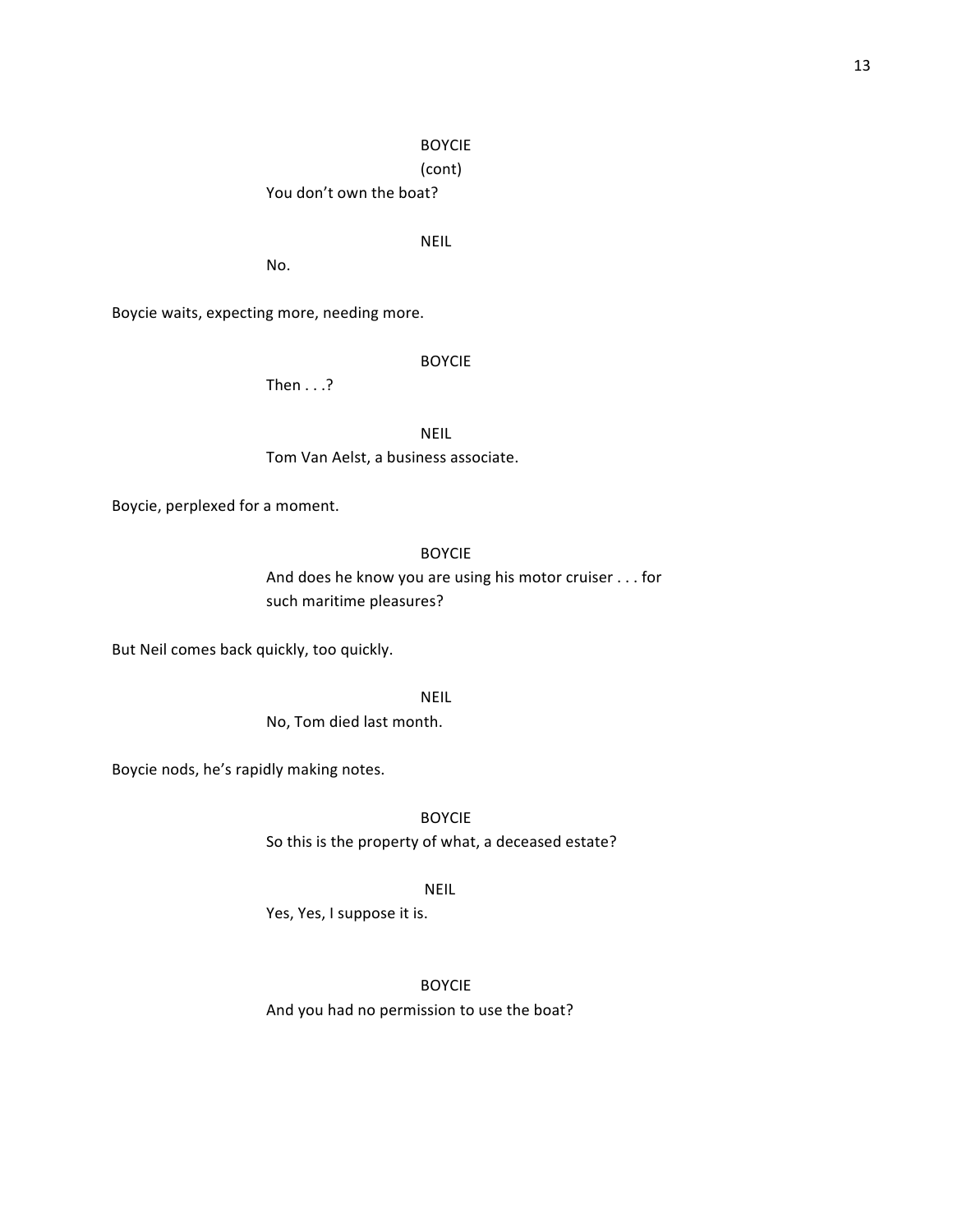# NEIL

No, but Tom wouldn't have minded. We worked together. We were friends.

#### BOYCIE

I see. So who is the owner now?

# NEIL

 $I - I'm$  not sure.

#### BOYCIE

You're not sure? Right. Then we'll have to find out won't we.

Boycie stands up.

#### BOYCIE

#### (cont)

Take Mr. McAllister back. I'll speak to the Harbourmaster in detail tomorrow. Oh and Mr. McAllister . . .

To Neil, his face, close

#### BOYCIE

(cont)

Your friends seem to be dying with inconsiderate regularity. (A beat) Don't leave town.

# **6. INT.ACOUSTIC THEATRE/GLASGOW CITY CENTRE NIGHT 6.**

Neil walks through a dark crowded music theatre. The atmosphere is eccentric, new age, loud folk music played by a live band. It sounds like Pentangle. Retro. Vibrant.

At the side of the stage is Patrick McAllister

PATRICK MCALLISTER, is a younger shadow of his brother Neil. A twenty eight year old fair haired man, more bohemian in dress and appearance. He is holding a twelve string acoustic guitar and watches the band. Neil approaches him. Patrick looks wildly around the club obviously trying to spot Daniella. The two brothers meet.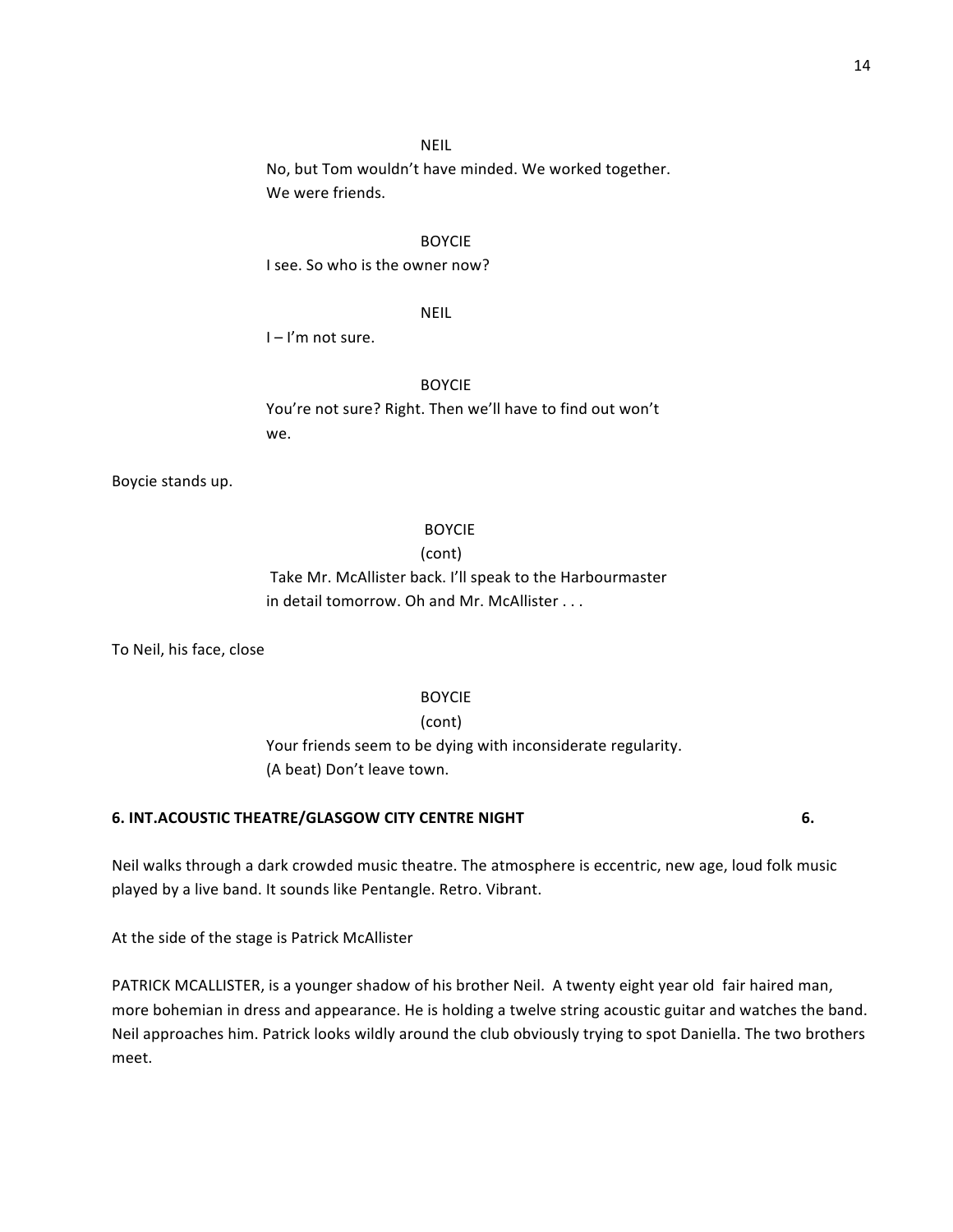# NEIL

# I'm so sorry Patrick. There has been a terrible, terrible accident (A beat). I am afraid Daniella is dead.

WE PULL BACK FROM THE SCENE: Patrick slumps against Neil, suddenly we can see he is a broken man. Neil embraces him.

Now the focus is upon them and not the band. The theatre falls silent as the band grinds to an awkward faltering halt, the crowd stare at the two men.

# **7.** INT. GLASGOW CITY CENTRE MORTUARY NIGHT **And the CONTREMORT CONTREMORT OF A CONTREMORT OF A CONTREMORT OF A CONTREMORT OF A CONTREMORT OF A CONTREMORT OF A CONTREMORT OF A CONTREMORT OF A CONTREMORT OF A CONTREMORT OF**

Silence.

Patrick stands solemnly his head bowed.

Boycie takes his arm as they walk towards a trolley covered with a green drape. A mortuary assistant joins them, waits, his head bowed slightly.

Boycie nods and the assistant gently pulls back the drape to reveal Daniella's pale face.

Patrick closes his eyes, his legs crumble he is about to drop. Boycie catches him and the assistant deftly moves over to assist.

Together, they lead Patrick to an outer office.

# **CONTINUOUS**

# **8. INT. GLASGOW CITY CENTRE MORTUARY/OUTER OFFICE NIGHT**  $\qquad$  **8.**

The assistant withdraws. Patrick sits, too numbed to cry.

# PATRICK

It's Daniella alright.

BOYCIE

You said your brother told you what happened.

# PATRICK

Yes, that she drowned.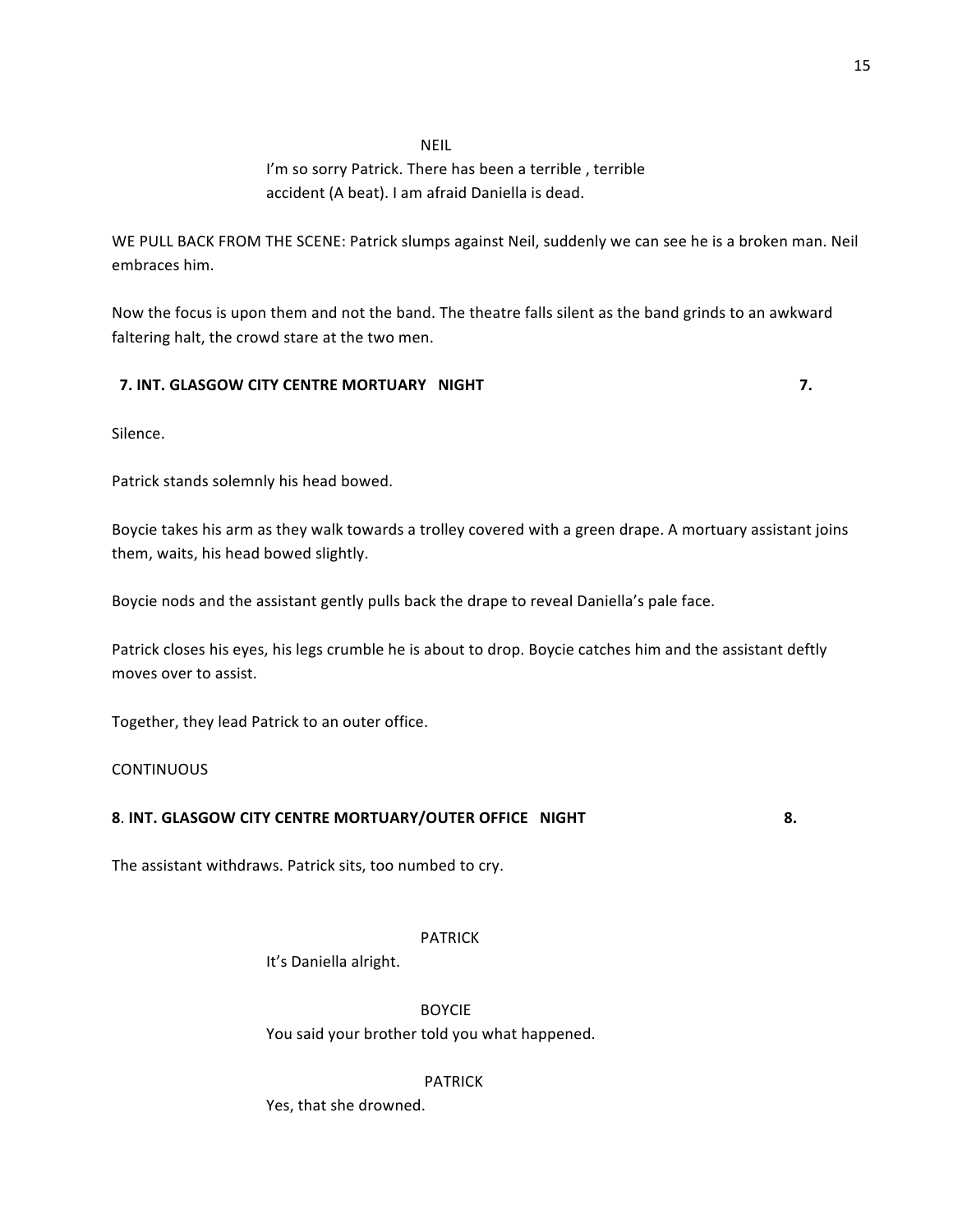Boycie waits until Patrick makes a tearful attempt at composing himself.

BOYCIE Mr. McAllister . Can I ask why you are Miss Ravano's next of kin?

# PATRICK

Her parents died in a coach crash, just outside Milan. Since we were about to marry it seemed  $\dots$ 

BOYCIE No brothers or sisters? Relations?

PATRICK No. She was an only child. There is no one.

# BOYCIE

I see. You know your brother was driving the boat?

#### PATRICK

Yes, an accident. He  $-$  he swerved to avoid something.

BOYCIE

That's what he told us, yes.

We can see that Patrick is trying to work things out in his mind - its puzzlement and disbelief .

#### PATRICK

Is there any doubt?

#### BOYCIE

Not at the moment, No. We are treating it as a fatal accident. There'll be a post mortem. I am really very sorry Mr. McAllister (A beat). You'll be wanting these.

Boycie gives Patrick a small clutch bag which he opens to reveal her engagement ring, the Tiffany necklace and some odds and ends of make up.

Patrick pulls out the necklace, clearly not recognizing it.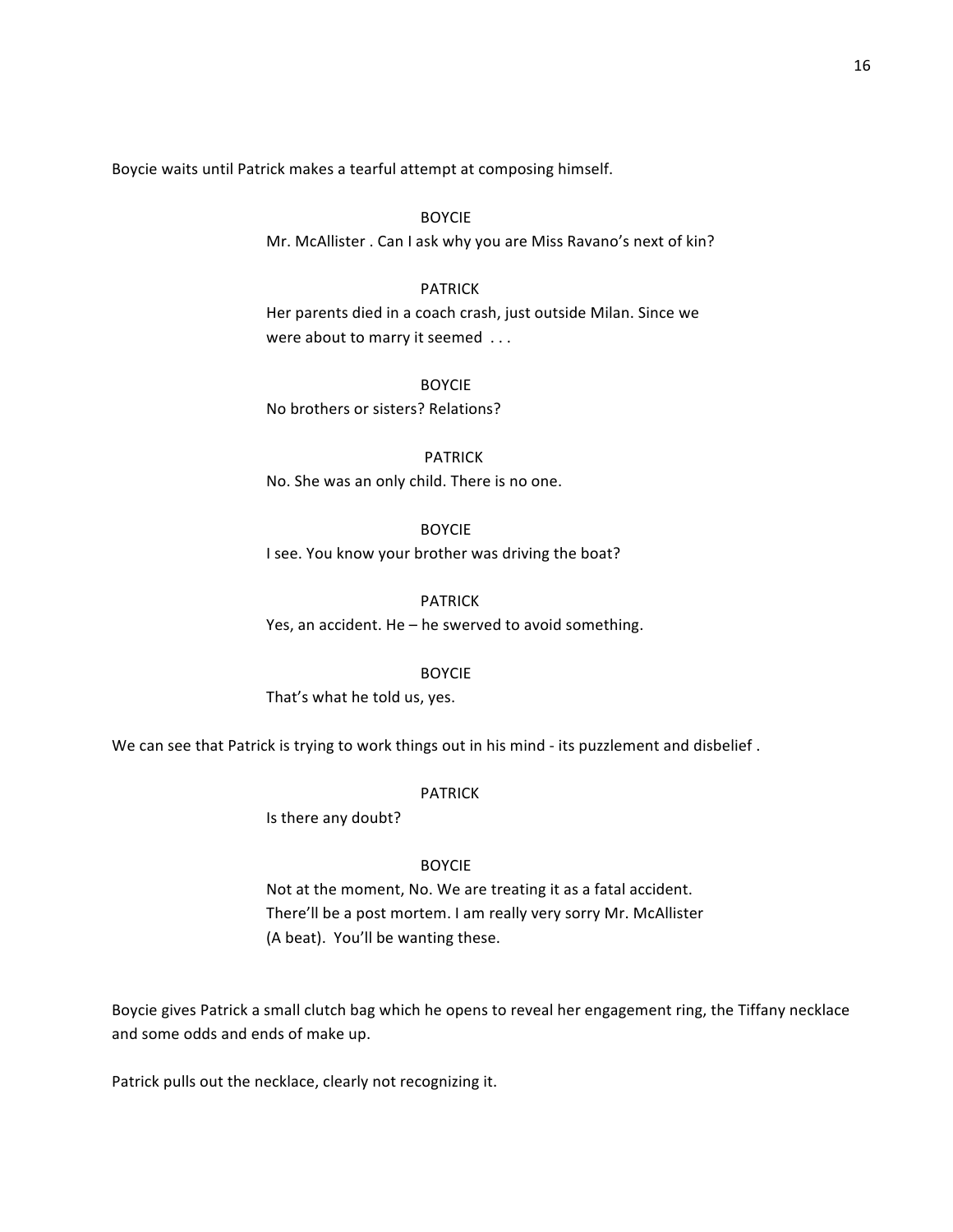#### **9. EXT. THE MCALLISTER FAMILY HOME / FRONT DOORWAY** DAY **19. In the same of the same of the same of the same of the same of the same of the same of the same of the same of the same of the same of the same of the same of t**

Patrick, his face ashen, pushes the front door bell – one long monotonous persistent ring. Finally, the front door opens and Neil stands silently. Patrick produces the necklace, like a magician, out of nowhere.

PATRICK

You gave her this didn't you?

Neil is speechless. Patrick violently grabs hold of his white silk shirt, buttons ping.

PATRICK

(cont)

DIDN'T YOU?

NEIL

No.

PATRICK Then where did it come from?

NEIL

How should I know?

PATRICK

I've never seen it before.

NEIL

Maybe it's a family heirloom. She was talking about Italy. Or maybe she bought it? I just don't know. (A beat) Look I'm really sorry Patrick. Really. What can I say?

PATRICK

You're sorry?

NEIL

Yes.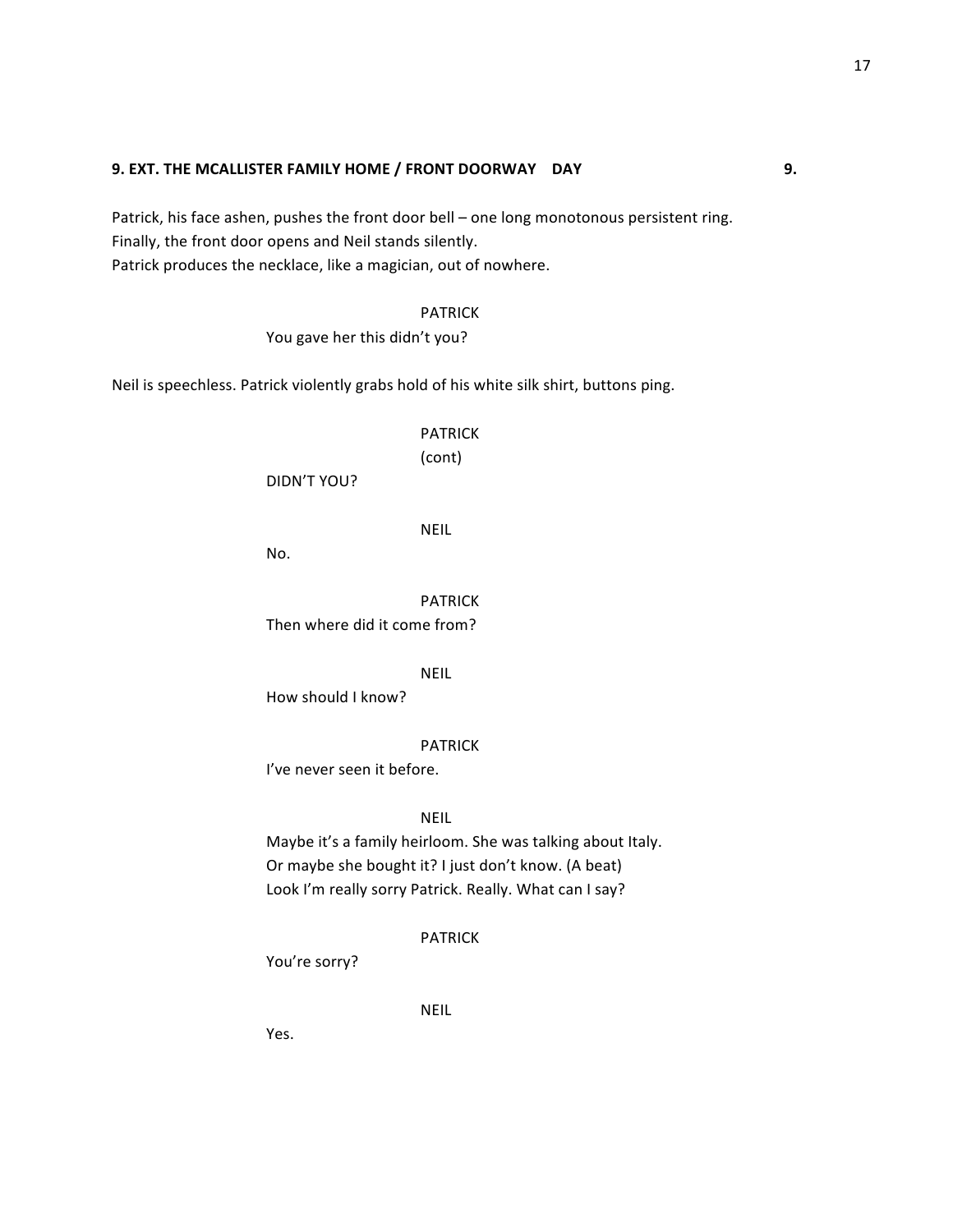# PATRICK

Why were you with her? I don't understand why you were with her? Just tell me the truth

# NEIL

Okay. She was lonely. She wanted to talk, that's all. About her home. Her parents. She was feeling nostalgic.

PATRICK Lonely? Why didn't she tell me?

NEIL I really don't know Patrick. I guess we will never know.

#### PATRICK

No.

#### NEIL

Look, I'm sorry, I 'm so, so sorry. It was an accident pure and simple. She fell over. It was dark. A tragic accident.

Neil hugs Patrick as he fights the tears. At that moment an SUV pulls onto the drive.

Neil's wife JENNY, gets out, walks over, looks hesitantly at the two brothers . Puzzled she takes out her mobile phone to check the time. OUR POV: 07:30 am.

She is late twenties, blond, attractive, gym toned and feisty. Patrick pockets the Tiffany necklace.

#### JENNY

I'm so sorry Patrick.

She hugs and comforts him. Finally he turns to leave.

# PATRICK

# I have to go. I need some space.

Patrick walks briskly away leaving Neil and Jenny alone. Quietly she says: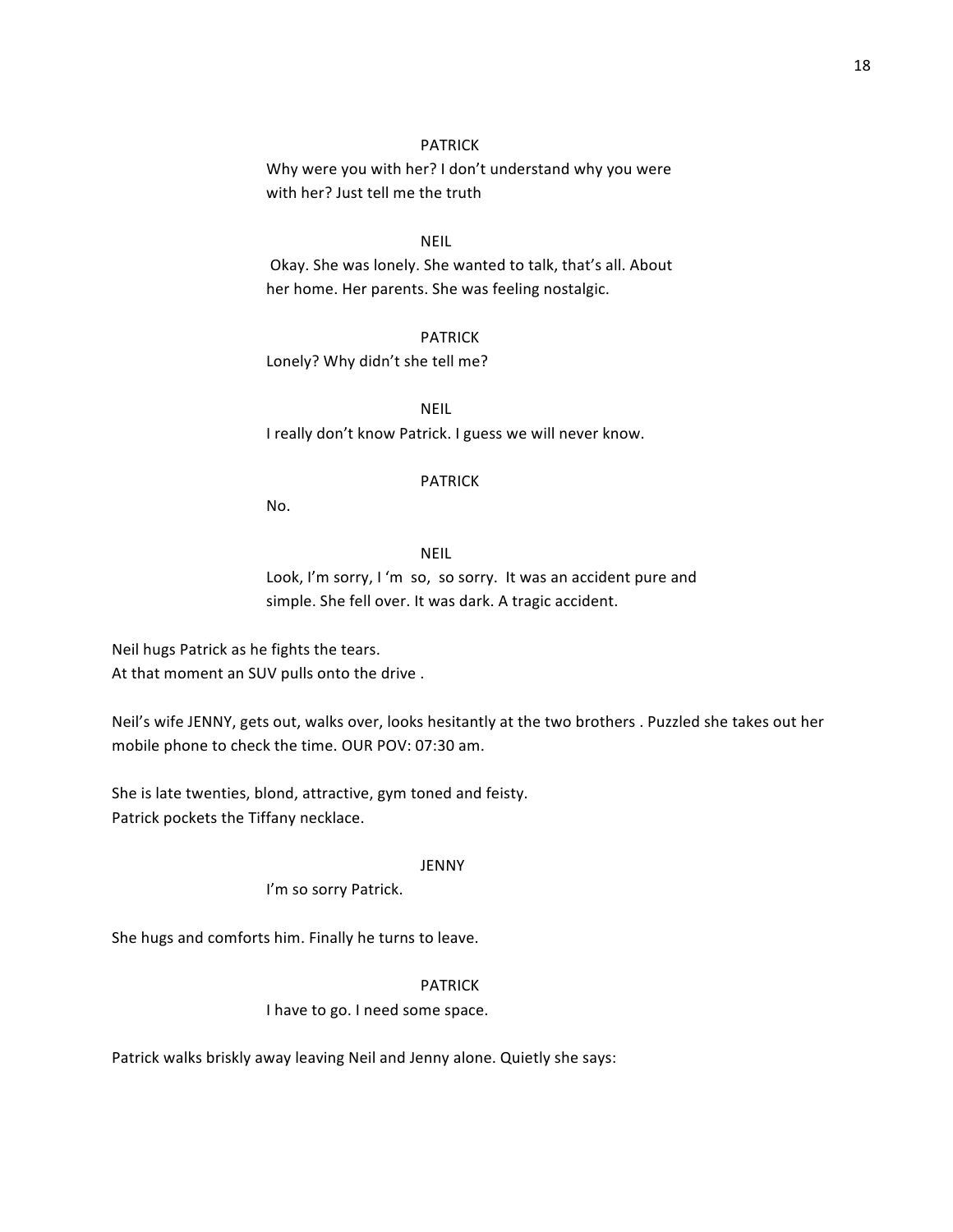# JENNY

Was there anything improper between you and Daniella?

NEIL

No. Absolutely not.

# **10. EXT. HARBOURMASTER'S OFFICE, RHU MARINA DAY 10.**

We pan across the various vachts and cruisers and dissolve into the office on the marina.

#### **CONTINUOUS**

**11. INT. HARBOURMASTER'S OFFICE, RHU MARINA CDAY 11. 11.** 

We focus upon a desk, scattered with pilotage notes, charts, tide tables and mooring details.

IAN ANDERSON, the very business like Harbourmaster comes into rejoin BOYCIE he clutches hold of copied documents.

#### BOYCIE

Thanks for this Ian. You saved me a lot of leg work.

# ANDERSON

Aye, no bother. So, copies of the Bill of Sale. That's legal entitlement. Plus registration with the Marine Craft Agency.

Boycie takes the documents  $-$  one by one  $-$  and studies them carefully.

# ANDERSON

# (cont)

The marine shares are in 64  $64^{\text{th}}$ 's and were owned by Mr. Tom Van Aelst. He is succeeded by his daughter Trudi, based in Utrecht. Her phone number is on the registration document in case of emergency. Feel free to call her from here.

Boycie smiles for the first time he nods at Anderson.

 BOYCIE Thanks, I will, in case there are questions.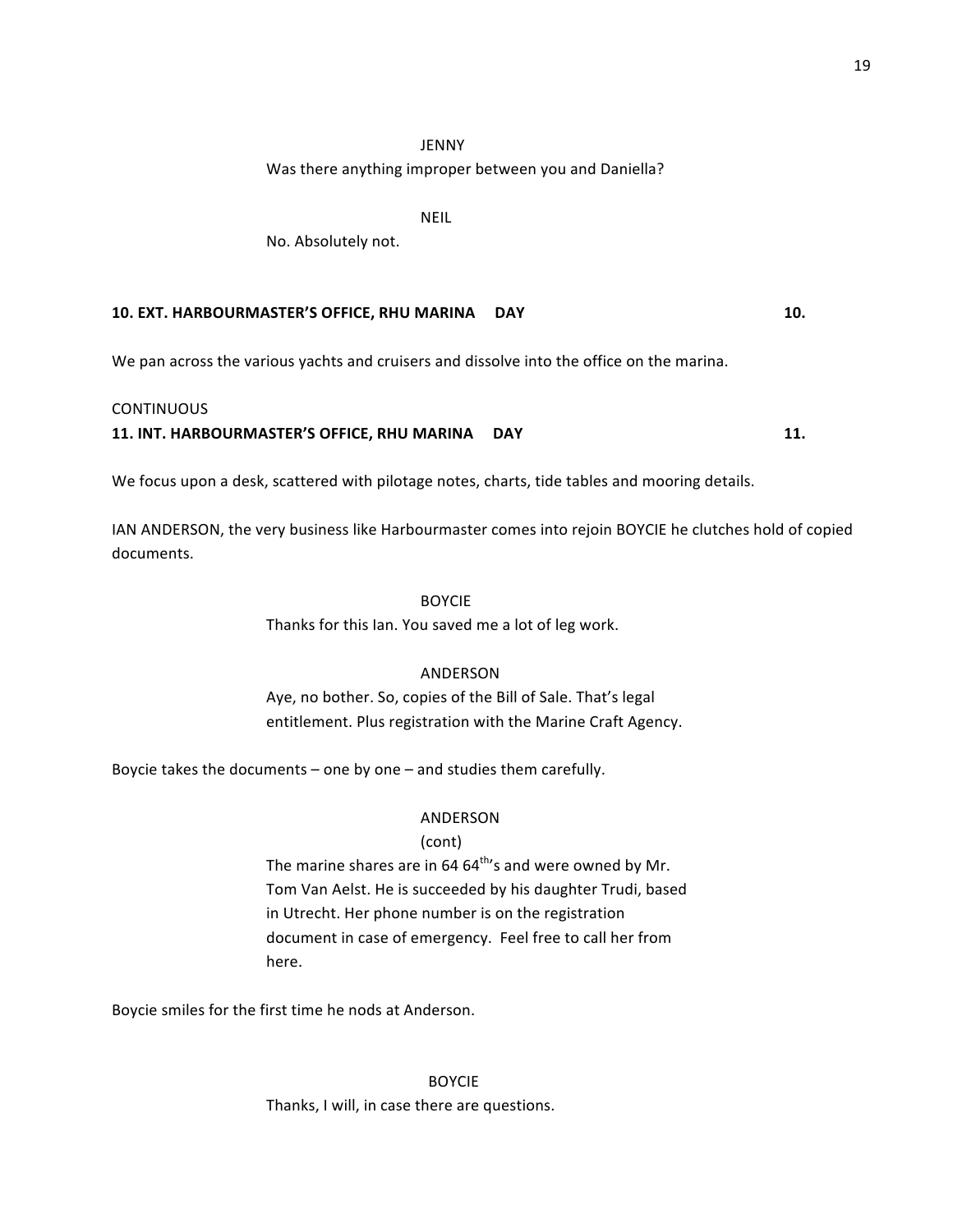Anderson tactfully leaves the office as Boycie makes his call.

# BOYCIE

# (cont)

# Am I speaking with Trudi Van Aelst please?

SPLIT SCREEN. CLOSE; we can see Trudi is extremely attractive. Classic, Mediterranean, olive skin. But there is something in her voice, no trace of an accent. It's husky, breathy a little sensuous and intimate.

#### TRUDI

Who wants to know?

Boycie announces himself clearly and formally.

# BOYCIE

My name in Detective Inspector Andrew Boyce of Strathclyde Police in Scotland.

#### **TRUDI**

Is this a joke? Dirk?

# BOYCIE

No it is not, (a beat), I am calling regarding your late fathers motor cruiser, the M.C. BARNACARRY.

OUR POV: Boycie is holding a copy of the bill of sale document, and the title name Tom Van Aelst.

#### **TRUDI**

What? The Sunseeker?

# BOYCIE

The motor cruiser moored at Rhu Marina.

# TRUDI

But I understood the Sunseeker was at Flevo Marina, Lelystad.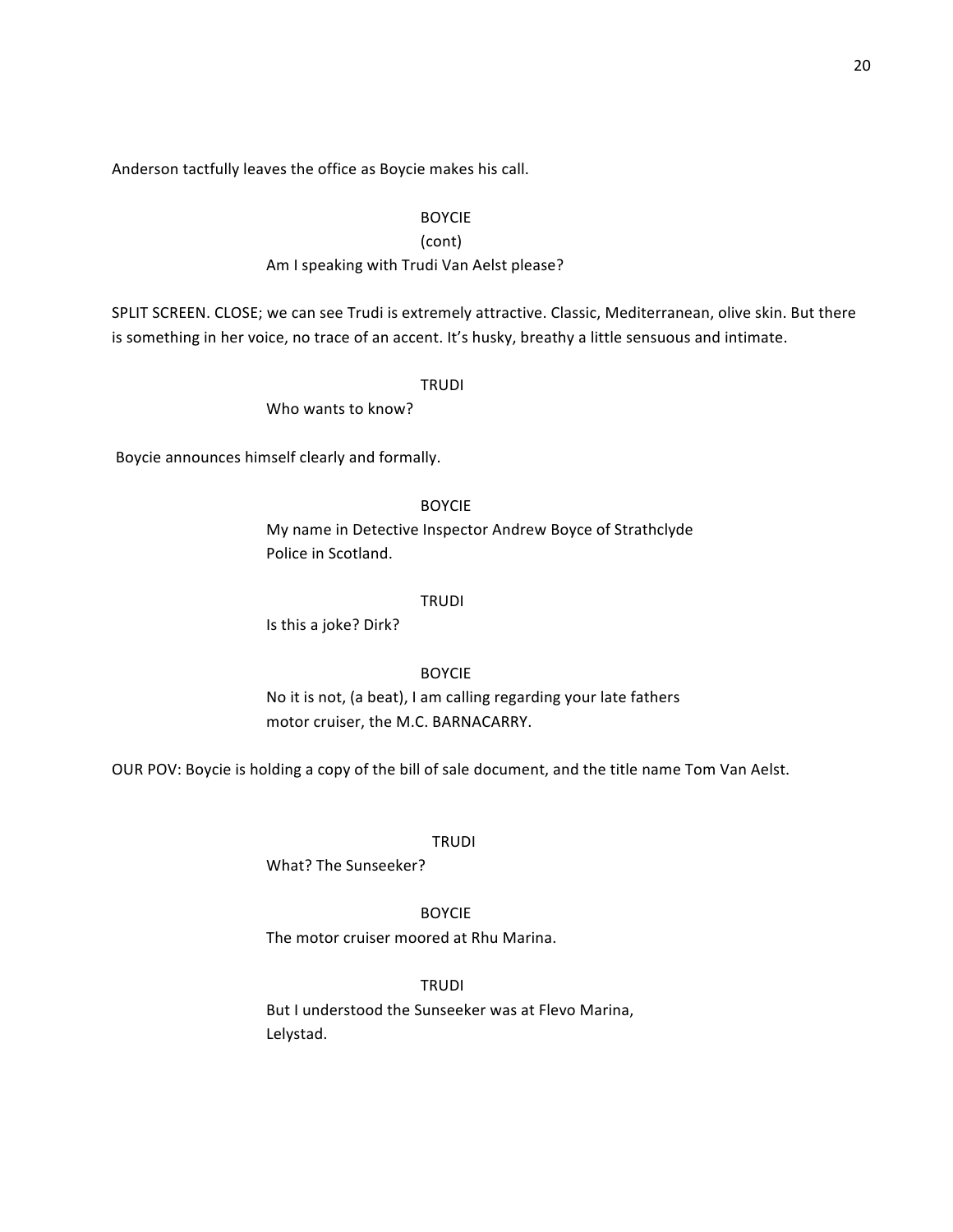Well it's here just now. Somebody must have moved it. The point is a fatal accident has occurred. A young woman has drowned.

# **TRUDI**

I -I don't believe this. How did you get my number?

#### BOYCIE

The harbourmaster here at Rhu. It's on the registration document. Plus an email address at BEK Pharmaceuticals in Rotterdam.

#### TRUDI

I see. 

#### BOYCIE

I need to ask you two questions.

#### **TRUDI**

Okay.

BOYCIE Does the name Daniella Ravano mean anything to you?

# TRUDI

No.

#### BOYCIE

Neil McAllister?

There is a hint of a hesitation; something, just something in her voice and facial expression.

**TRUDI** 

Yes. He was a business associate of my late father. He handled global marketing for BEK pharmaceuticals. Why?

BOYCIE

He was with Miss Ravano when she died.

Trudi sounds and looks absolutely outraged.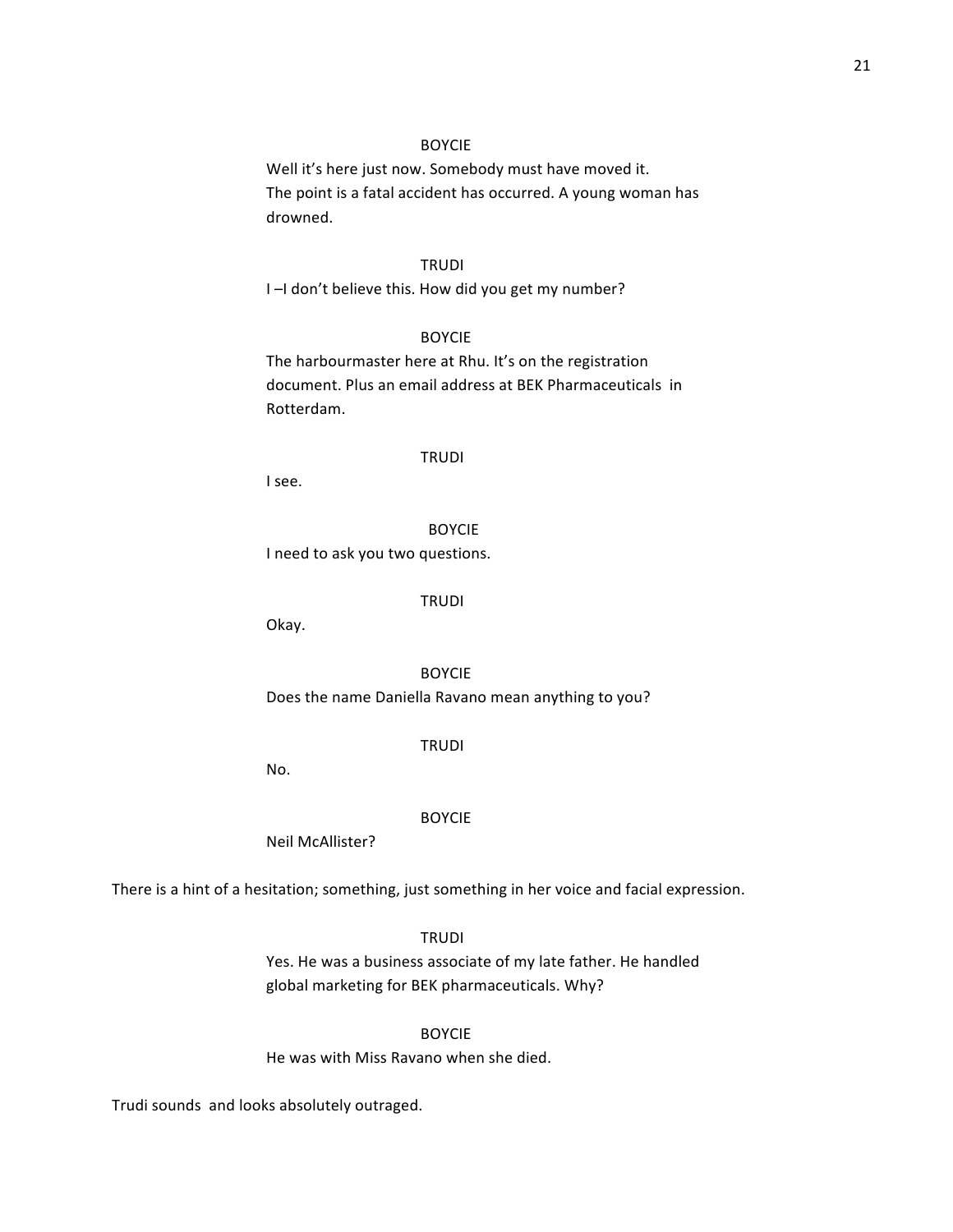# TRUDI WHAT? ON MY FATHER'S BOAT?

# BOYCIE

Yes.

**TRUDI** Then he must have taken it. (A beat). Tell the harbourmaster I'll come over just as soon as I can. And thank you Detective Inspector Boyce.

BOYCIE Is that taken? Or borrowed?

TRUDI Taken. And that's not all he took . . .

The line goes dead.

# **12. INT. GLASGOW CITY CENTRE MORTUARY DAY 12. 12.**

The post mortem. A pair of white doors open, revealing bright fluorescent light. The scene is stark and deathly clinical. Two men are sat at a metal table, their backs to us.

Enter DR. ANNE-MARIE FRASER . She could be a model, but she isn't, she is a Pathologist. Late thirties, blonde and probably full of fun. When she is not dissecting bodies that is. She snaps off her latex gloves, removes her face mask and eye protection and drops them all into a pedal bin. 

# DR. FRASER

Well now, two distinguished gentleman callers. To what do I owe this honor?

Now we see their faces they play along flirting like old friends.

BOYCIE

I happen to be in the area.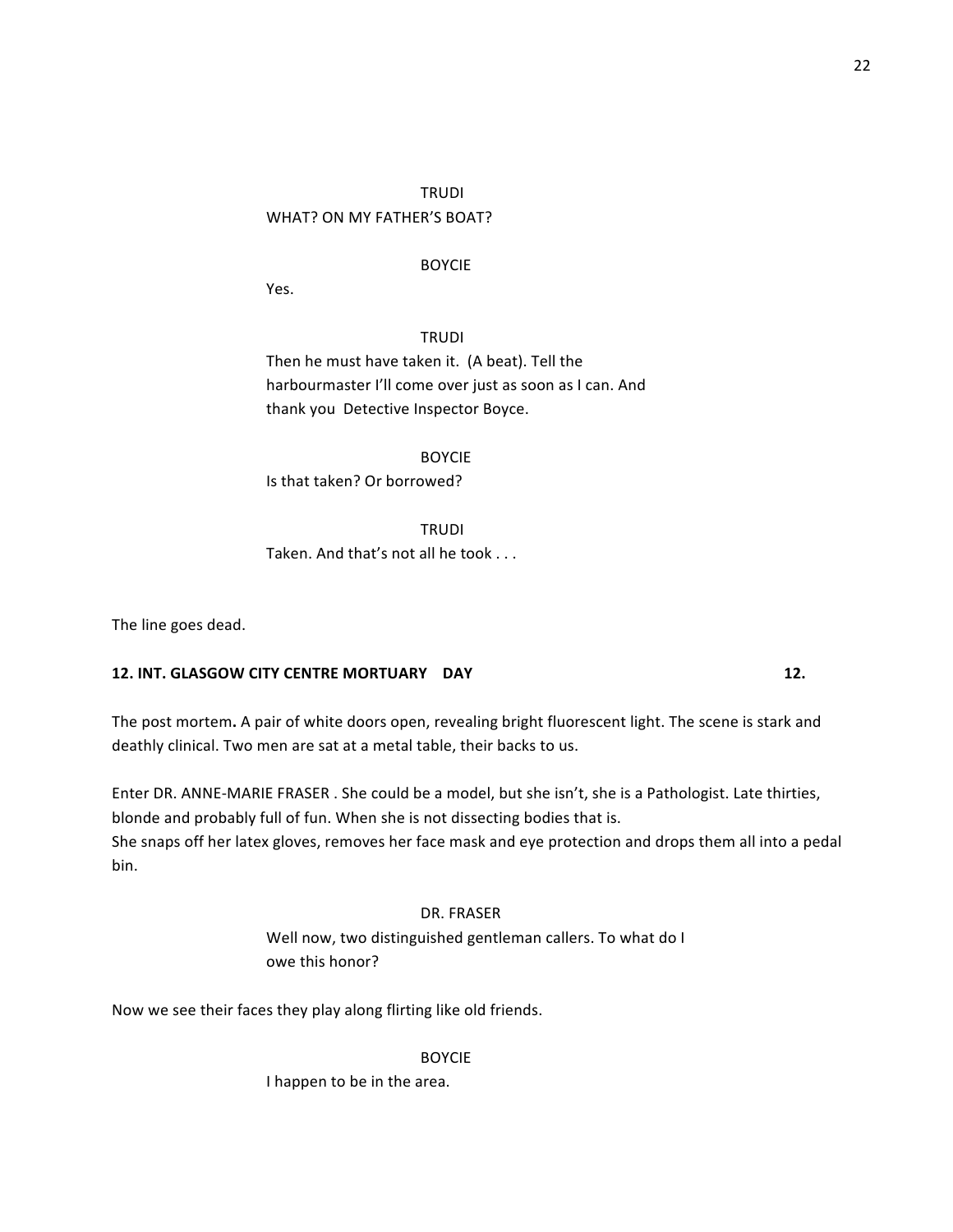#### 23

# DR. IAIN REID

And I do work here.

# DR. FRASER

Sometimes Iain. Only sometimes. And what's your real excuse Boycie?

#### BOYCIE

I am in love with you, of course.

She smiles, ignores the quip and retrieves a file from a worktop.

OUR POV: Autopsy Report.

#### DR. FRASER

#### The real reason. Daniella Ravano.

Dr. Fraser joins them at their metal table, slaps down the report and sits. Suddenly she is all business like.

She eyeballs Dr. Reid first.

#### DR. FRASER

#### (cont)

Firstly, I agree with your initial onsite opinion Iain. No question. The photos were useful thankyou.

Boycie is extremely sceptical.

BOYCIE

Yes, but was she pushed? Forced over?

#### DR. FRASER

I would say definitely not. The condition of the body is entirely consistent with immersion in water. Lung distention. All her blood and fluid tests were normal. She wasn't poisoned. She didn't take drugs. Her method of contraception was a diaphragm. . .

Boycie dares to ask the question and is clearly uncomfortable.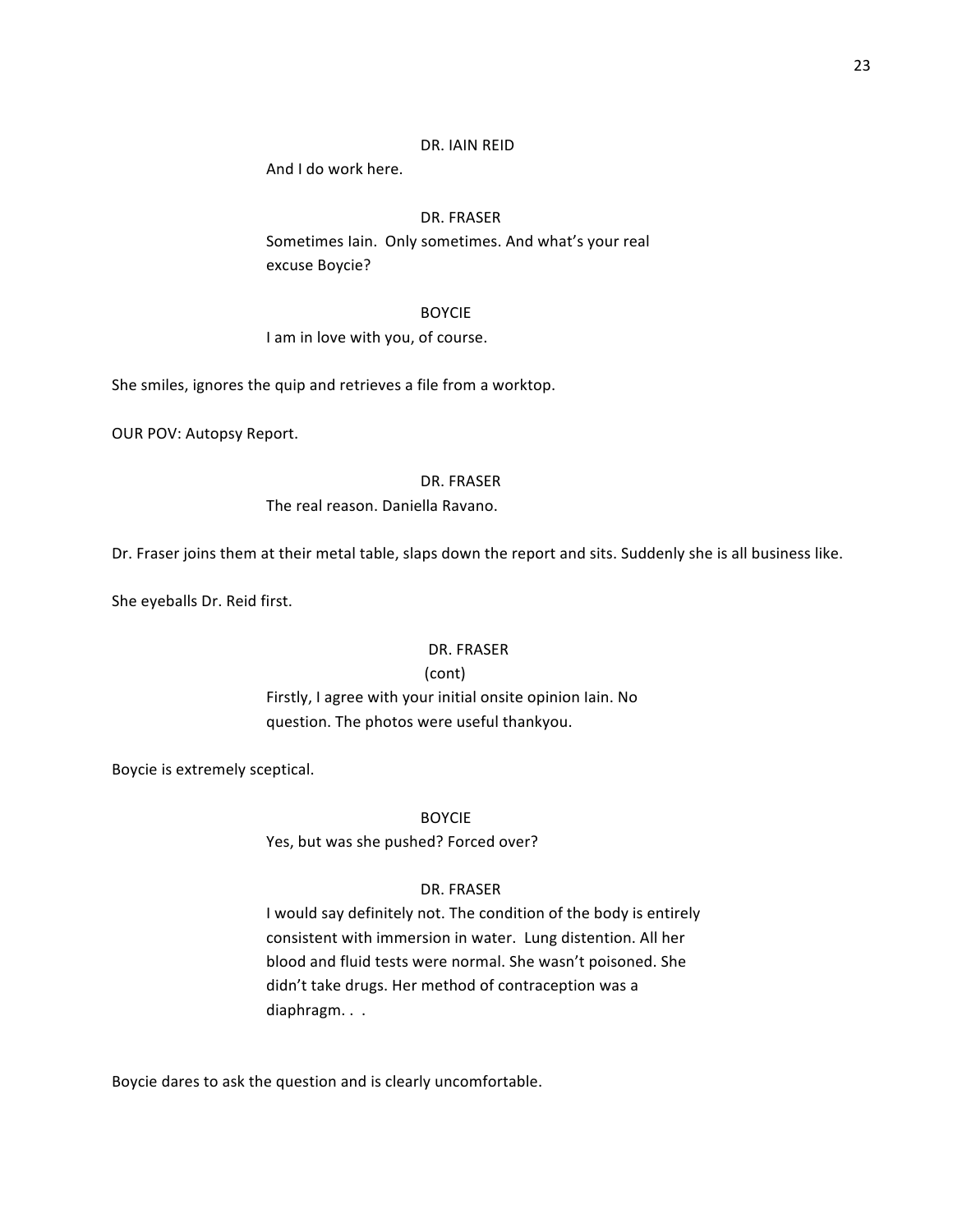So, any evidence of sexual activity?

#### DR. FRASER

I would say she had intercourse within a few hours of her death. It's hard to be specific.

#### BOYCIE

Forced? 

#### DR. FRASER

No.

# BOYCIE

And that cut on her left foot?

# DR. FRASER

Yes, caused by a sharp object - glass or maybe a nail, exposed screw head, splinter of wood more of a rip than a cut.

#### BOYCIE

But, accidental?

# DR. FRASER

Yes. Nothing vascular or arterial severed. So she wasn't injured deliberately, if that's what you mean.

#### BOYCIE

Sure? 

#### DR. FRASER

There is no bruising anywhere, which might imply a struggle or fight. X-rays - at your request Boycie - revealed no broken bones or fractures. The physical evidence confirms an accident; plain and simple.

Boycie glances at Dr. Reid who is clearly satisfied with Doctor Fraser's conclusion. Then he turns back to Dr. Fraser. 

#### BOYCIE

I think McAllister did it.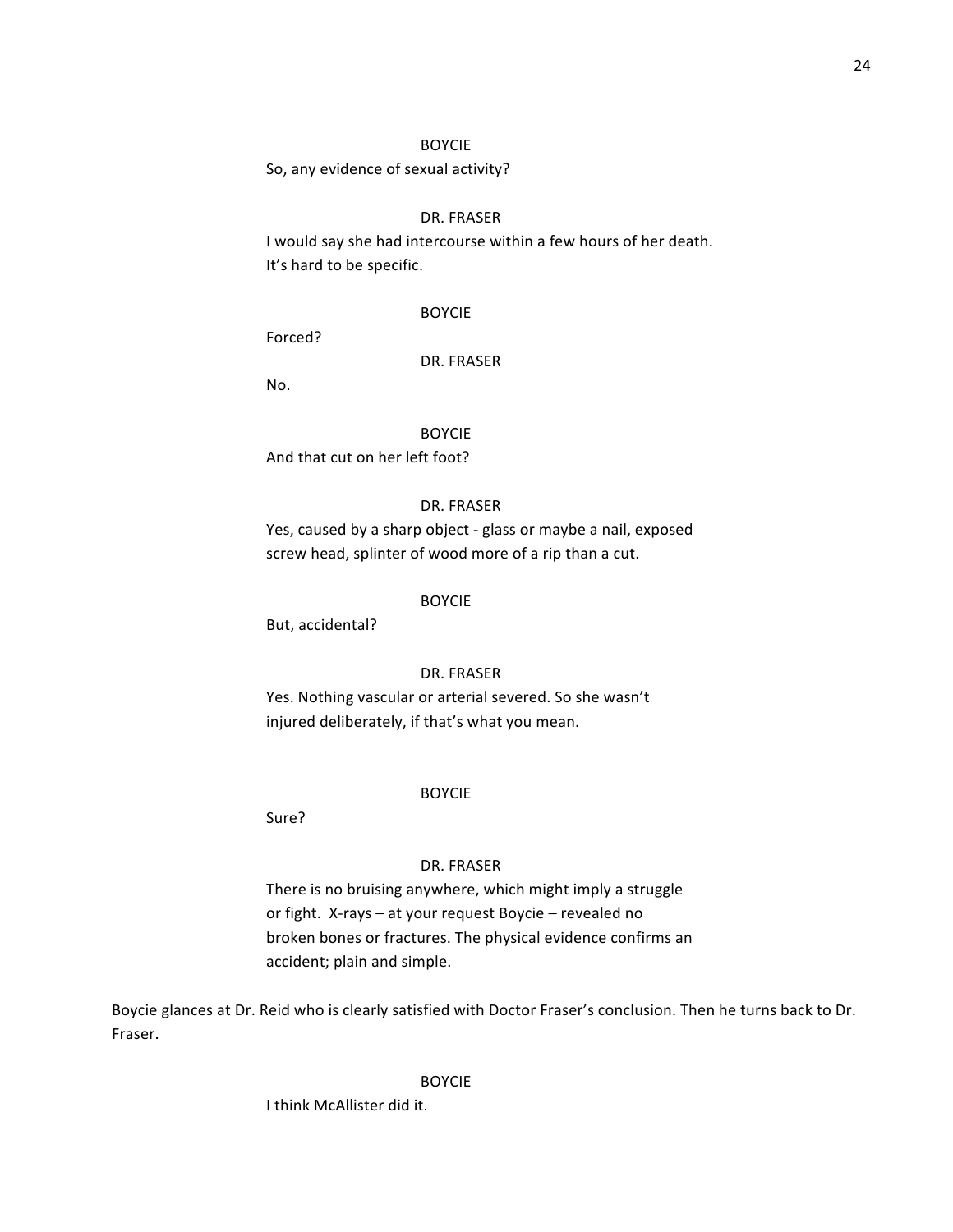She looks at Reid startled.

#### DR. FRASER

Oh, why?

BOYCIE He had the means, and the opportunity.

She's emphatic.

#### DR. FRASER

But no motive surely.

#### BOYCIE

We don't know of one. Because she can't tell us and he certainly won't. 

She's very emphatic now almost angry.

# DR. FRASER

IF THERE IS ONE! But I'm just a humble scientist. I rely on evidence. 

# BOYCIE

There will be. Somewhere. (A beat). I still think he did it.

Dr. Fraser looks at Reid again as if to garner support. But he remains stoic.

#### DR. FRASER

You don't like him do you?

#### BOYCIE

It's not a question of like.

# DR. FRASER

Yes it is. You resent him, because he's young, obviously virile, probably attractive and rich.

Boycie cuts in, more than a hint of anger.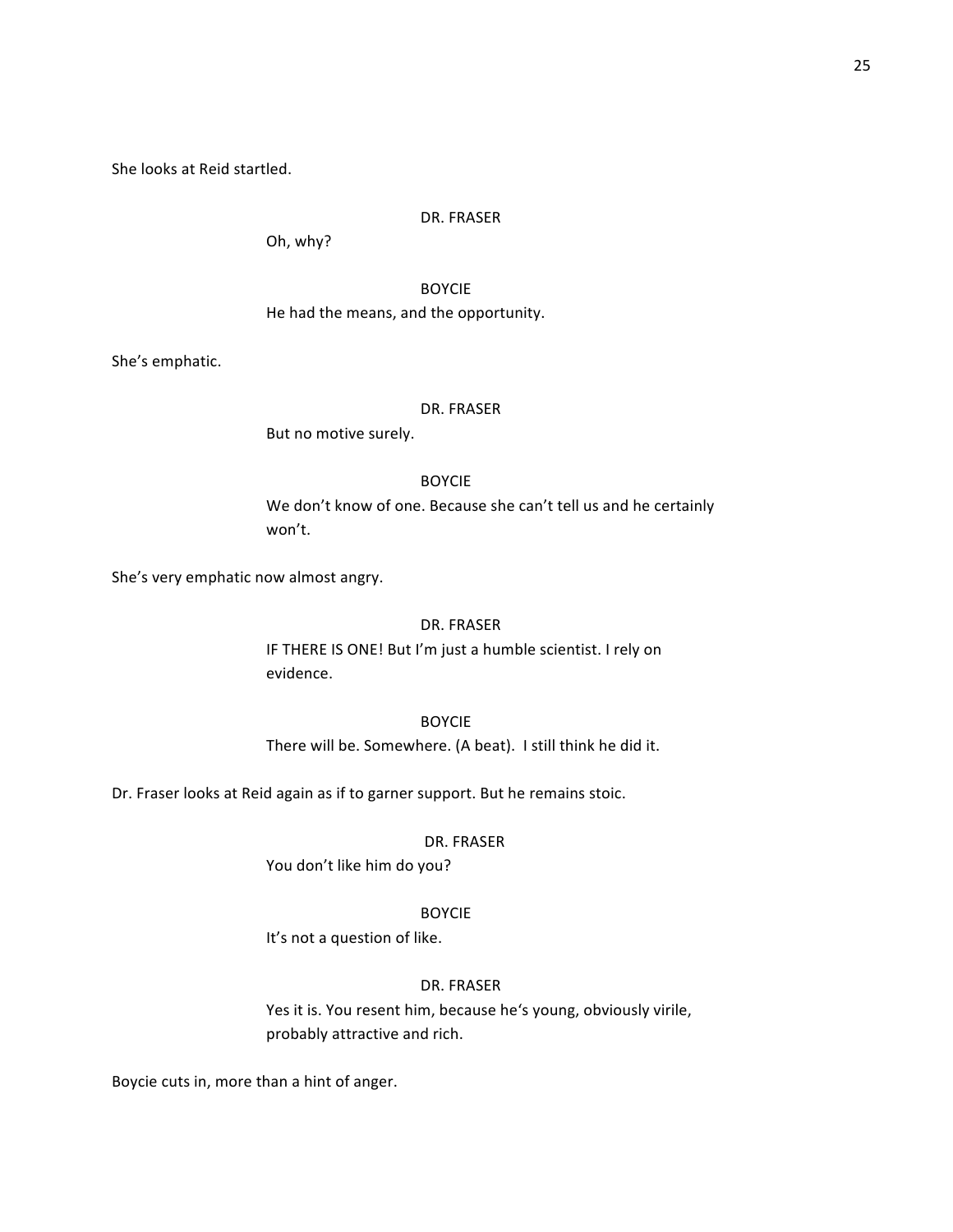And – screwing – his brothers' fiancée, for Gods sake!

# DR. FRASER

Consensual. Doesn't make him a killer.

Boycie is huffy, indignant and persistent. Because she is absolutely right.

#### BOYCIE

Have you no morals?

#### DR. FRASER

Ha! I do believe you're jealous Boycie! A chink in your macho armour!

#### BOYCIE

Rubbish. McAllister's a shit.

#### DR. FRASER

Oh! I don't doubt he's a shit. In fact I'm sure he's a shit. But a killer? The burden of proof Boycie. What do you think lan?

#### DR. IAIN REID

I'm enjoying this morality ping pong.

Boycie won't give in.

#### BOYCIE

His brother's fiancée!

#### DR. FRASER

Yes and it's been going on since the bible! You asked me for an autopsy. You've got one and I stand by it 100%.

After a moment Reid finally intervenes with a senior judgmental finality.

# DR. IAIN REID

I think it says more about her than him. Two brothers. One woman. My God. Let's leave it Boycie. Without eye witnesses or CCTV evidence the bastards will bury you in court.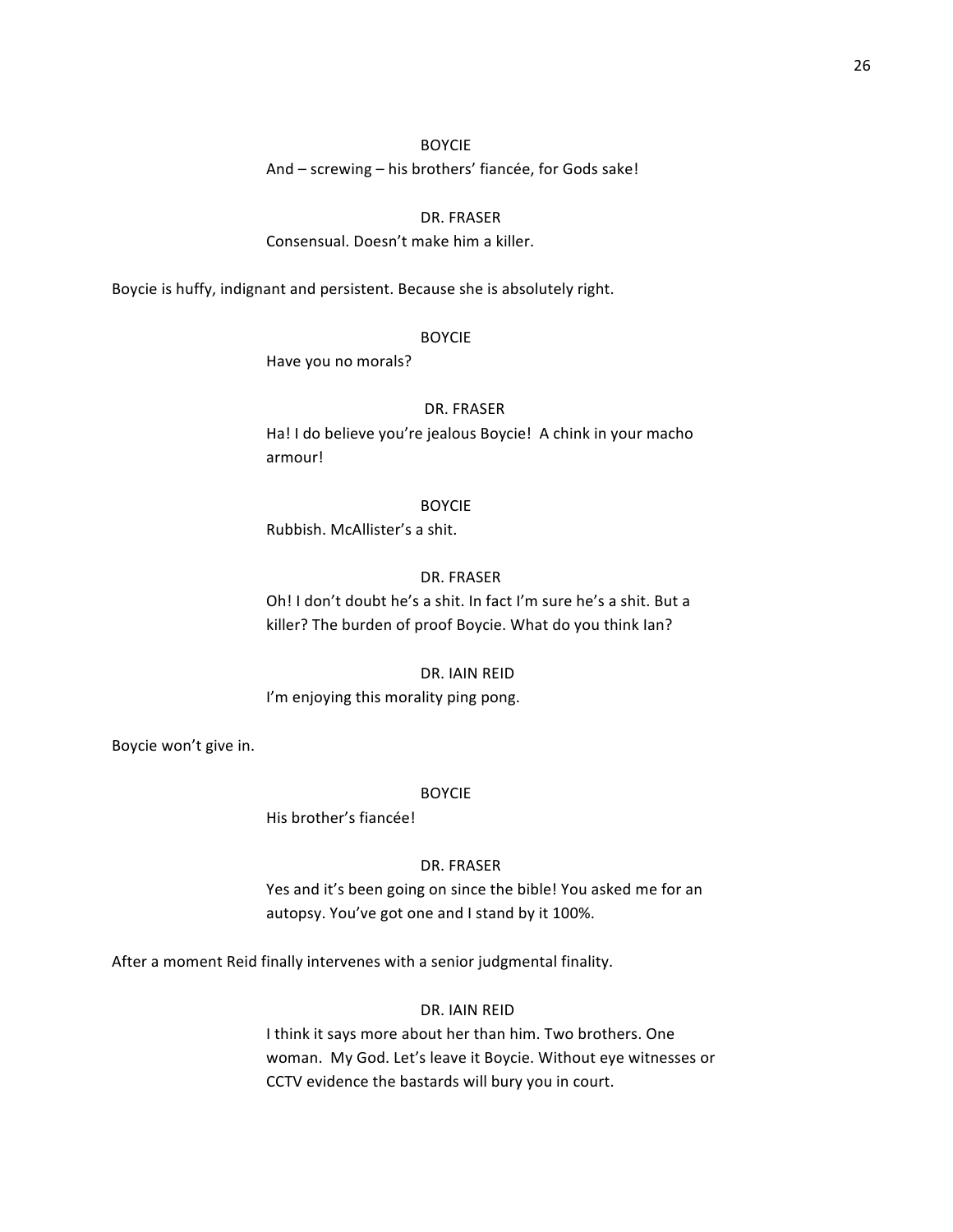Eventually Boycie nods in defeat; outscienced by the persuasive and formidable Dr. Fraser.

DR. FRASER So, no further action. I'll send the P.M. to the Fiscal and we will release Miss Ravano's body to the undertaker.

BOYCIE Anne-Marie I'd like DNA on the evidence of intercourse .

Boycie sounds embarrassed and self conscious, she's the opposite.

DR. FRASER You mean the semen? Sampled?

BOYCIE

Yes. That's the evidence I need.

#### DR. FRASER

May I ask why?

BOYCIE Let's just say as a precaution.

Dr. Fraser gives him a wonderful smile and glances at Dr. Reid.

DR. FRASER

You're the boss.

They stand, their business done.

Boycie and Reid leave the mortuary, the pair of white doors close.

# **13. INT. THE MCALLISTER FAMILY HOME /LOUNGE** DAY **13.**

Jenny and Neil are alone in their lounge.

JENNY Why were you with Daniella?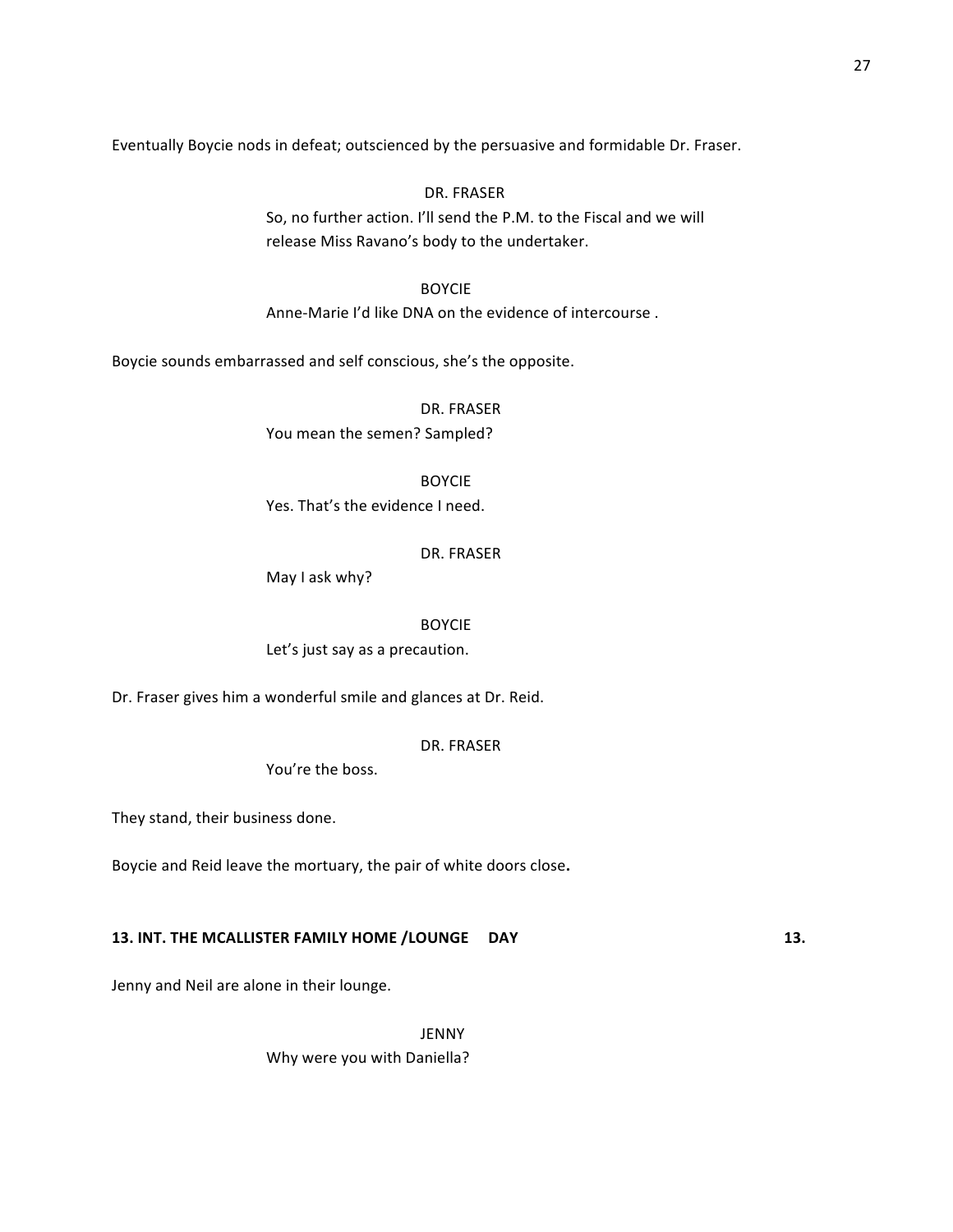# NEIL

She just wanted a chat.

JENNY A chat? Were you screwing her Neil?

# NEIL

No, of course not.

JENNY

What did she want to talk about?

#### NEIL

Patrick, their relationship. Her parent's death. About leaving Italy to travel. She felt isolated. I just tried to help her Jen, that's all.

#### JENNY

And now she's dead.

# NEIL

Yes and I am so very sorry. It was a terrible accident. I shouldn't have taken her. I wish I hadn't.

# JENNY

So do I, (a beat). You know what? I've asked you time and time again to take the girls and I out on that boat. You're always too busy.

#### NEIL

You're right I'm sorry.-

#### JENNY

But Daniella wants a chat and suddenly you can find the time. 

Neil moves in closer to deliver the perfect lie, with all sincerity.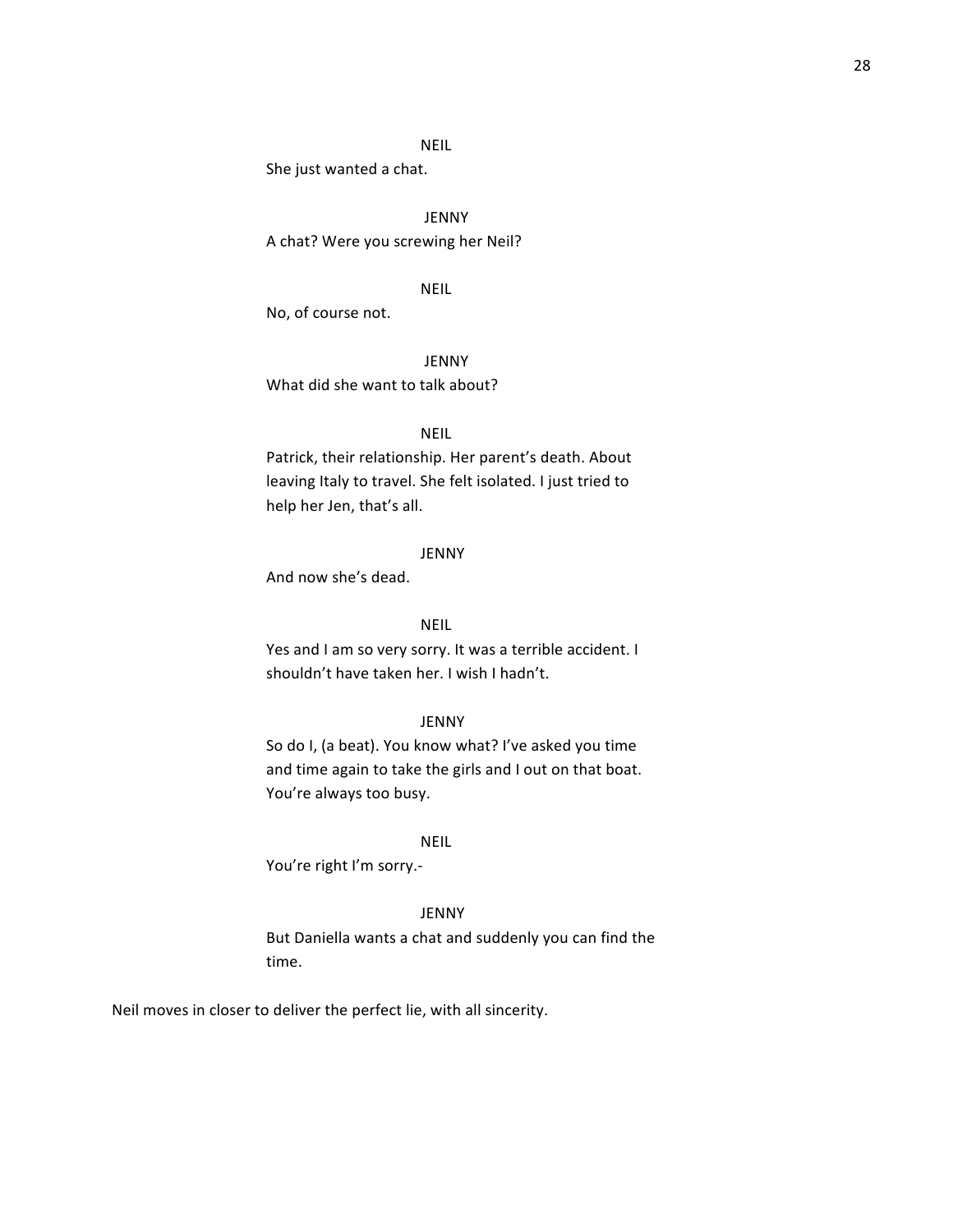NEIL She wasn't happy Jen. She wanted out with Patrick. She wanted to move on. She was lonely.

# JENNY

Lonely?

NEIL I just wish I had said no to her Jen. I only wanted to help her. God she would still be alive if I hadn't. Just imagine how I feel?

There are tears in Neil's eyes, he has to be telling the truth doesn't he? We see Jenny nod gently, but has she bought his story or not?

# **14. EXT. UNIVERSITY HOSPITAL UTRECHT/HOLLAND DAY 14. 14.**

We see the canals and parkland and focus on the hospital.

# **15. INT. UNIVERSITY HOSPITAL UTRECHT/HOLLAND DAY 15. 15.**

# **Department of Psychiatry: PROF. PETER KROOSWIJK**

DR. TRUDI VAN AELST is straight out of the Nigella Lawson guide for attractive female doctors: mid thirties, long dark hair tied back, white coat, designer glasses. A bookish beauty.

She sits in the professors' office, her legs crossed, patiently waiting.

HER POV: Framed certificates and accolades in psychiatry and associate professorships with universities in South Africa and the UK.

Professor Peter Krooswijk, a man in his early forties enters the office like a whirlwind . Indiana Jones meets dusty academia. He holds a bundle of exam papers and a leather brief case which he throws down on to an armchair. She stands courteously; he dismisses her gesture in his heavy South African accent, all smiles and jollity. She sits obediently.

> KROOSWIJK Trudi! Sorry to keep you I had to bloody invigilate.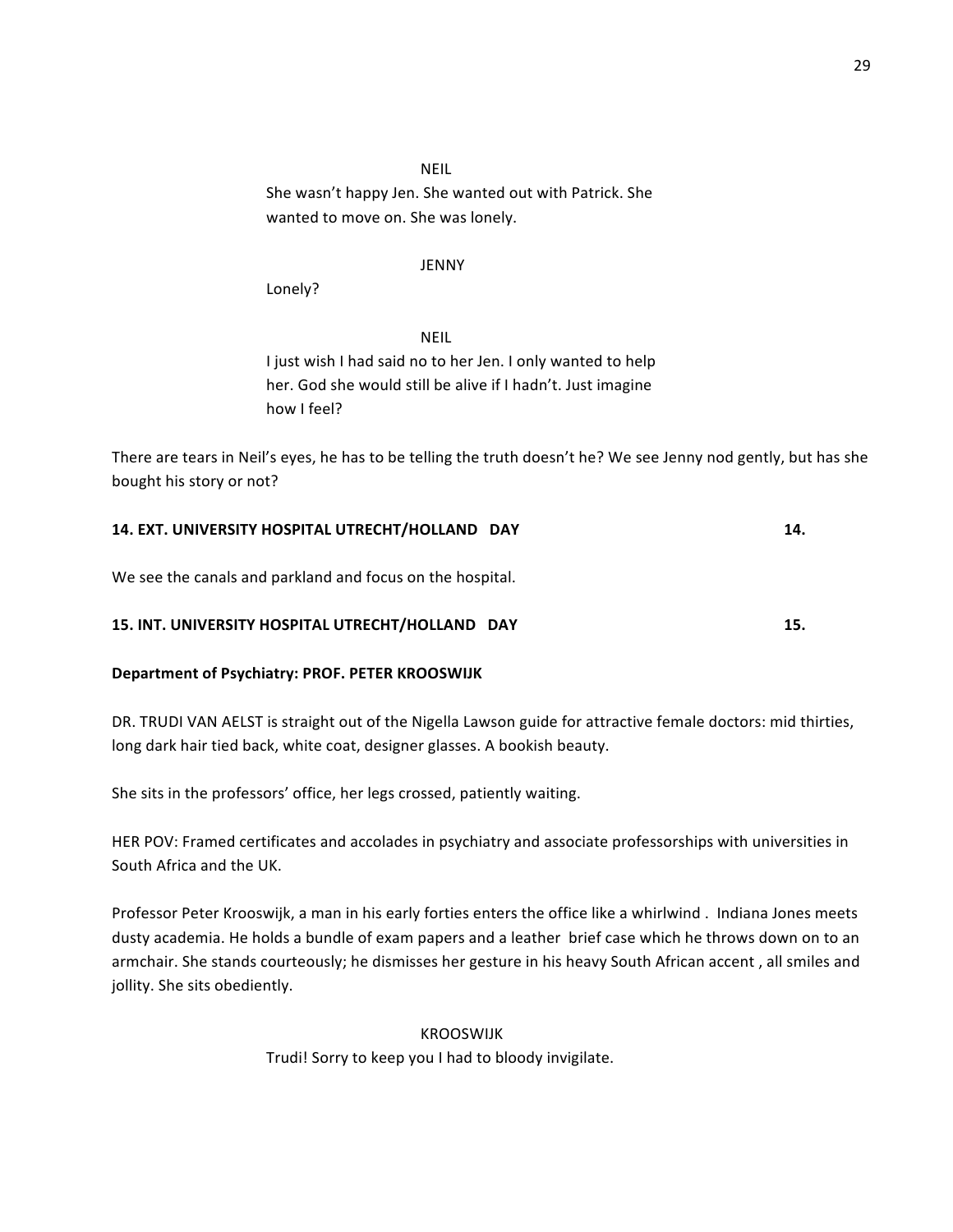She smooths down her open white coat. In doing so, a hint of very ample cleavage is revealed. She smiles at his  $-$  pretending not to notice routine  $-$  and he laughs at himself.

#### KROOSWIJK

# (cont)

So, how are you? Haven't really seen you since, well, the news of your father.

TRUDI It's actually about my father that I wanted to see you. I have to attend to some personal family business in Scotland. Glasgow, to be precise.

#### KROOSWIJK

I see so?

TRUDI

I need to take some time off.

# KROOSWIJK

How long? 

# TRUDI

Six weeks, maybe more.

# KROOSWIJK

Shouldn't be a problem.

#### TRUDI

On full pay?

# KROOSWIJK

I'll see what I can do. Can I email you some student preparation work?

TRUDI

Of course.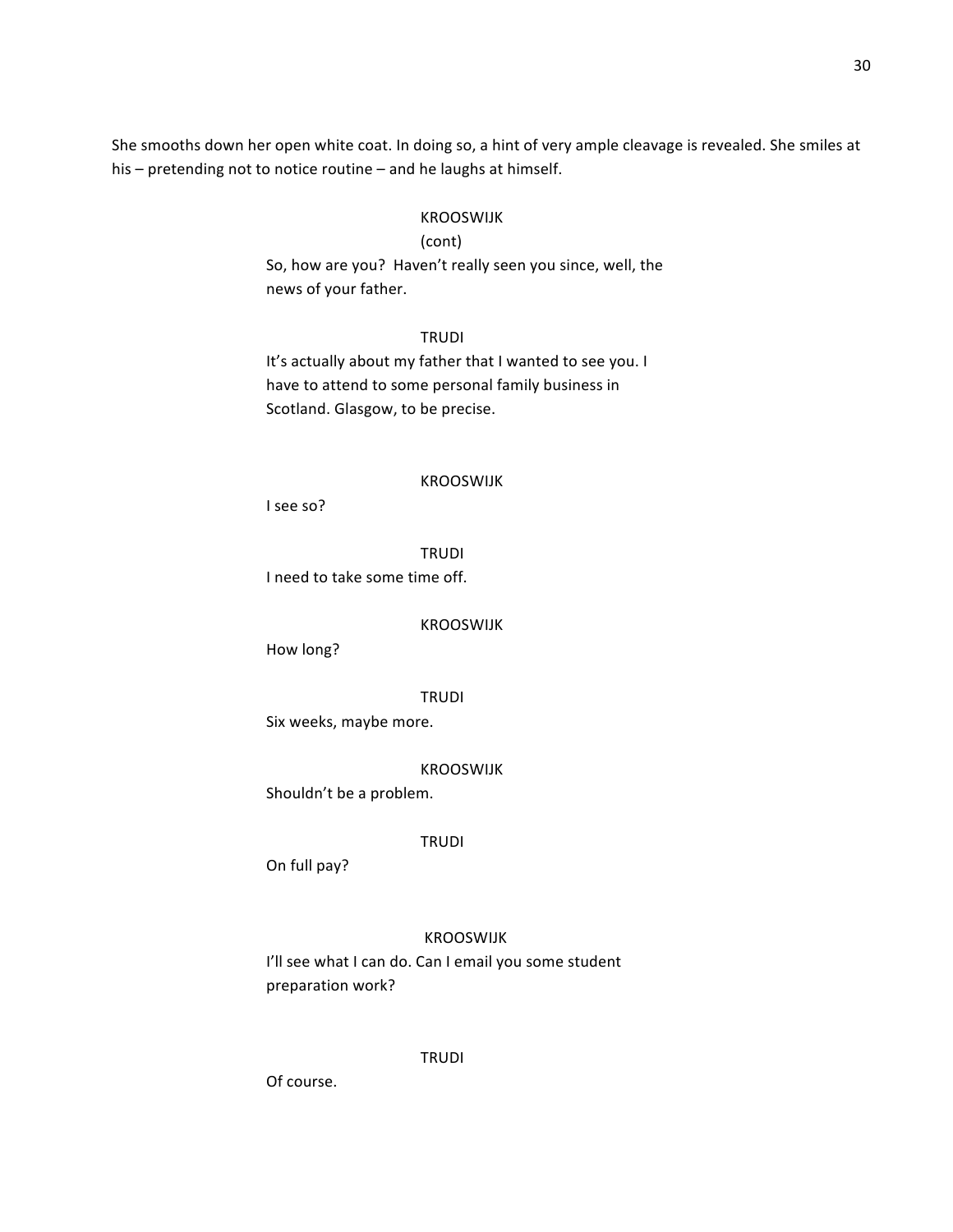She turns and leaves the office, leaving a slip stream of perfume.

# **16. EXT. A SCOTTISH COUNTRY CHURCHYARD DAY 16. 16.**

Rain, gloom.

A very small group of mourners stand beside an open grave as the vicar delivers his final solemn prayers and words.

Boycie, P.C. Stewart, Sgt. Bell and Ian Anderson the harbormaster are present.

Neil and Jenny stand very still amongst the mourners. Patrick and a very well dressed lady in a business suit. . She's early forties, professional looking and wearing a landyard, with an Id card around her neck. OUR POV: LISA MCGOWAN - Victim Support Liaison Officer.

We pull away from the funeral. (As the service concludes) We see Neil attempt to console his brother. Patrick, weeping, opens his hands towards Neil, revealing the engagement ring and the diamond necklace.

# PATRICK

This is all I have left of the woman I loved.

SUDDENLY, he launches himself at Neil.

# PATRICK

(cont)

You have no right to be here.

Patrick strikes Neil with a lightening right hook to his left jaw. We hear it break. Neil drops spitting blood.

P.C. Stewart and Sgt. Bell start to advance. VERY SUBTLEY, Just for a few seconds Boycie holds them back. It's almost as if he wants more to happen.

Neil rolls around clutching his face. Then the police advance. Jenny drops to her knees to comfort Neil

Patrick starts to crawl towards the grave. Clutching the jewellery, sobbing. No one dares to try and stop him.

Lisa intervenes. She's quick professional, no nonsense.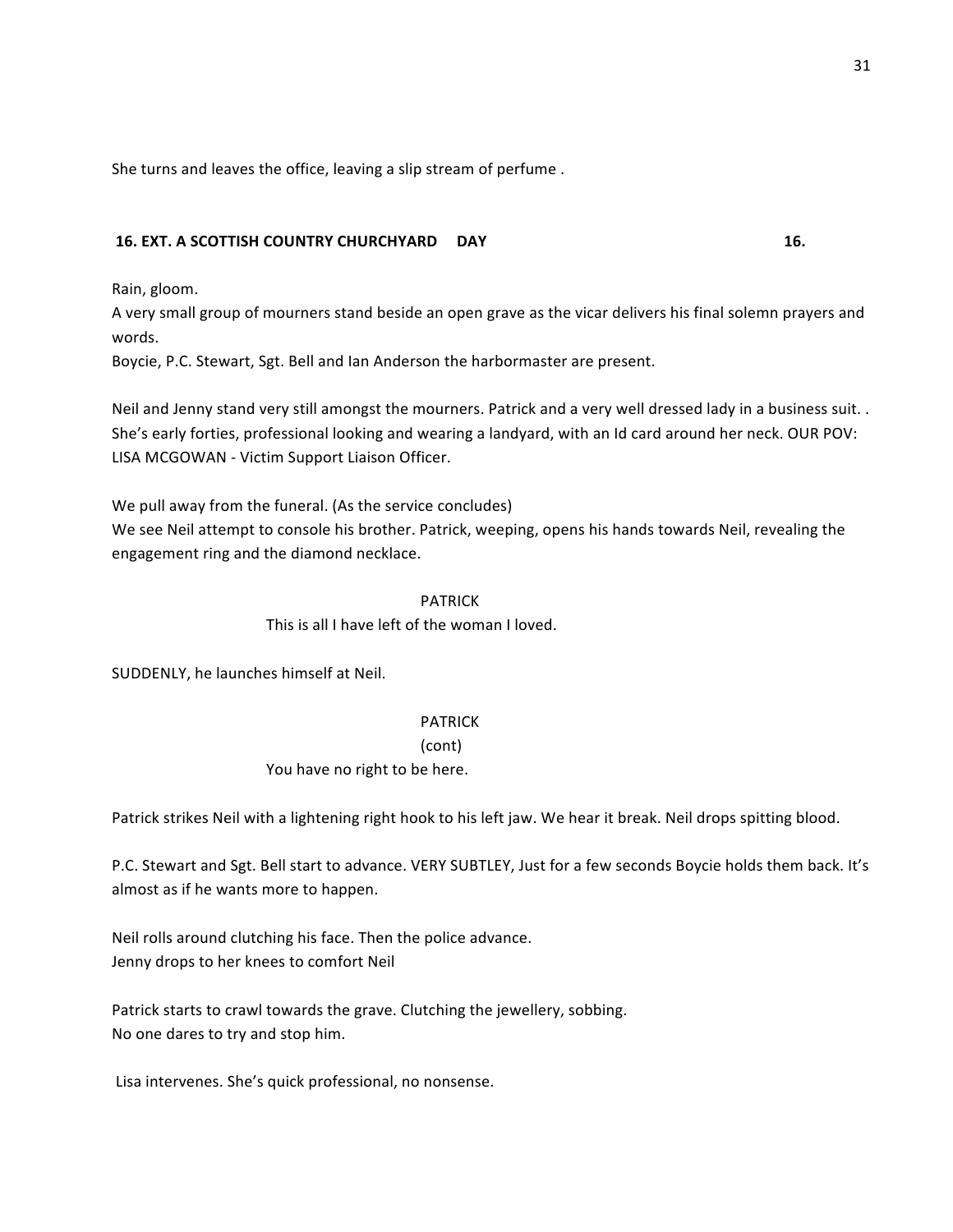She kneels down beside him, oblivious to the mud on her clothes.

LISA Patrick. (A beat). This isn't helping.

Patrick, his eyes bubbling with tears, looks up at the mourners. Lisa's words connect with him. The other mourners are acutely embarrassed. They don't know how to deal with such an outrageous outburst. Neil rolls around Jenny holds a clod of bloody tissues to his face.

Lisa puts her arm around Patrick, whispers very softly.

LISA

(cont) She wouldn't want this.

#### PATRICK

No she wouldn't. I'm sorry.

Boycie pads over to Neil, now sitting up with Jenny in the drizzle he looks down.

BOYCIE

We could press charges, if you insisted.

Neil looks up at the smug Boycie; there is evident mutual hatred in their eyes. Neil holds out the stained clod of tissues.

NEIL

No.

BOYCIE

Good.

Then Boycie wanders over to Patrick and Lisa, plants his hand on his shoulder. Patrick looks up warily.

BOYCIE

(cont)

Time to leave I would think.

We pan around to Neil and Jenny. The other mourners are leaving; Patrick, Lisa, Boycie and the other officers.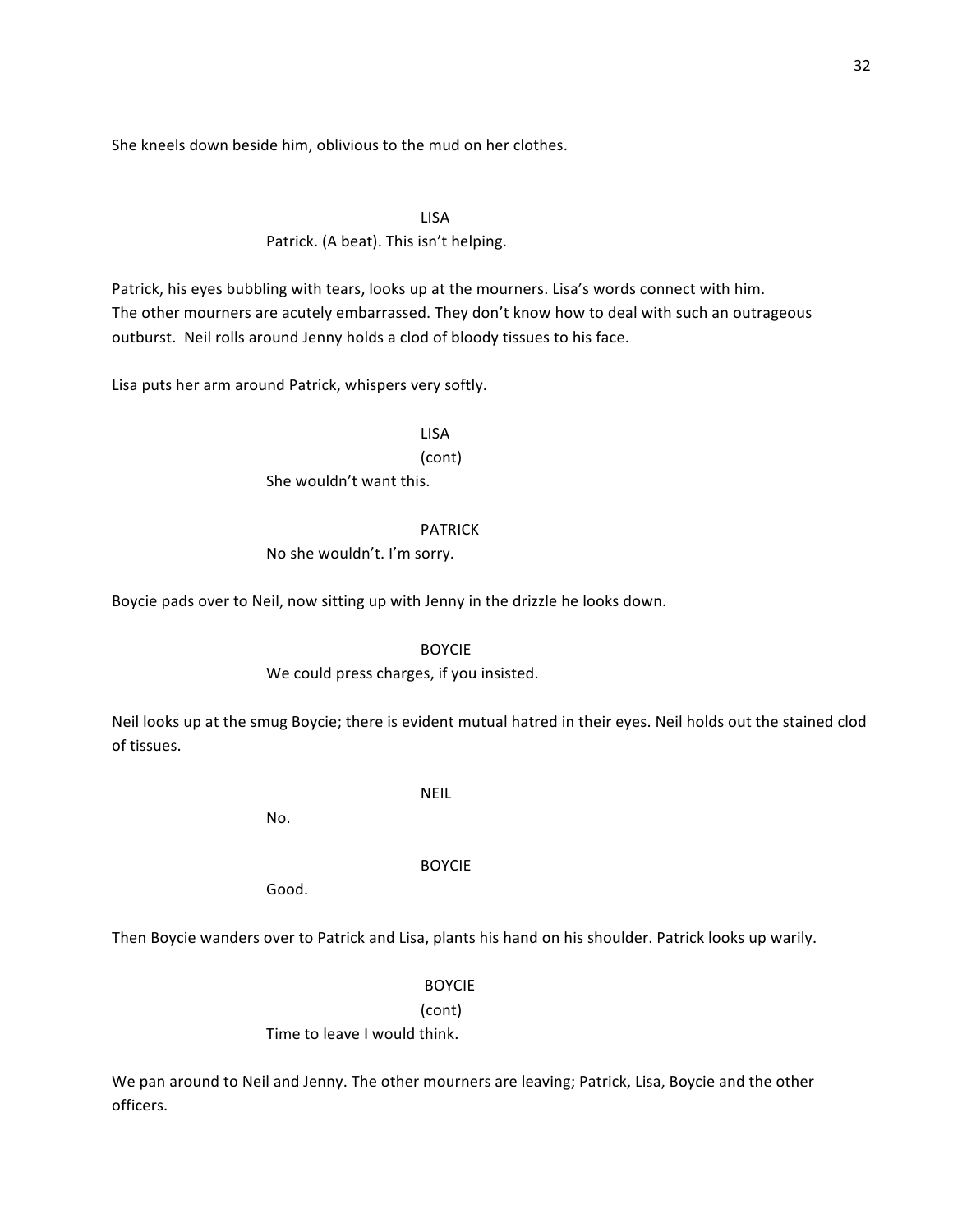Neil's looking pretty sorry for himself and can hardly speak.

NEIL

God. He hates me..

Jenny touches his arm, it's all too much.

JENNY

Don't talk. You need a doctor.

# 17. INT GLASGOW ROYAL INFIRMARY/CASUALTY DEPARTMENT NIGHT.

Neil and Jenny are sitting in the waiting area of the busy casualty department. He's clutching an ice pack to the side of his face. They are speaking in hushed tones.

JENNY

Why was Patrick so angry with you?

NEIL

She was obsessed with me Jen. She kept calling me  $-$  at work – my mobile – I couldn't get rid of her. God this is so difficult.

#### JENNY

I see.

NEIL I couldn't tell Patrick – How could I?

Jenny fixes him a cold stare, lowers her voice even more.

#### JENNY

Tell me you didn't push her.

NEIL

NO. I tried to placate her. A fat lot of good it did. Ouch!

He touches his face, as a nurse comes over to them.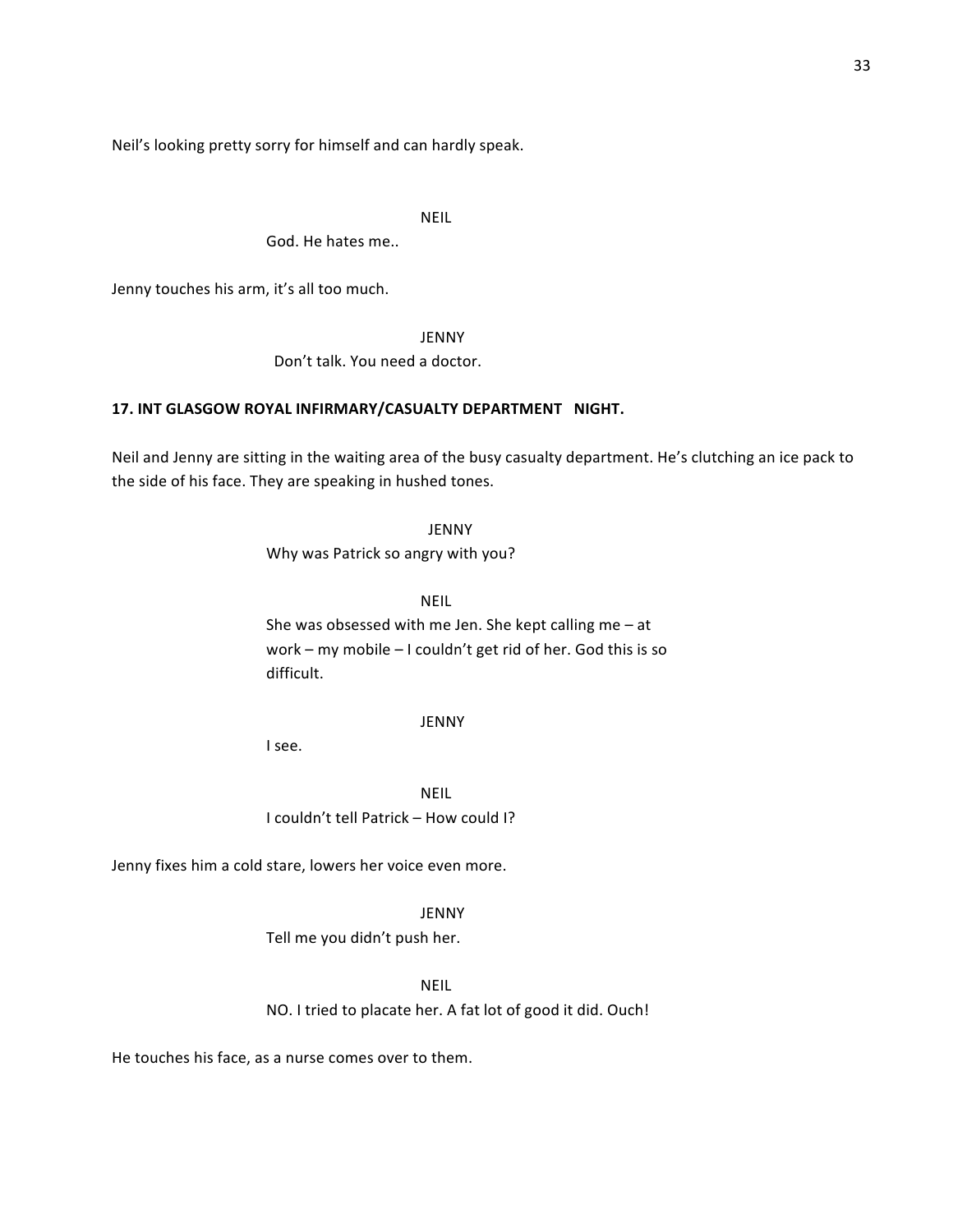#### NURSE

#### Mr. McAllister? X-ray. About five minutes.

He nods painfully and attempts a smile as she turns away.

# JENNY

# What about that necklace at the funeral?

NEIL

# Yes. I wondered about that too.

Jenny looks at him and then squeezes his hand. She's bought the lie too.

# **18.** EXT. THE A814/GARE LOCH ROAD DAY **18. 18.**

Aerial shot. We follow an unmarked police car along the coastal Loch road, another glorious day outside Helensburgh.

**CONTINUOUS** 

# **19. INT. UNMARKED POLICE CAR DAY 19. 19. 19. 19. 19.**

The car is driven by a CAROL DEACON. In the back are Patrick and Boycie. They sit in silence Boycie admiring the view. Patrick, his head bowed, clasping and unclasping his hands.

> PATRICK This is important, thank you.

Boycie nods, they exchange a glance which says it all.

# **20. EXT. RHU MARINA SCOTLAND DAY 20.**

A white Renault Clio with Dutch plates swings into the car park next to the harbourmaster's office.

Dr. Trudi Van Aelst gets out, stretches takes some deep breaths, admiring the view. She scans the marine crafts until her eyes settle on the gleaming white Sunseeker Portofino 48: M.C.BARNACARRY. The harbourmaster's office door swings open and Ian Anderson steps out. He sees the car registers the Dutch plates, the turned figure, glances at his watch.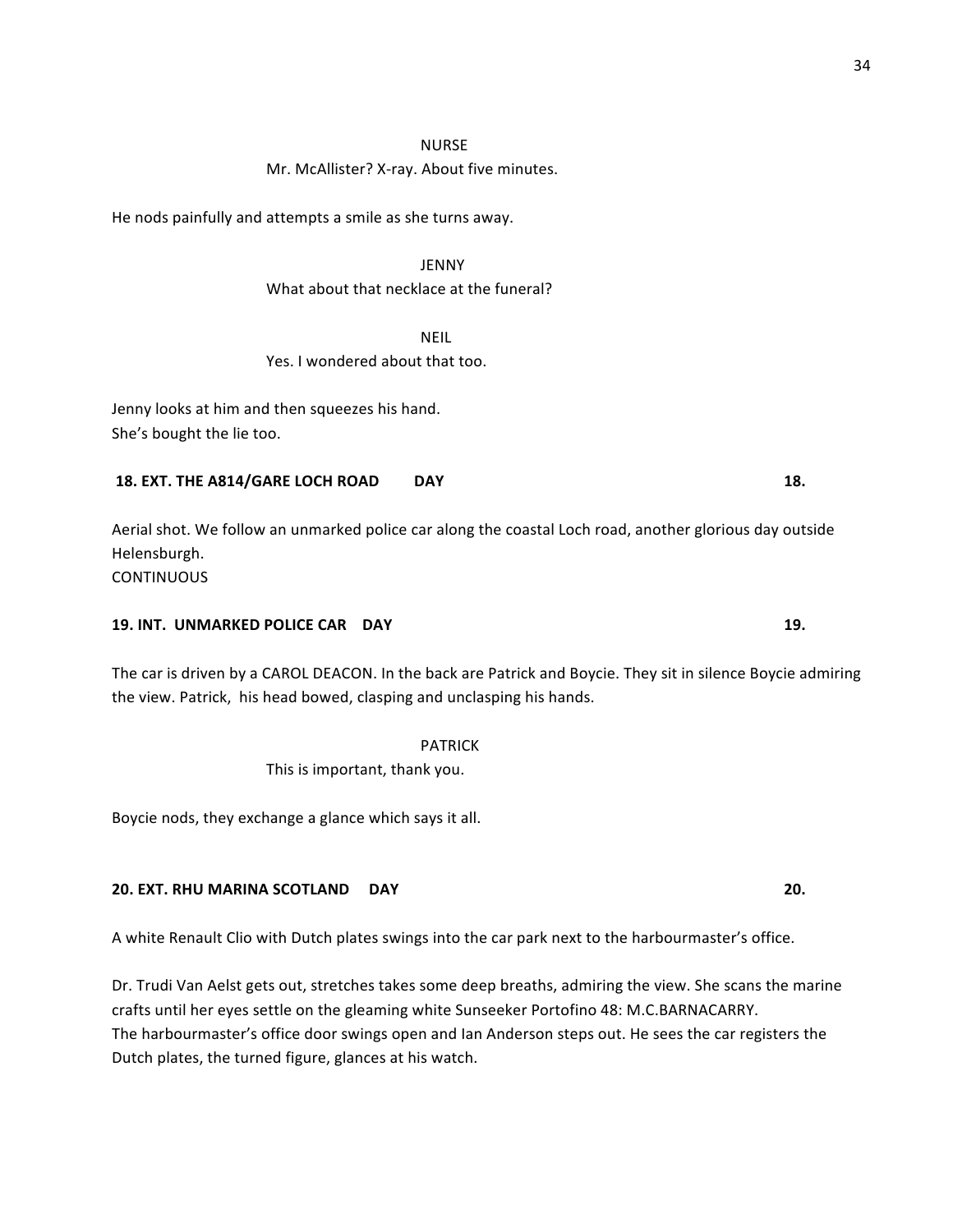#### ANDERSON

Dr. Van Aelst! You're early!

She turns.

# TRUDI

# I took a different ferry because ...

They shake hands. We can see that Anderson is quite clearly blown away by Trudi. Inspite of her undeniable beauty, there is something inexplicable about her.

#### TRUDI

(cont)

... British roads are not the best.

#### ANDERSON

Would you like some coffee?

TRUDI

No. I'd like some advice, Mr. Anderson.

Trudi walks towards the stern of the cruiser, touches the side, almost caresses it.

**TRUDI** 

So, she fell off here did she? Or was she pushed?

Anderson stumbles, looks awkward, off guard and off territory.

ANDERSON

I understood it was an accident.

TRUDI

So you were here that night?

ANDERSON

Yes, I answered the mayday.

TRUDI

Poor girl.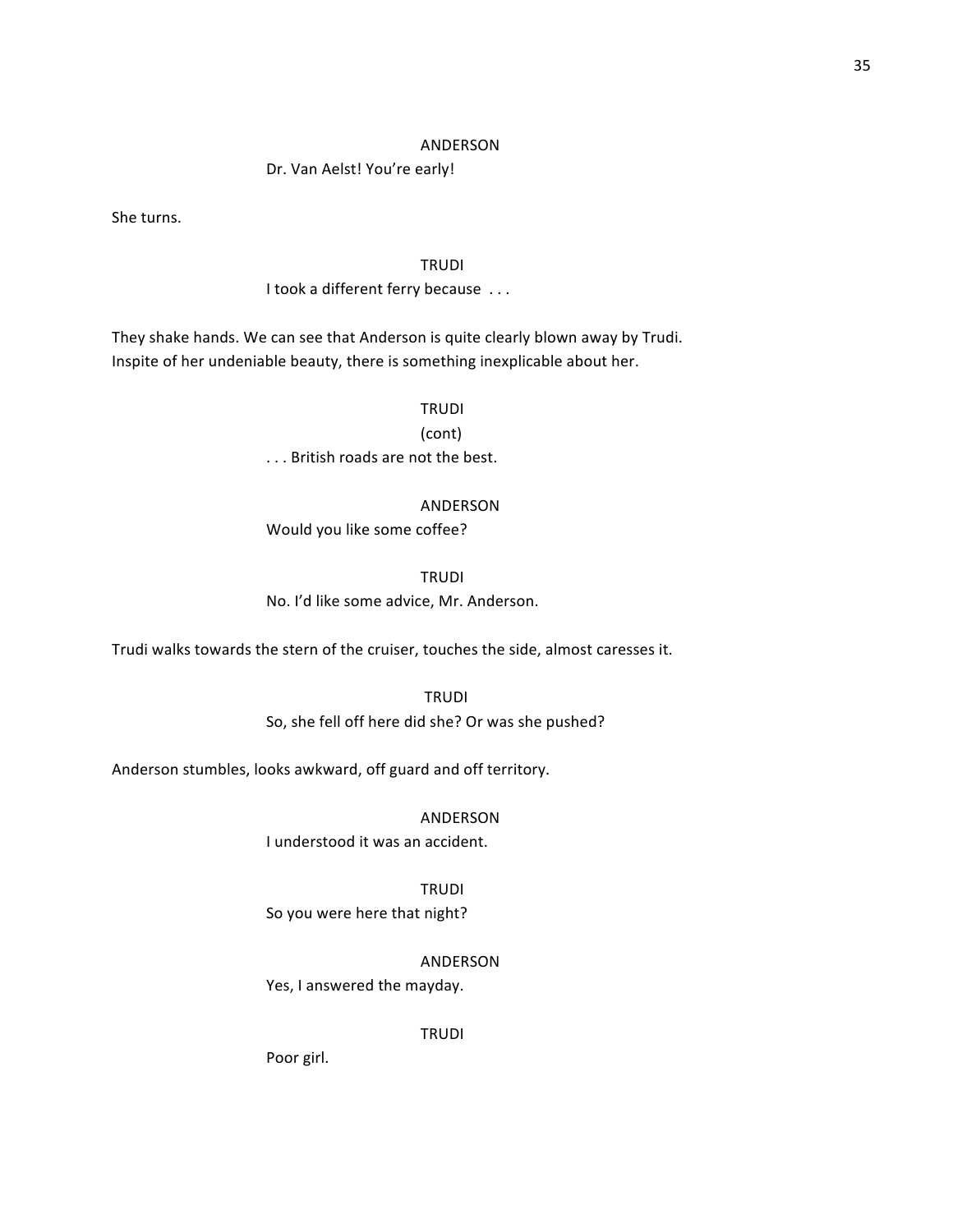# ANDERSON

Indeed.

Anderson glances along the marina, obviously recognises Boycie's unmarked police vehicle approaching the harbourmaster's office. He becomes anxious, can't hide it.

# ANDERSON

Are you sure won't have a coffee? It's freshly percolated.

Trudi immediately picks up on Anderson's concern and follows his gaze.

**TRUDI** In a moment, maybe. I've had a very long drive in a very small car.

#### ANDERSON

Of course.

Trudi smacks the hull with her hand.

TRUDI So what's it worth then? I want to sell it.

#### ANDERSON

That's a sensible question.

TRUDI

Let's hope it has a sensible answer.

# **21.** EXT RHU MARINA/SLIPWAY AREA DAY **12. 21. 21.**

The unmarked police vehicle pulls up a hundred feet or so away from them. Patrick, Boycie and Carol get out. She, heading for the café with her handbag. Patrick and Boycie head towards the cruiser.

# **22. EXT. RHU MARINA, SCOTLAND DAY 22. 22. 22.**

As they approach, Trudi cannot take her eyes off Patrick, it's almost as if she knows him.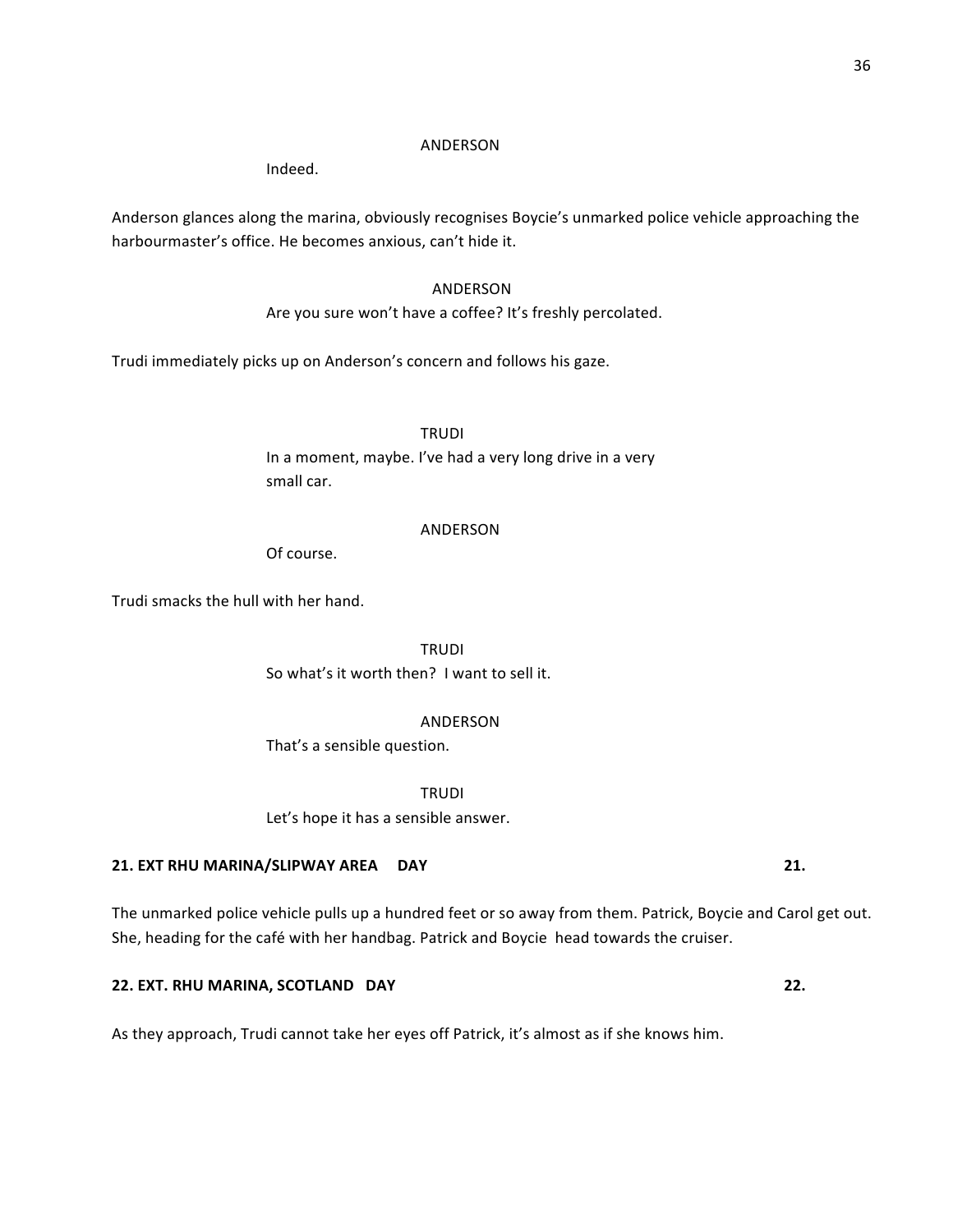# ANDERSON

Great timing. That's Patrick McAllister, the fiance of the girl who  $-$ 

#### TRUDI

Yes.

Patrick and Boycie approach them.

#### ANDERSON

This is Dr. Van Aelst.

They shake hands.

#### BOYCIE

D.I.Andrew Boyce, Strathclyde police. We spoke on the phone. And this is Mr. Patrick McAllister.

CLOSE: Trudi's reaction to seeing Patrick even closer is visually startling and is not missed by the vigilant Boycie.

#### TRUDI

Yes. I'm so sorry.

#### PATRICK

Thank you.

**TRUDI** 

Come on let's walk by the water and take some air, and if you would like to talk . . .

She goes over to Patrick and takes his arm, he smiles weakly.

# TRUDI

(cont) If you two have no objection.

Boycie and Anderson exchange glances, shrug.

ANDERSON Perhaps I can tempt you to a coffee?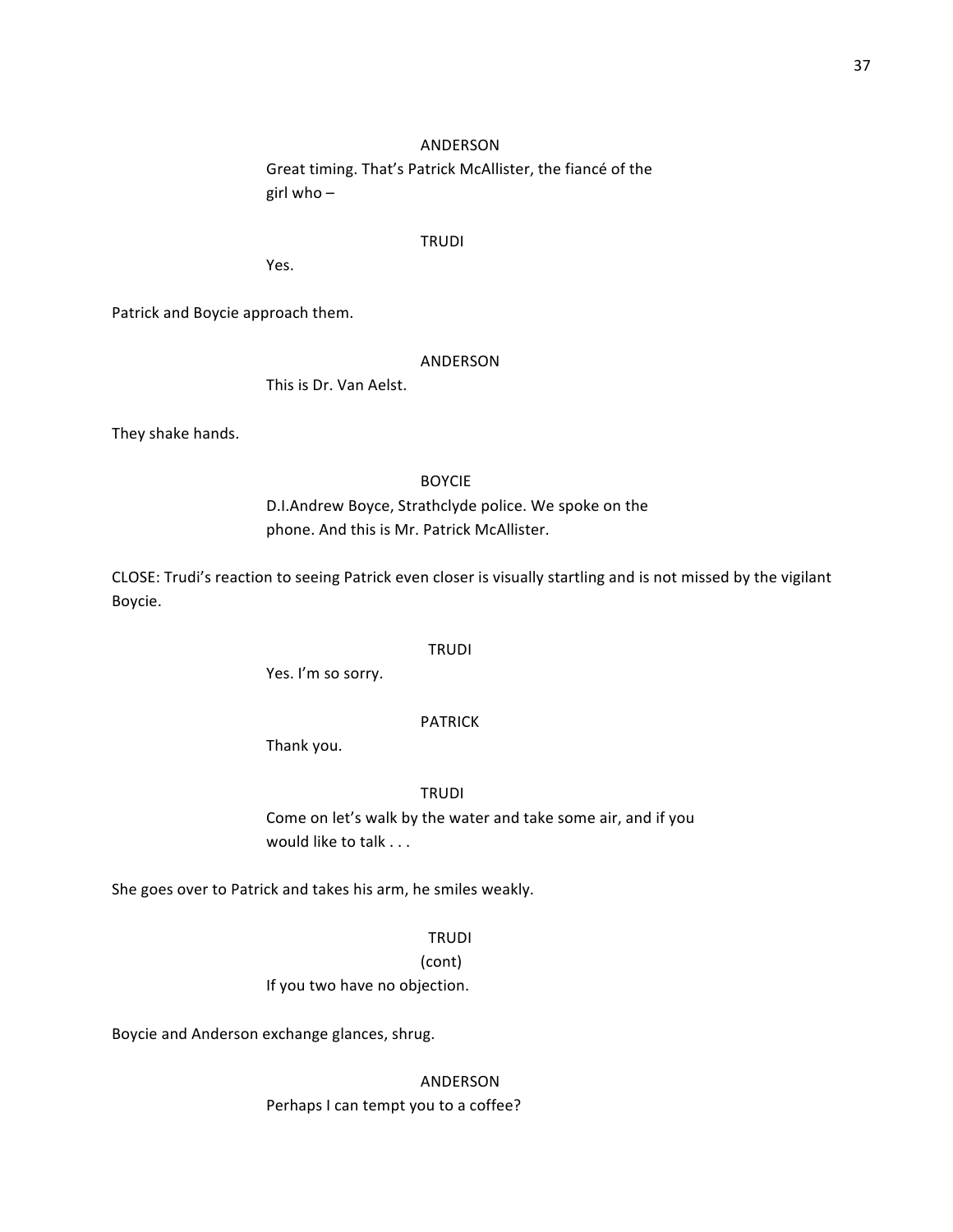Boycie nods agreeably as Trudi and Patrick head off together. As they turn we can hear her say:

# **TRUDI**

I am a very good listener Patrick. But you know, what you probably need most of all is a holiday. A change of scene. And I might know just the place . . .

#### BOYCIE

That was interesting.

#### ANDERSON

What was?

# BOYCIE

Dr. Van Aelst's reaction to Patrick McAllister. Like she had seen a ghost.

They turn and walk towards the harbourmaster's office.

BOYCIE (cont) Come on then, coffee. Then I need to talk to you about a new rotor arm for my MGB. I've had so many problems with the electrics.

# **23. INT. UNMARKED POLICE CAR DAY 23.**

# **THREE MONTHS LATER**

OUR POV: Through binocular lens - Rhu Marina dry dock area. FOCUS ON: The M.C. Barnacarry mounted up on a wooden cradle. Dr. Trudi Van Aelst is on the rear deck sporting a can of varnish and a paint brush. Casual clothes, understated chic.

The binoculars are placed onto the passenger seat. In the rear view mirror, we see Boycie grin as he guns the engine.

**CONTINUOUS**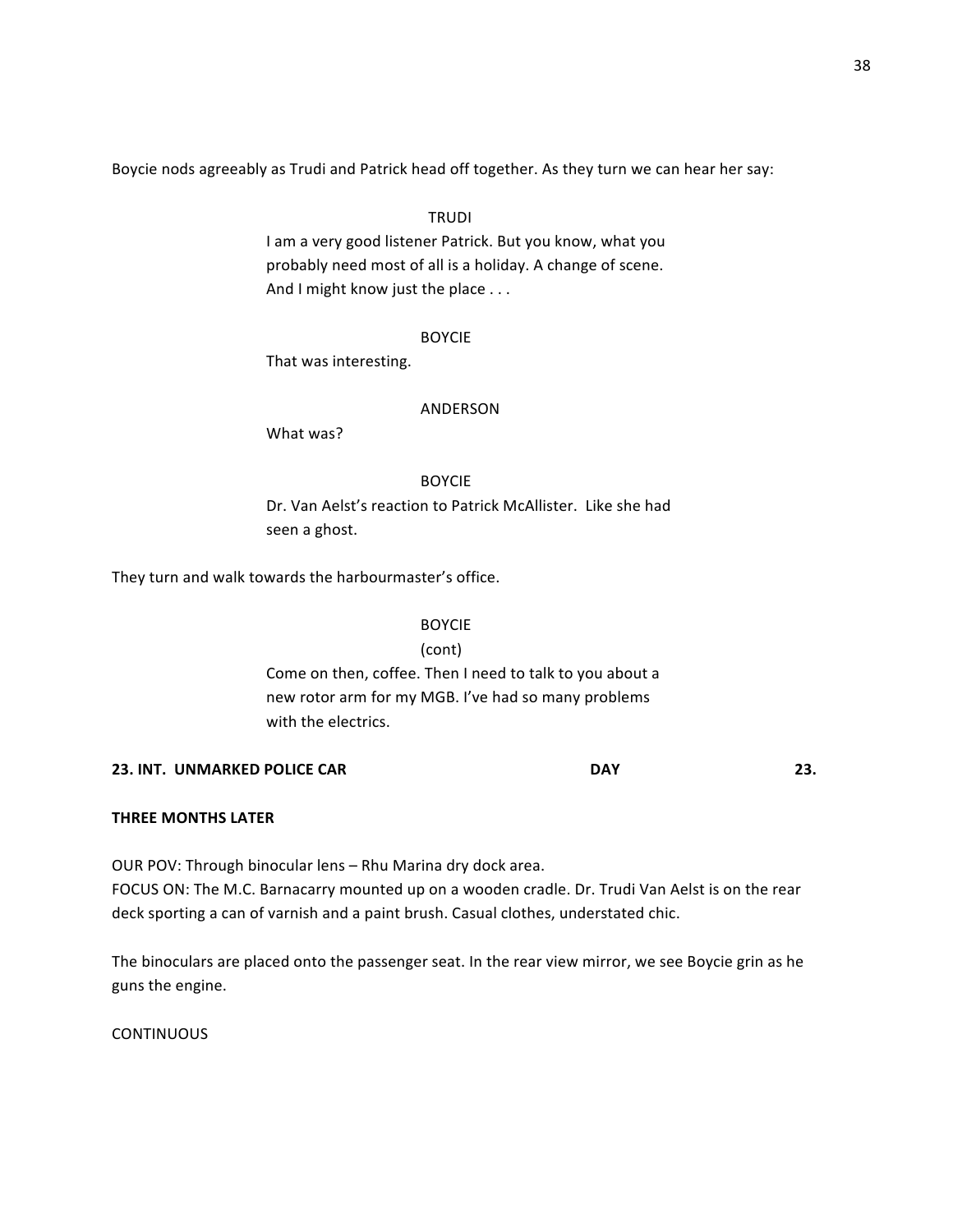#### **24.** EXT. RHU MARINA/DRY DOCK AREA **80. In the USAY** DAY **14.** 24.

Boycie pulls up alongside the elevated boat. Trudi glances down as he gets out of the car. A cheery wave, that gorgeous smile.

# TRUDI

D.I. Boyce! What an unexpected surprise! Business?

# BOYCE

No, I was just passing. Well, coming to see Ian actually.

Boycie inclines his head towards the harbourmaster's office.

#### TRUDI

Care to step on board?

#### BOYCIE

Why not?

At that moment, the harbourmaster's office door opens and Ian Anderson walks over to Boycie. He hands him a small black bakelite device with a brass hook: a rotor arm.

#### BOYCIE

#### (cont)

Ah, my rotor arm! Good man. Was it easy to track down?

Anderson is brisk and business like.

#### ANDERSON

Aye, easy enough, eventually.

Anderson acknowledges Trudi, turns and returns to his office. Boycie climbs the ladder up to the M.C. Barnacarry.

**CONTINUOUS** 

# **25. EXT. ON-BOARD THE M.C. BARNACARRY/REAR DECK DAY**  25.

The familiar setting where Neil had romanced Daniella. She puts down her varnish and brush; they shake hands.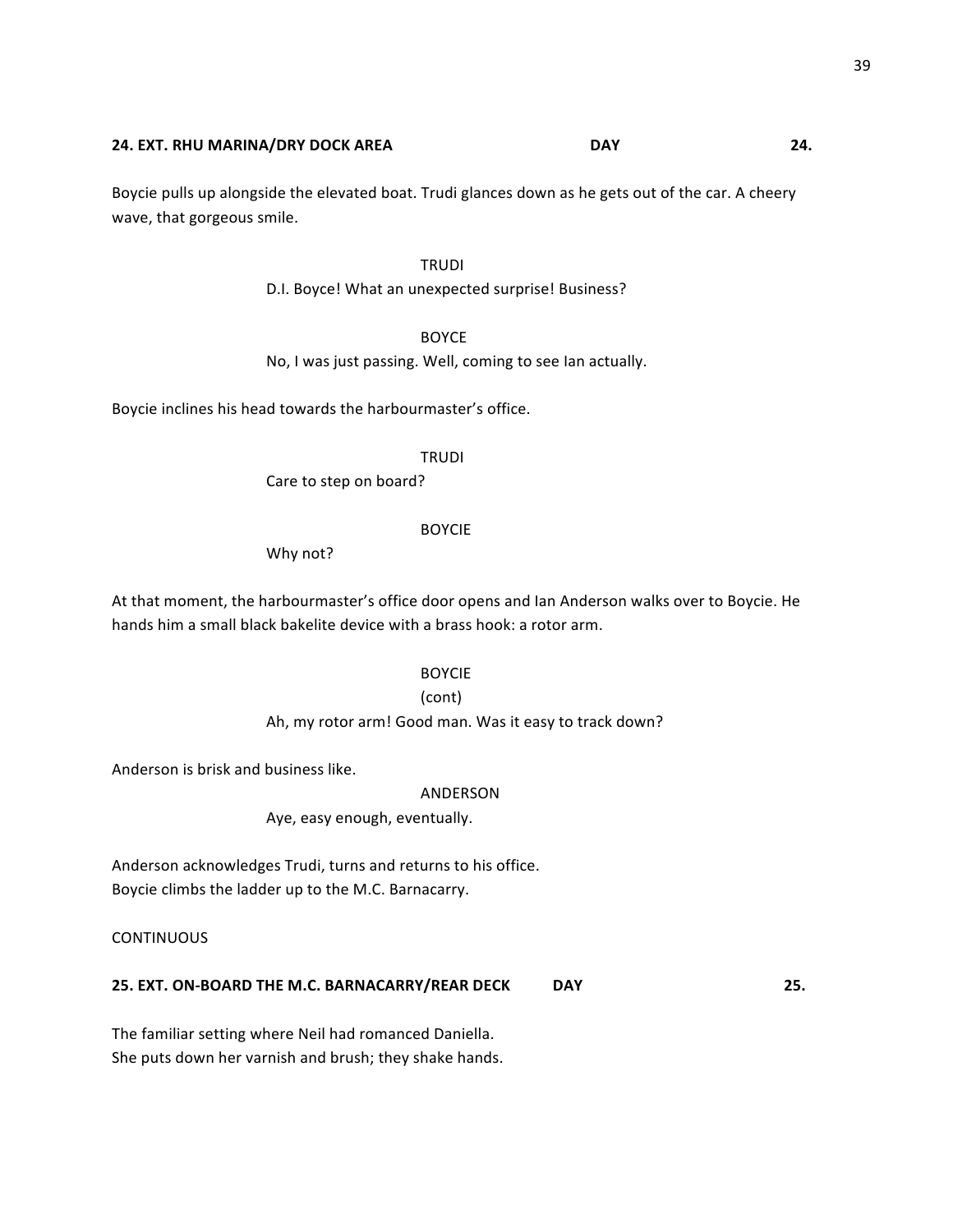# **TRUDI**

What's that?

BOYCIE I restore old cars, as a hobby.

The rotor arm suddenly flicks out of his grasp and drops down.

# BOYCIE

(cont)

Oh dammit!

It rolls across the deck and comes to rest under the rear bench seat. He gets down on his hands and knees, fumbling around in the dark. He's mumbling and cursing.

Trudi finds it amusing, can't hide it.

TRUDI

Are you okay down there?

BOYCIE

Without this there's no spark.

Boycie stretches under the seat. Inch by Inch.

OUR POV: the rotor arm and something else. A curious object. There are also fragments of the broken champagne flute.

CLOSER: The small glass phial Neil had used to snort his hit of cocaine on that fateful night with Daniella.

# BOYCIE

# (cont)

What's this?

He takes out a pen and slides the two items out from the shadows, he's careful, cautious, obviously wary of Trudi. Trudi sidles over, mystified.

TRUDI

Found it?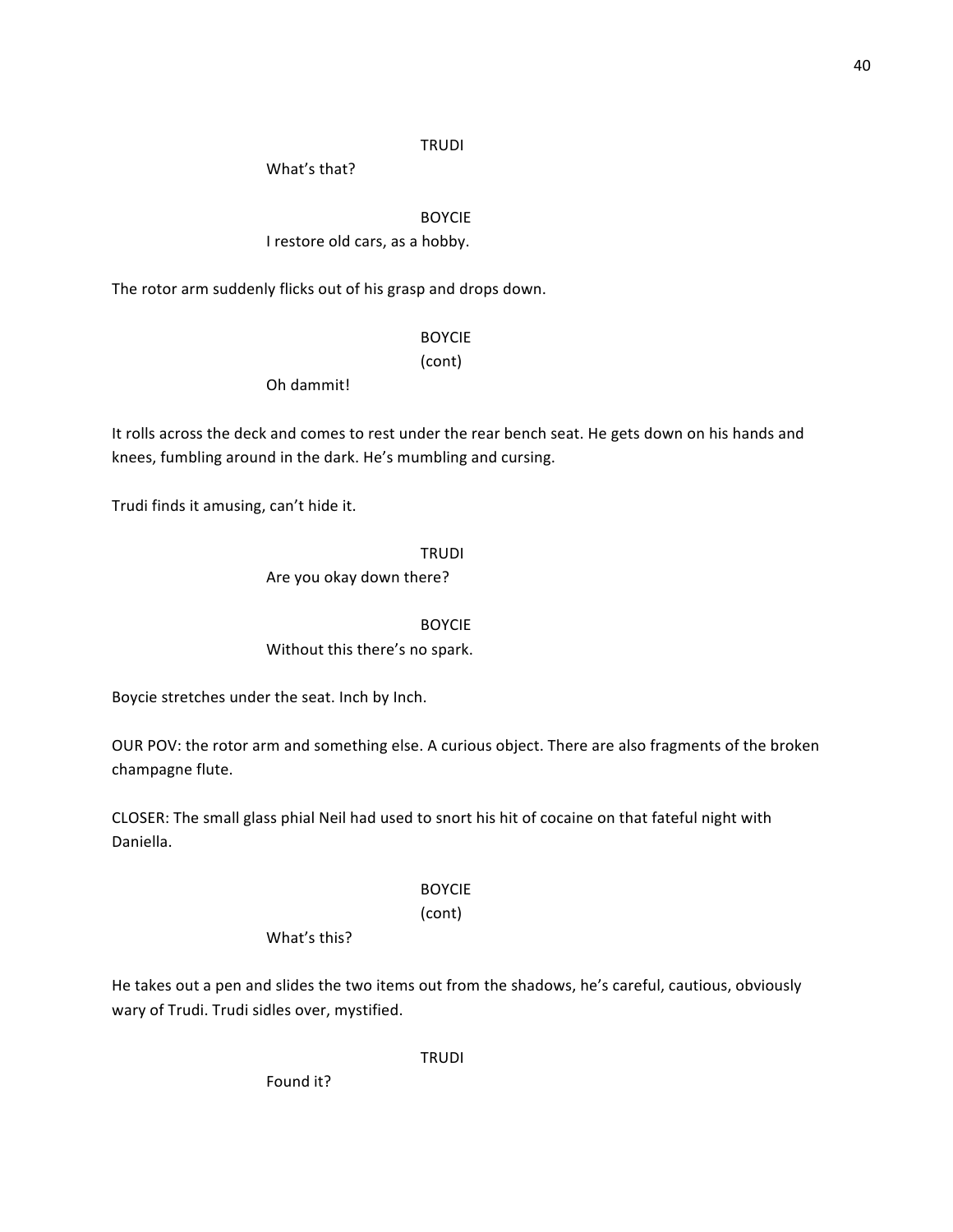Boycie sits up, takes out a forensic polybag from his jacket pocket and flicks the phial into the open mouth of the bag. He seals it and pockets it as discreetly as he can.

He stands, now holding the rotor arm, displays it proudly.

# BOYCIE

They used to remove these from the distributor during the war to immobilise the car. Ian sources specialist car parts for me. Like this one!

# TRUDI

I see.

TRUDI stands with her hands on her hips: Jeans, black tee-shirt.

#### BOYCIE

You've been away.

It's a statement not a question, because she looks tanned and relaxed.

TRUDI

We do have some sun in Holland you know.

Boycie gestures at the bench seat with his hand.

# BOYCIE

May I?

Trudi smiles gorgeously, nods.

TRUDI

Of course. (a beat). So you restore old cars? Sounds intriguing.

He brushes a few specks of dust from his trousers, sits, looking at the space beside him. A quiet invitation.

> BOYCIE It's the detail that intrigues me.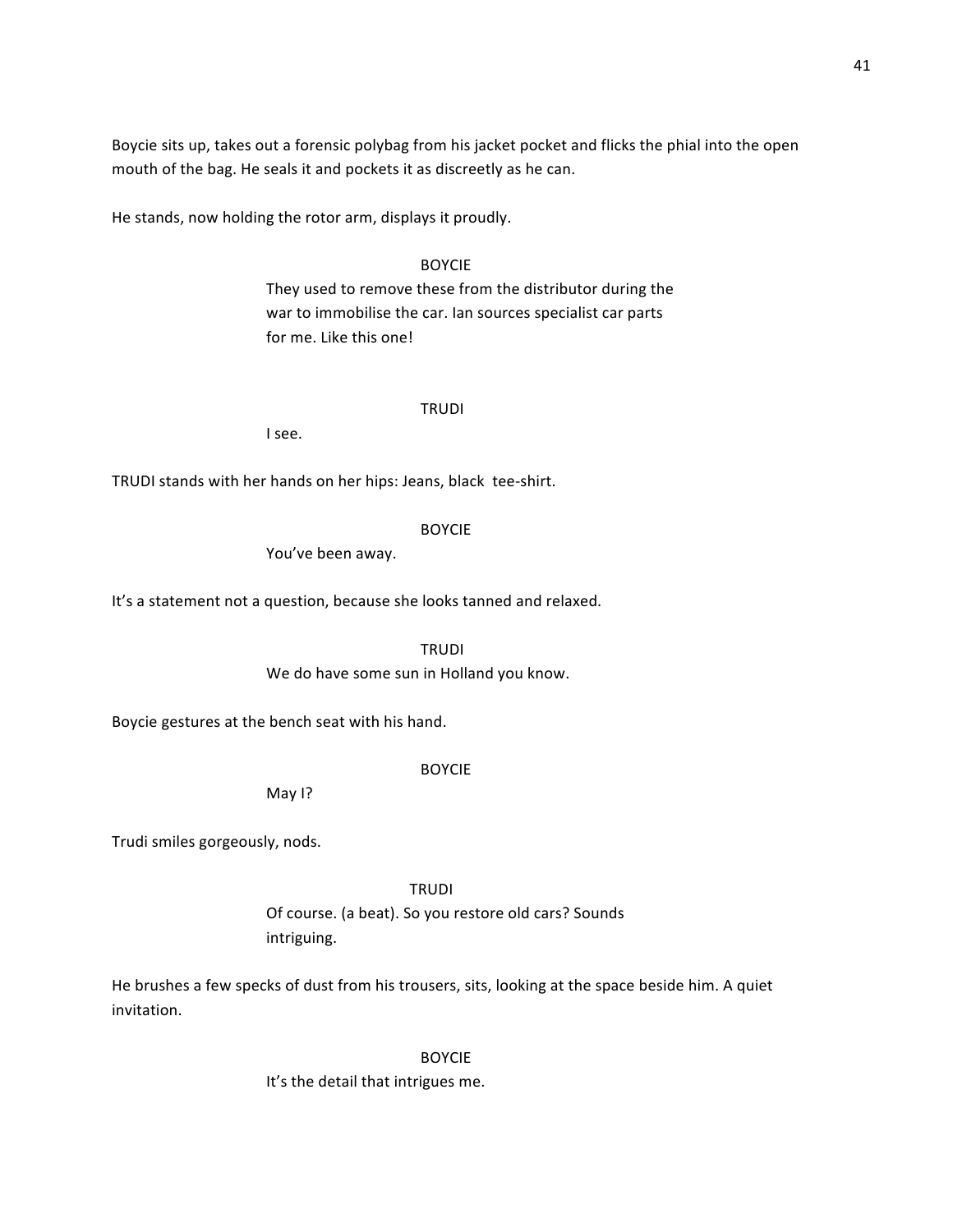Boycie glances around the rear deck, at the discarded varnish and brush.

BOYCIE

(cont)

And you? Busy?

Trudi picks up, sits down, sighs audibly.

TRUDI

I'm trying to sell it.

#### BOYCIE

No interest?

TRUDI

Oh there's interest alright.

BOYCIE

Do I hear a 'but' coming?

#### TRUDI

When they find out – discover – that someone died – well, you know.

BOYCIE But Daniella drowned, out in the Loch.

Something in Trudi's eyes, a crack in the veneer, anger, shouts.

TRUDI

SHE FELL FROM THIS BOAT (a beat). I'm sorry. It's all the same. The association. It's bad luck, like a fatal car crash.

BOYCIE

And a lick of varnish will change that?

She softens now, almost embarrassed.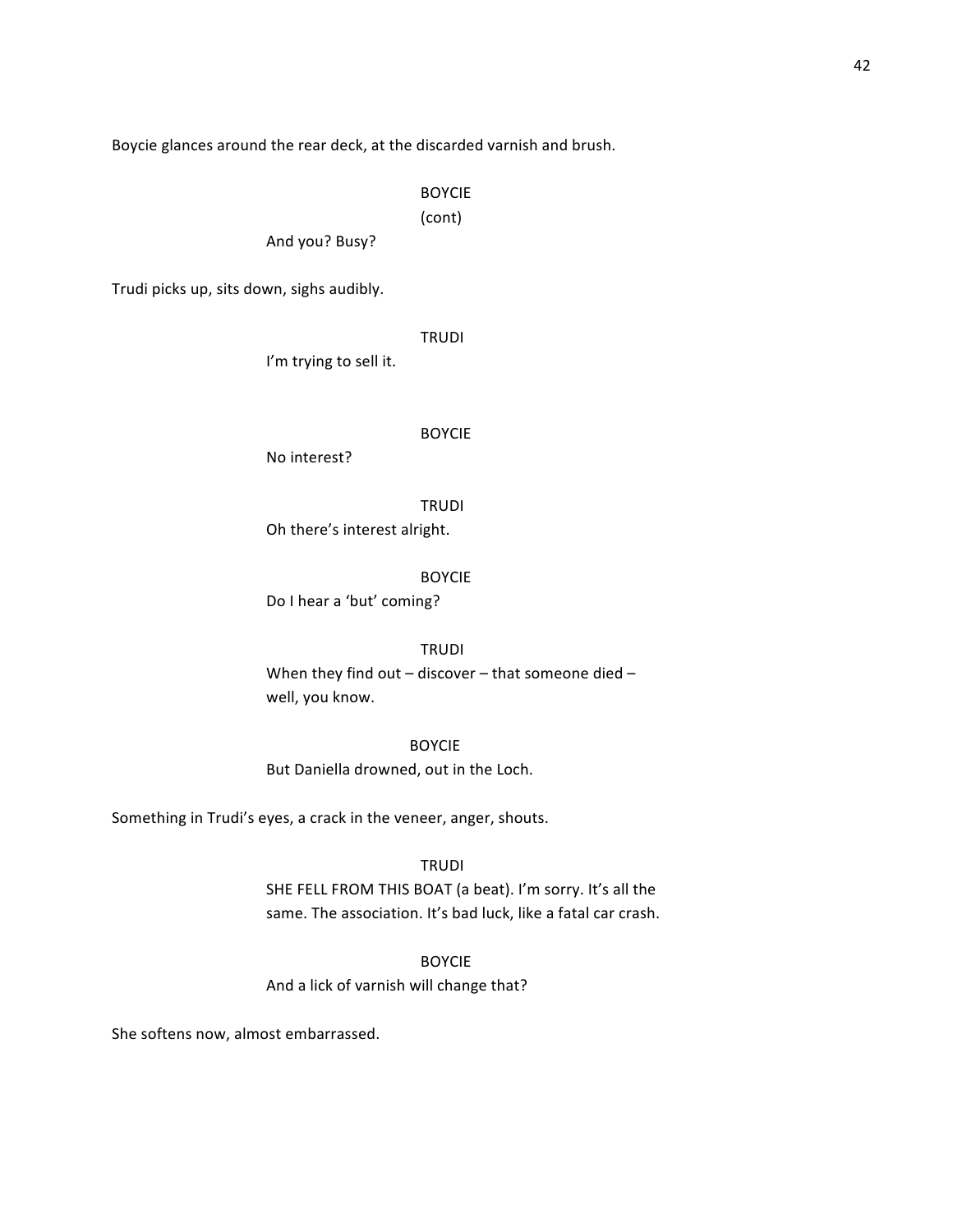# **TRUDI**

No, probably not. (a beat). Mr. Boyce. That glass phial you found. I know exactly what it is.

Boycie casually.

#### BOYCIE

Oh?

TRUDI I'm a psychiatrist. I've counseled patients in drug rehab and I've been to some pretty scary places.

#### BOYCIE

I'm sure you have.

He glances at his watch, stands, it's time to leave.

TRUDI

But who's is it?

# BOYCIE

Good question.

Boycie starts to descend the ladder, Trudi watches him.

TRUDI Is your investigation still live?

Boycie looks up at her with a final smile, holding the rotor arm.

BOYCIE

It is now.

# **26. INT. BOYCIE'S GARAGE WORKSHOP/GLASGOW NIGHT 26.**

An immaculately well organized workshop. Tools hang up above a workbench with symmetrical obsessive precision**.**

Boycie has his head under the bonnet of an MGB V8, early seventies, British racing green, wire wheels and chrome bumpers.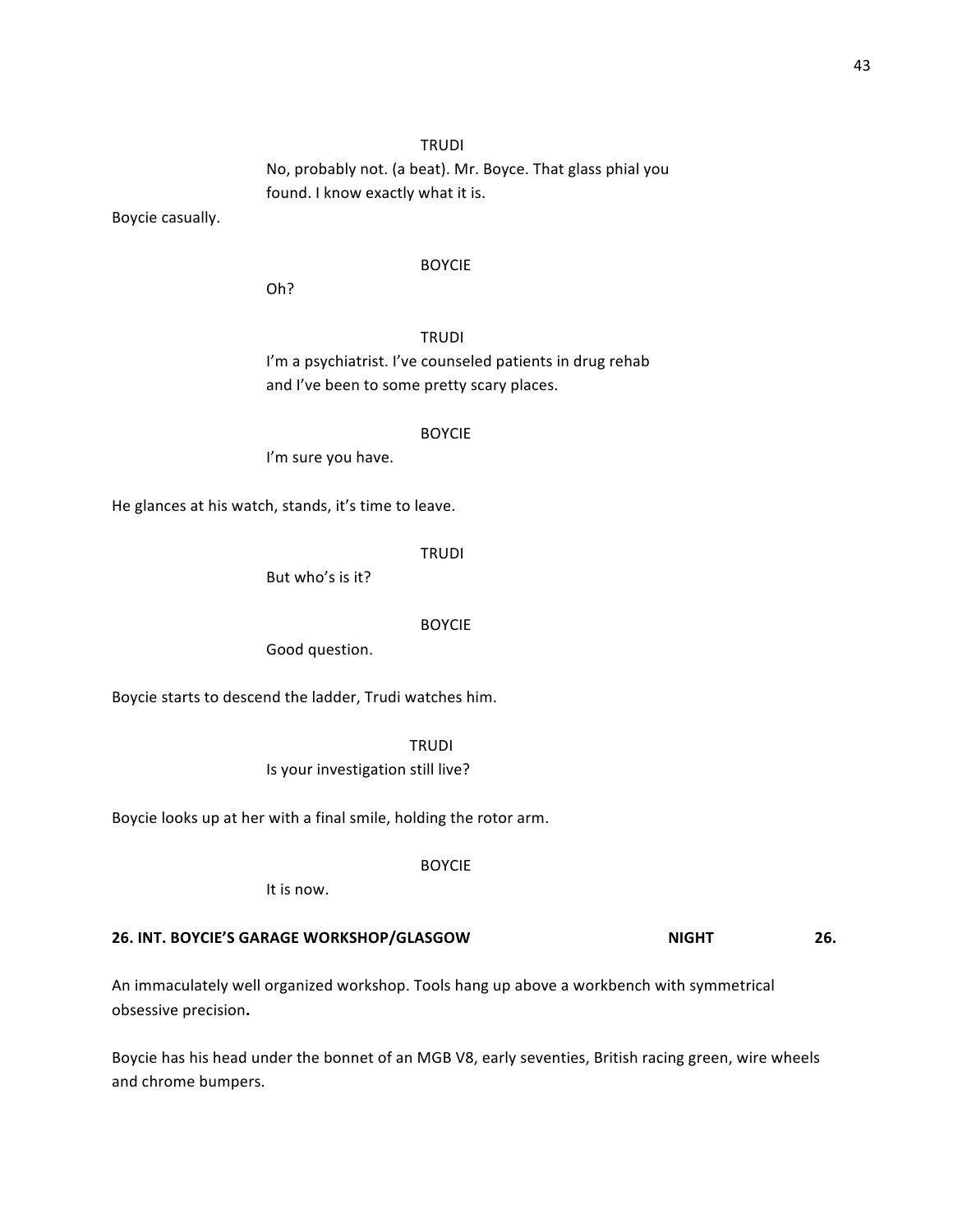He's wearing a one-piece worksuit, tinkering with the engine.

The car gleams. He gets in, it starts up first time. His smile says it all – satisfaction.

On the work bench is the forensic polybag.

A sharp rap on the door breaks the silence  $-$  and his quiet reverie  $-$  and then it opens.

Dr. Anne-Marie Fraser, lets herself in. Her blonde hair is tied in a pony tail – she's wearing leggings and long stripey jumper, quite stunning.

Boycie turns off the engine the moment he sees her.

#### DR. FRASER

So this is how you spend your Saturdays.

#### BOYCIE

Most of them.

He kisses her not quite on the lips, but near enough. She touches them, a little taken aback.

#### DR FRASER

What was that for?

BOYCIE For coming over. Saturday night.

#### DR. FRASER

Your message whetted my appetite.

Boycie a wolfish grin, as he turns.

#### BOYCIE

Let's hope I can satisfy it.

Boycie goes over to the work bench, picks up the polybag.

She joins him and it's back to business, as she takes it.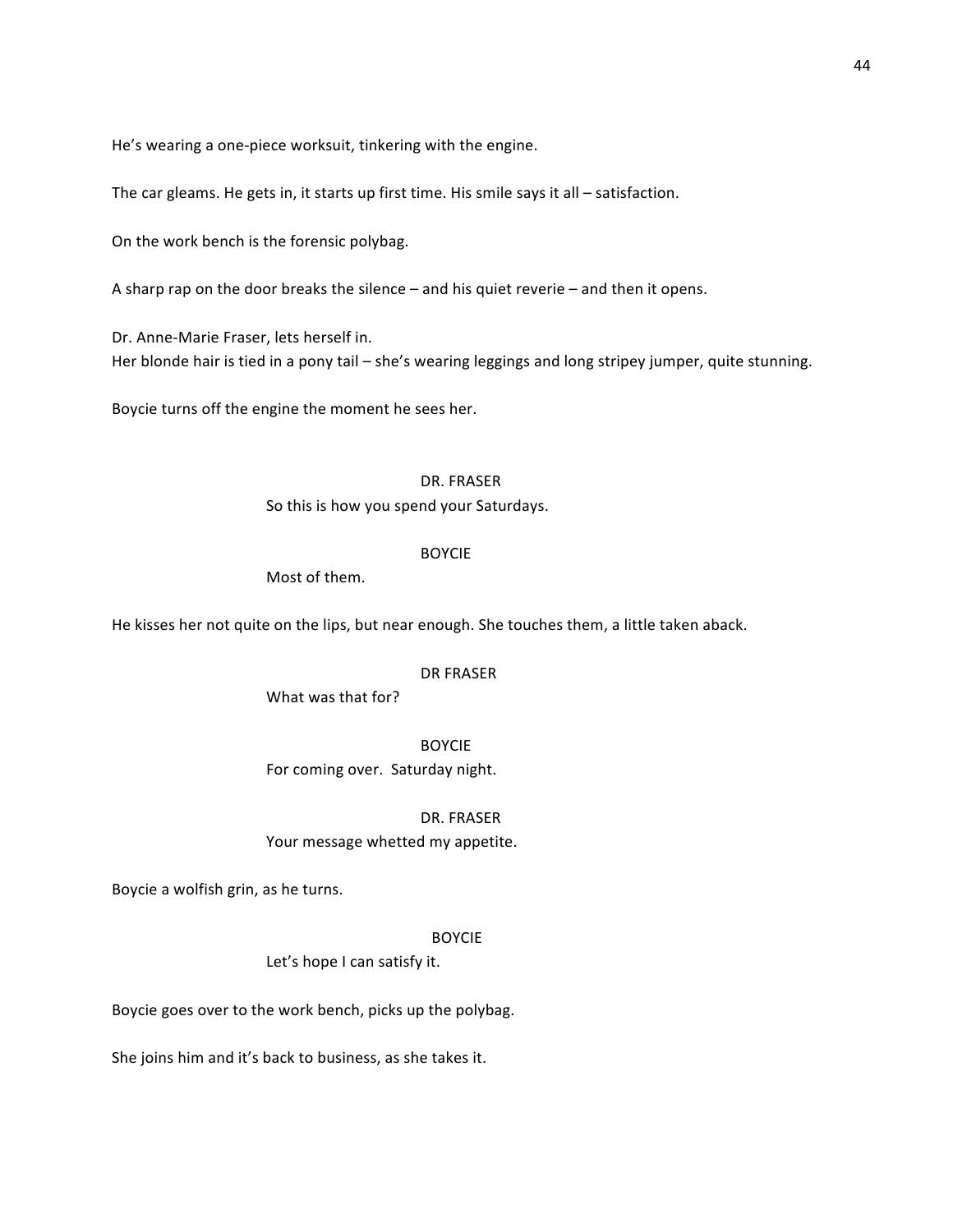#### DR FRASER

What do you need then Boycie?

# BOYCIE

Usual. DNA. Prints. Blood group  $-$  oh  $-$  and  $-$  and

She laughs with an expression that says 'not much then'.

# BOYCIE

(cont)

And the exact identity and nature of the powder residue.

#### DR FRASER

Hah! Background?

#### BOYCIE

I'd rather not say

#### DR. FRASER

And I'd rather you did!

There is a very special moment between them, an unspoken moment.

Because she knows he'll tell her and so does he.

. 

# DR FRASER

(cont)

And exactly where and how did you come by it.

She ruffles the collar of his worksuit affectionately, playfully.

#### DR. FRASER

(cont)

You look like a quick fit fitter!

# BOYCIE

Thanks! And I was going to offer you a glass of wine, but . .

# DR FRASER

You have wine in your workshop?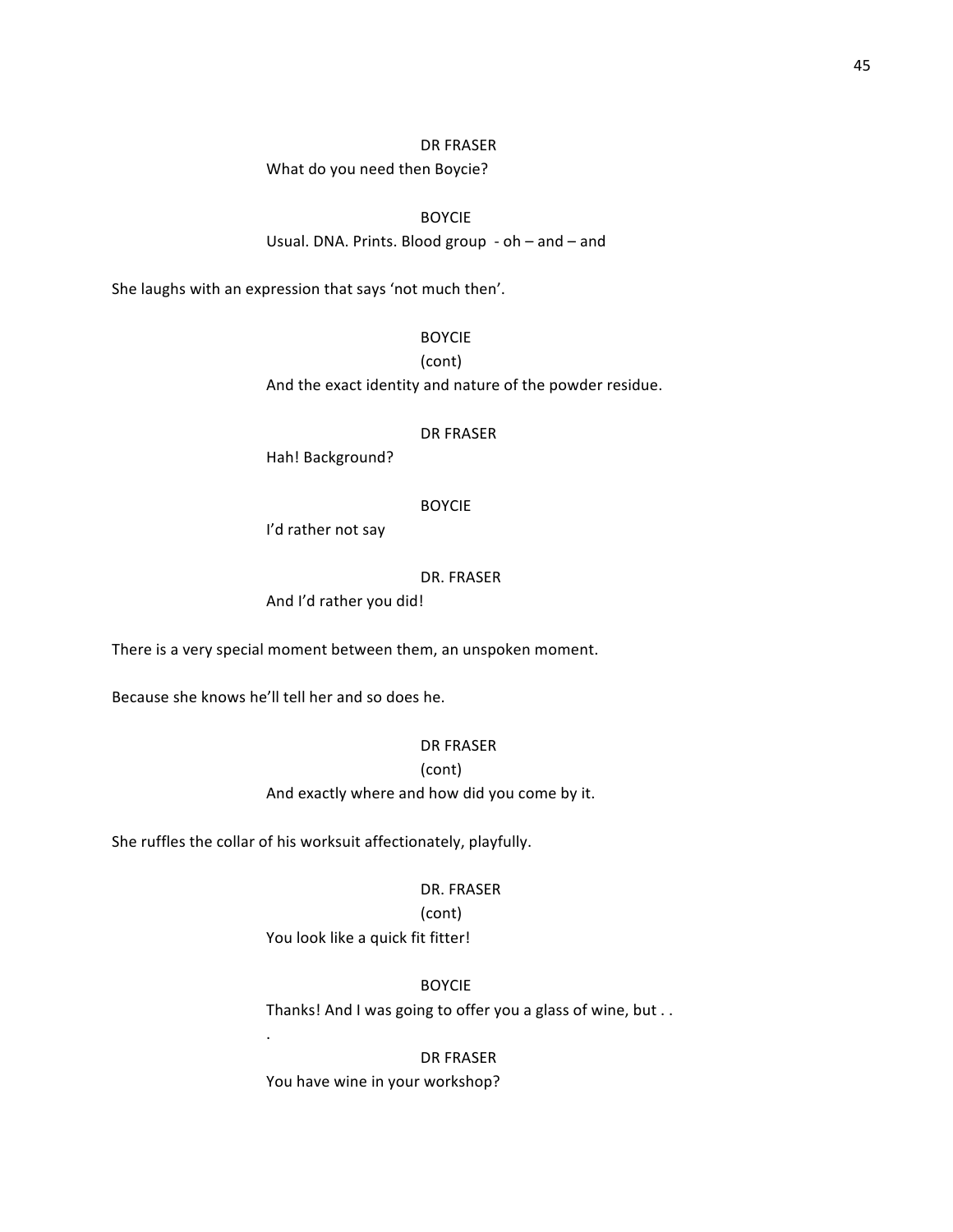#### I have everything in my workshop.

A cupboard, a hidden refrigerator, tumbler, glasses, packs of nuts. He pours two glasses, chilled white, she joins him, they chink.

# BOYCIE (cont)

The M.C. Barnacarry at Rhu.

#### DR. FRASER

Oh. Neil McAllister?

#### BOYCIE

See, I wouldn't have found it, nor even looked, had I not dropped something. It was fate. I was supposed to find it.

#### DR. FRASER

And McAllister? You think this was his?

# BOYCIE

Yes. And you took, erm, a semen sample, from Daniella at the autopsy didn't you? For DNA. What if they match?

She's a little shocked.

# DR.FRASER

I need a top up. (a beat). This is dangerous Boycie. But what does it prove if they do match?

Boycie re-loads both of their glasses, on a bit of a roll.

#### BOYCIE

McAllister. Motive. We were always missing a motive for her murder.

#### DR. FRASER

Whoah- now! We established Miss Ravano's death was an accident . . .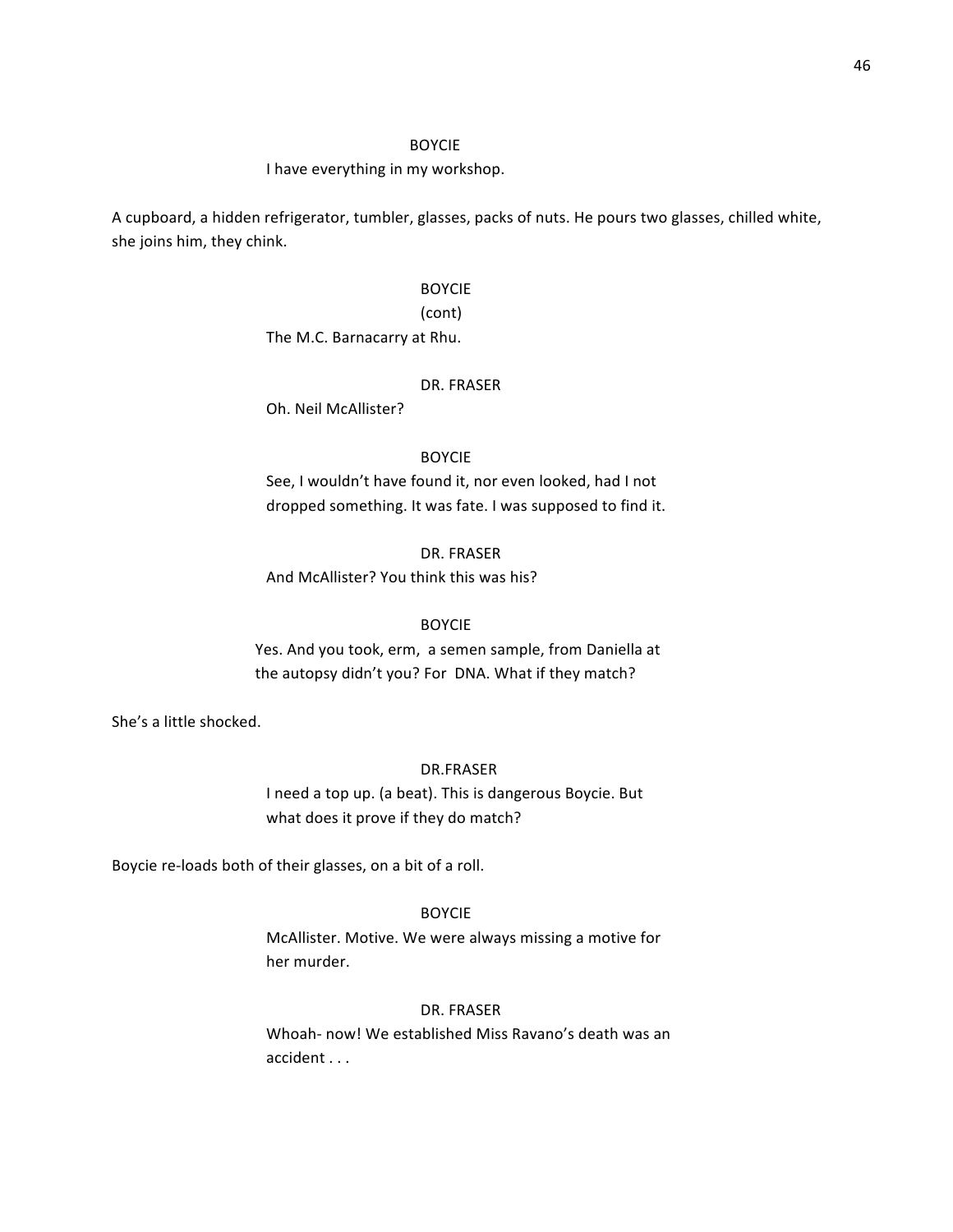No! You and Iain Reid established it. Not me.

She looks at him unsure, but there is something in her eyes.

# BOYCIE

#### (cont)

When I first contacted Trudi, I learned that her father Tom was very senior at BEK Pharmaceuticals in Rotterdam. McAllister worked closely with him.

# Dr. FRASER

So?

# BOYCIE

BEK manufactures derivatives of cocaine hydrochloride. They source raw material from South America.

#### DR. FRASER

I still don't see . . .

He recharges their glasses, his enthusiasm abounding.

# BOYCIE

If the residue in this little phial is 100% pharmaceutical, then it must have come from BEK. What if there was more, huh? Stolen and what if Daniella found out?

Anne-Marie sinks some more wine, in her element now - lively debate.

#### DR. FRASER

Ha! Speculation! (a beat) What could she have done?

#### BOYCE

Been a nuisance.

# DR. FRASER

How?